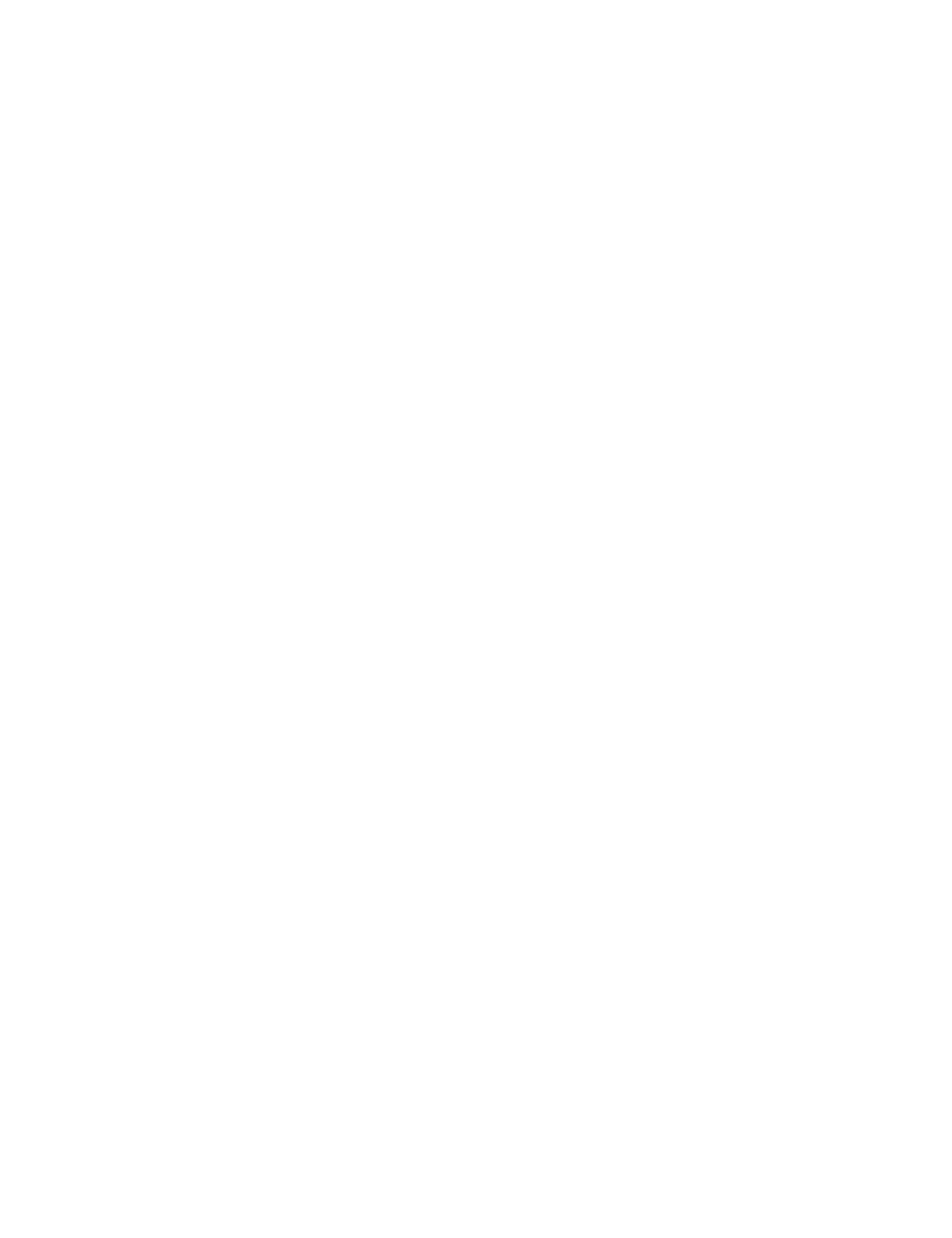# **Saline-Filled Breast Implant Surgery: Making an Informed Decision**

### **Table of Contents**

|                                                                                              | Page No. |
|----------------------------------------------------------------------------------------------|----------|
|                                                                                              | 1        |
|                                                                                              | 5        |
| SO YOU'RE CONSIDERING SALINE-FILLED BREAST IMPLANT SURGERY                                   | 10       |
|                                                                                              | 10       |
|                                                                                              | 11       |
|                                                                                              | 11       |
|                                                                                              | 11       |
| What Are Important Factors for You to Consider When Deciding to Have Saline-Filled Implants? | 11       |
|                                                                                              | 12       |
| What Are Contraindications, Warnings, and Precautions for You to Consider?                   | 12       |
| What Types of Saline-Filled Breast Implants Are Available from Mentor?                       | 13       |
|                                                                                              | 14       |
|                                                                                              | 16       |
|                                                                                              | 17       |
|                                                                                              | 17       |
|                                                                                              | 17       |
| ٠                                                                                            | 17       |
| Breast Implant-Associated Anaplastic Large Cell Lymphoma (BIA-ALCL)<br>٠                     | 17       |
| ٠                                                                                            | 18       |
| $\bullet$                                                                                    | 18       |
|                                                                                              | 19       |
| Connective Tissue Disease (CTD) and Disorders of the Immune System                           | 19       |
|                                                                                              | 20       |
|                                                                                              | 20       |
|                                                                                              | 20       |
|                                                                                              | 20       |
|                                                                                              | 21       |
|                                                                                              | 21       |
|                                                                                              | 22       |
| What Were the 3-Year Complication Rates from the SPS for Augmentation Patients?              | 22       |
| What Were the Types of Additional Surgical Procedures Performed for Augmentation Patients?   | 23       |
| What Were the Reasons for Implant Removal for Augmentation Patients?                         | 24       |
| What Were the Complication Rates After Implant Replacement for Augmentation Patients?        | 25       |
| What Were the Breast Disease and CTD Events in Augmentation Patients?                        | 26       |
|                                                                                              | 26       |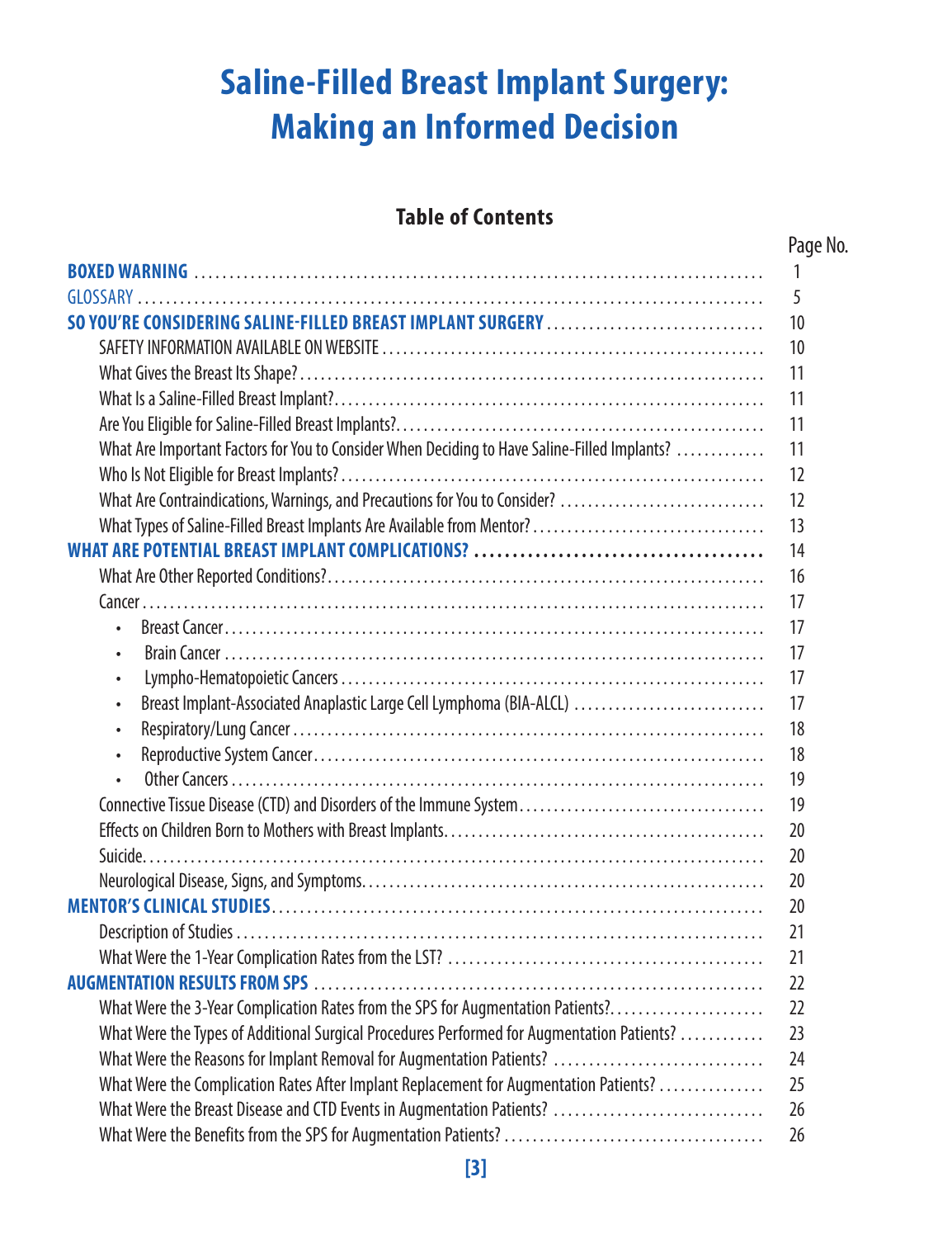|                                                                                              | 27 |
|----------------------------------------------------------------------------------------------|----|
|                                                                                              | 30 |
| What Were the 3-Year Complication Rates from the SPS for Reconstruction Patients?            | 30 |
| What Were the Types of Additional Surgical Procedures Performed for Reconstruction Patients? | 31 |
| What Were the Reasons for Implant Removal for Reconstruction Patients?                       | 32 |
| What Were the Complication Rates After Implant Replacement for Reconstruction Patients?      | 33 |
| What Were the Breast Disease and CTD Events in Reconstruction Patients?                      | 34 |
|                                                                                              | 34 |
|                                                                                              | 34 |
|                                                                                              | 38 |
|                                                                                              | 38 |
|                                                                                              | 38 |
| What Questions Do You Ask Your Surgeon about Breast Augmentation?                            | 38 |
|                                                                                              | 39 |
|                                                                                              | 41 |
|                                                                                              | 41 |
|                                                                                              | 43 |
|                                                                                              | 43 |
|                                                                                              | 43 |
| Breast Reconstruction without Implants (Tissue Flap Reconstruction)                          | 44 |
|                                                                                              | 44 |
|                                                                                              | 45 |
|                                                                                              | 46 |
|                                                                                              | 46 |
|                                                                                              | 47 |
|                                                                                              | 47 |
| What Questions Do You Ask Your Surgeon about Breast Reconstruction?                          | 47 |
|                                                                                              | 48 |
|                                                                                              | 49 |
|                                                                                              | 49 |
|                                                                                              | 49 |
|                                                                                              | 49 |
|                                                                                              | 50 |
|                                                                                              | 50 |
|                                                                                              | 51 |
|                                                                                              | 51 |
|                                                                                              | 52 |
|                                                                                              | 52 |
|                                                                                              | 53 |
| PATIENT DECISION CHECKLIST - TO BE COMPLETED PRIOR TO SURGERY                                | 53 |
|                                                                                              | 54 |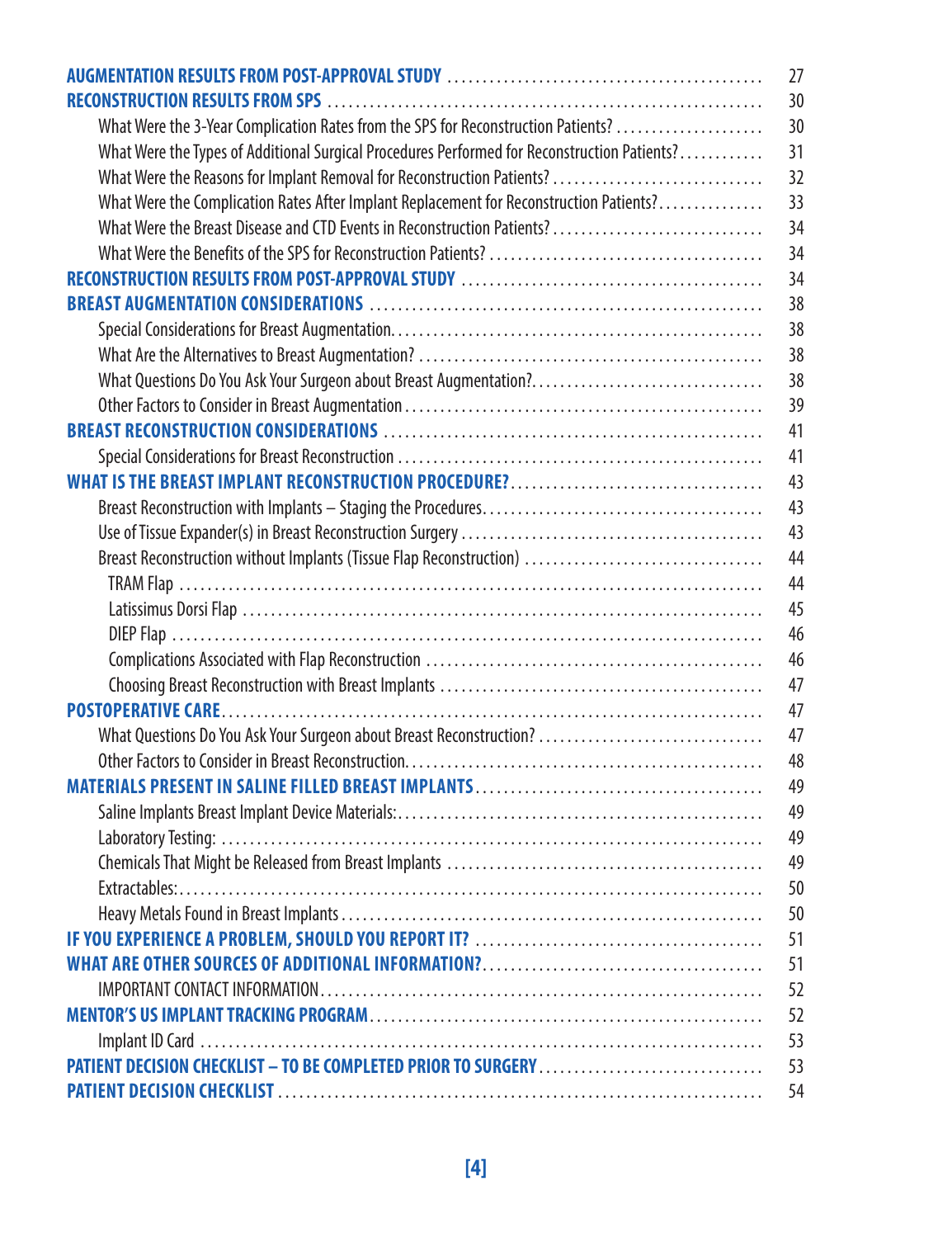#### **GLOSSARY**

| <b>Areola</b>                                                                    | The pigmented or darker colored area of skin surrounding the nipple of the breast.                                                                                                                                                                                                                                                                                                                                                                                                           |
|----------------------------------------------------------------------------------|----------------------------------------------------------------------------------------------------------------------------------------------------------------------------------------------------------------------------------------------------------------------------------------------------------------------------------------------------------------------------------------------------------------------------------------------------------------------------------------------|
| <b>Asymmetry</b>                                                                 | Lack of proportion of shape, size, and/or position between the two breasts.                                                                                                                                                                                                                                                                                                                                                                                                                  |
| <b>Autoimmune disease</b>                                                        | A disease in which the body mounts an "attack" response to<br>its own tissues or cell types. Normally, the body's immune mechanism is able<br>to distinguish clearly between what is a normal substance and what is foreign.<br>In autoimmune diseases, this system becomes defective and mounts an attack<br>against normal parts of the body, causing tissue injury. Certain diseases such<br>as rheumatoid arthritis, lupus, and scleroderma are considered to be<br>autoimmune diseases. |
| <b>Axillary</b>                                                                  | Pertaining to the armpit area.                                                                                                                                                                                                                                                                                                                                                                                                                                                               |
| <b>Biocompatible</b>                                                             | The condition of being compatible with living tissues or systems without being<br>toxic.                                                                                                                                                                                                                                                                                                                                                                                                     |
| <b>Biopsy</b>                                                                    | The removal and examination of tissues, cells, or fluid from the body.                                                                                                                                                                                                                                                                                                                                                                                                                       |
| <b>Body Esteem Scale (BES)</b>                                                   | A questionnaire that asks about a person's body image. For females, the<br>questionnaire asks about sexual attractiveness, weight concern, and physical<br>condition.                                                                                                                                                                                                                                                                                                                        |
| <b>Breast augmentation</b>                                                       | A surgical procedure to increase breast size. For this document, it refers to<br>placement of a breast implant. The first time a breast implant is placed to increase<br>breast size, it is called primary augmentation. All subsequent times the implant is<br>replaced, it is called revision-augmentation.                                                                                                                                                                                |
| <b>Breast Evaluation</b><br>Questionnaire (BEQ)                                  | A questionnaire that asks about a person's breast satisfaction and quality of<br>life after breast surgery. Subscales of the Breast Evaluation Questionnaire<br>include comfort not fully dressed, comfort fully dressed, and satisfaction with<br>breast characteristics.                                                                                                                                                                                                                   |
| <b>Breast Implant-Associated</b><br>Anaplastic Large Cell<br>Lymphoma (BIA-ALCL) | BIA-ALCL is not breast cancer; it is a rare type of non-Hodgkin's lymphoma<br>(cancer of the immune system).                                                                                                                                                                                                                                                                                                                                                                                 |
| <b>Breast Implant</b>                                                            | An internal artificial device or implant intended to replace the breast.                                                                                                                                                                                                                                                                                                                                                                                                                     |
| <b>Breast mass</b>                                                               | A lump or body in the breast.                                                                                                                                                                                                                                                                                                                                                                                                                                                                |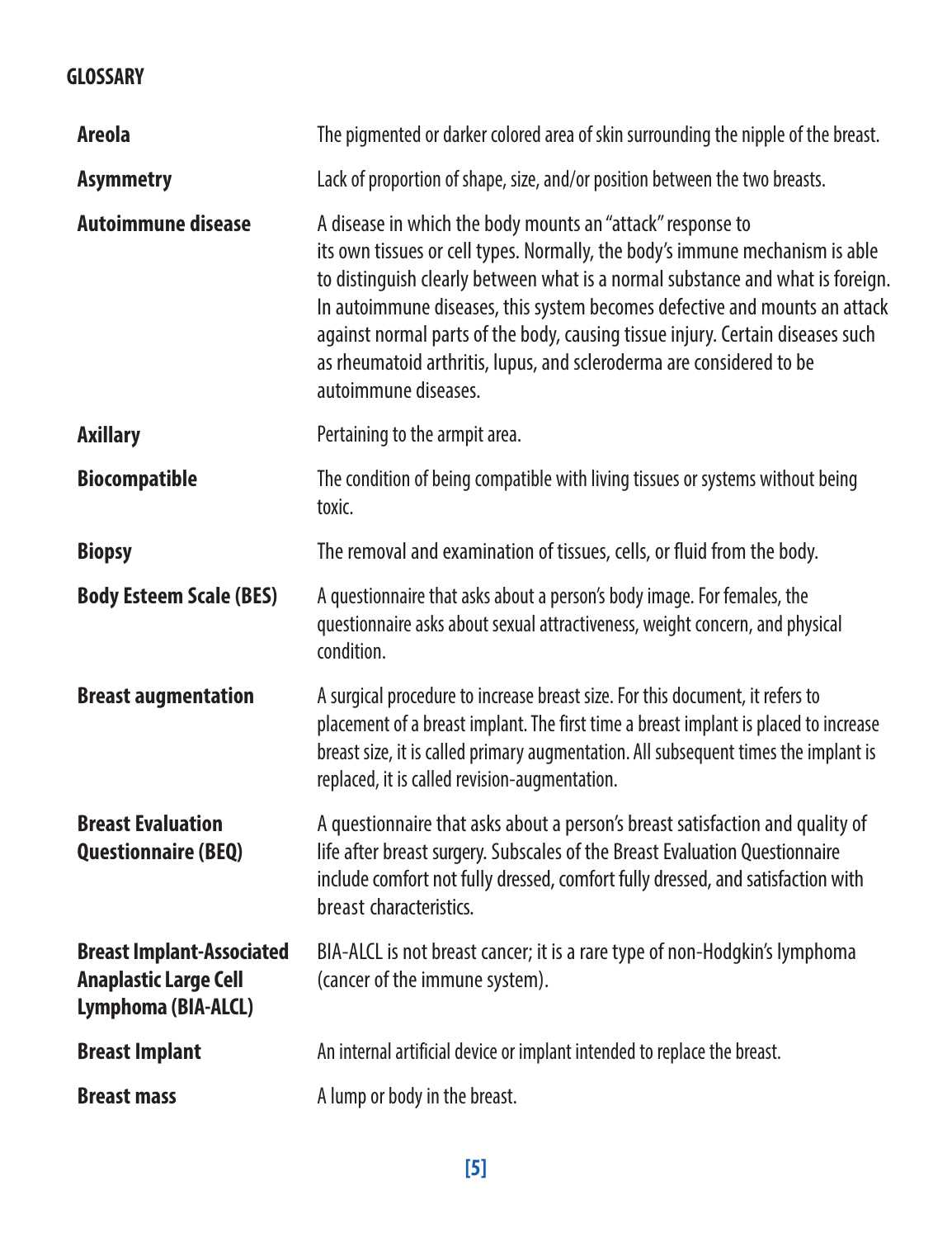| <b>Breast reconstruction</b>                 | A surgical procedure to replace breast tissue that has been removed due to cancer<br>or trauma or that has failed to develop properly due to a severe breast abnormality.                                                                                                                                                                                                                                                                                                                                                                                                                                                                                                                              |  |
|----------------------------------------------|--------------------------------------------------------------------------------------------------------------------------------------------------------------------------------------------------------------------------------------------------------------------------------------------------------------------------------------------------------------------------------------------------------------------------------------------------------------------------------------------------------------------------------------------------------------------------------------------------------------------------------------------------------------------------------------------------------|--|
| <b>Calcification</b>                         | Process of hardening by calcium salts.                                                                                                                                                                                                                                                                                                                                                                                                                                                                                                                                                                                                                                                                 |  |
| Capsule                                      | Scar tissue that forms around the breast implant. Sometimes this capsule<br>squeezes the implant, resulting in capsular contracture (below).                                                                                                                                                                                                                                                                                                                                                                                                                                                                                                                                                           |  |
| Capsular contracture                         | A tightening of the tissue capsule surrounding an implant, resulting in<br>firmness or hardening of the breast and in squeezing of the implant if severe.<br>Capsular contracture is classified by Baker Grades. Grades III or IV are the<br>most severe. Grade III often results in the need for additional surgery<br>(reoperation) because of pain and possibly abnormal appearance. Grade IV<br>usually results in the need for additional surgery (reoperation) because of<br>pain and unacceptable appearance. Capsular contracture II may also result in<br>the need for additional surgery. Capsular contracture is a risk for implant<br>rupture. Below is a description of each Baker Grade. |  |
|                                              | • Grade I - Normally soft and natural appearance                                                                                                                                                                                                                                                                                                                                                                                                                                                                                                                                                                                                                                                       |  |
|                                              | • Grade II - A little firm, but breast looks normal                                                                                                                                                                                                                                                                                                                                                                                                                                                                                                                                                                                                                                                    |  |
|                                              | • Grade III - More firm than normal, and looks abnormal<br>(change in shape)                                                                                                                                                                                                                                                                                                                                                                                                                                                                                                                                                                                                                           |  |
|                                              | • Grade IV - Hard, obvious distortion, and tenderness with pain                                                                                                                                                                                                                                                                                                                                                                                                                                                                                                                                                                                                                                        |  |
| <b>Capsulectomy</b>                          | Surgical removal of the scar tissue capsule around the implant.                                                                                                                                                                                                                                                                                                                                                                                                                                                                                                                                                                                                                                        |  |
| <b>Capsulorrhaphy</b>                        | Surgical stitching of a tear in the scar tissue capsule around the implant.                                                                                                                                                                                                                                                                                                                                                                                                                                                                                                                                                                                                                            |  |
| Capsulotomy (closed)                         | An attempt to break the scar tissue capsule around the implant by pressing or<br>pushing on the outside of the breast. This method does not require surgery but is a<br>known risk for rupture of the implant and is contraindicated.                                                                                                                                                                                                                                                                                                                                                                                                                                                                  |  |
| <b>Capsulotomy (open)</b>                    | Surgical incision into the scar tissue capsule around the implant.                                                                                                                                                                                                                                                                                                                                                                                                                                                                                                                                                                                                                                     |  |
| <b>Congenital anomaly</b>                    | An abnormal development in part of the body.                                                                                                                                                                                                                                                                                                                                                                                                                                                                                                                                                                                                                                                           |  |
| Connective tissue disease/<br>disorder (CTD) | A disease, group of diseases, or conditions affecting connective tissue, such as<br>muscles, ligaments, skin, etc. and/or the immune system. Connective tissue<br>diseases ("CTDs") that involve the immune system include autoimmune<br>diseases such as rheumatoid arthritis, lupus, and scleroderma.                                                                                                                                                                                                                                                                                                                                                                                                |  |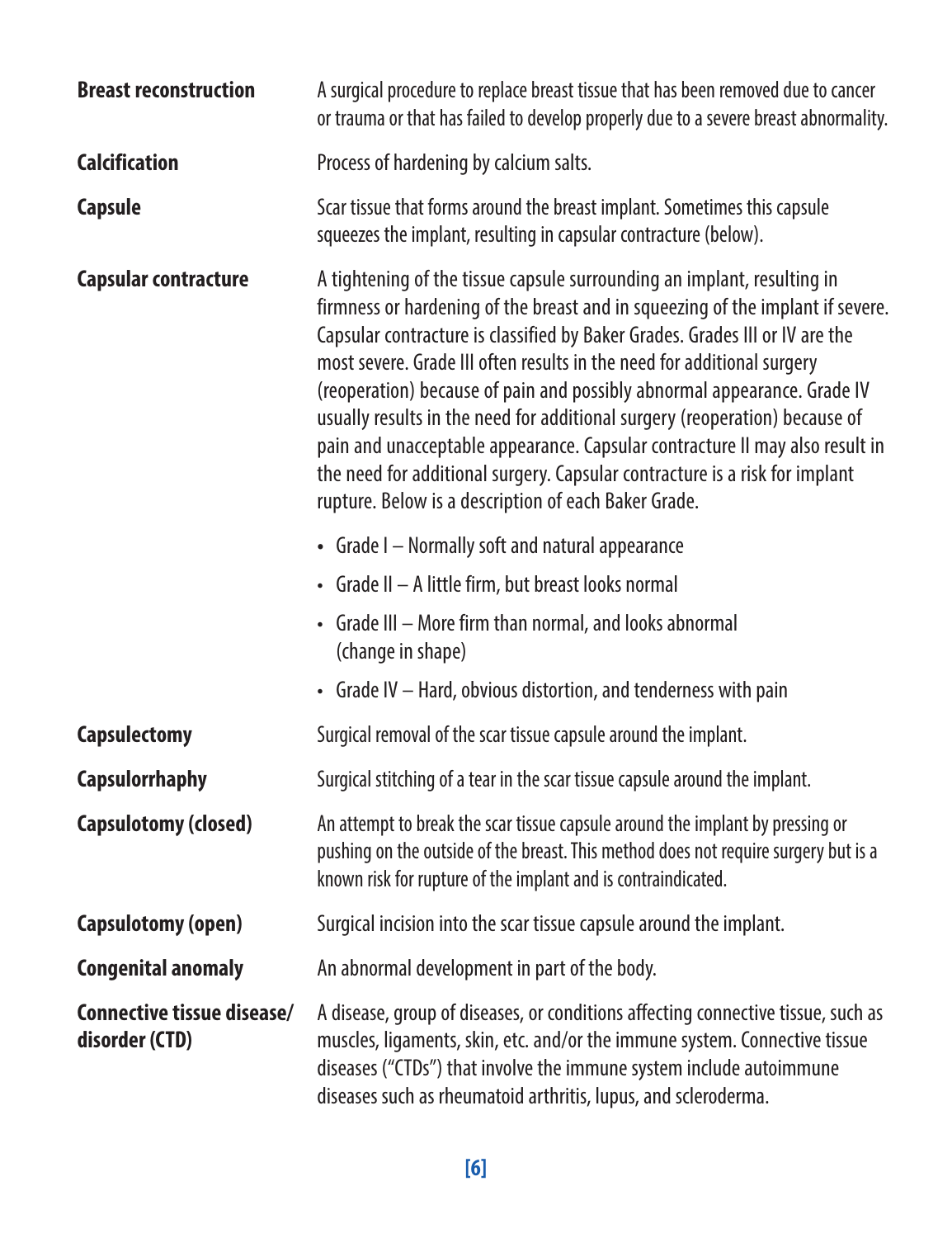| <b>Contraindication</b>      | A use that is improper and should not be followed. Failure to follow<br>contraindications identified in the labeling could cause serious harm.                                                                                                                                                                                                                                      |  |
|------------------------------|-------------------------------------------------------------------------------------------------------------------------------------------------------------------------------------------------------------------------------------------------------------------------------------------------------------------------------------------------------------------------------------|--|
| <b>Contralateral</b>         | Opposite side.                                                                                                                                                                                                                                                                                                                                                                      |  |
| <b>Deflation</b>             | Leakage of saline solution from the implant, often due to a valve leak or a tear<br>or cut in the implant shell, with partial or complete collapse of the implant.                                                                                                                                                                                                                  |  |
| <b>Delayed wound healing</b> | Delayed progress in the healing of an opened wound.                                                                                                                                                                                                                                                                                                                                 |  |
| <b>DIEP Flap</b>             | A DIEP (deep interior epigastric artery perforator) flap (section of skin, and<br>other tissue from the abdomen) that is disconnected from (completely cut<br>away from) the blood vessels in the rest of the body before being relocated to<br>the breast area for reconstruction. The blood vessels must then be surgically<br>reconnected when the flap is placed at the breast. |  |
| <b>Displacement</b>          | Movement of the implant from the usual or proper place.                                                                                                                                                                                                                                                                                                                             |  |
| Epidemiological              | Relating to the science of explaining the relationships of factors that<br>determine disease frequency and distribution.                                                                                                                                                                                                                                                            |  |
| <b>Extrusion</b>             | Skin breakdown with the pressing out of the implant through the surgical<br>wound or skin.                                                                                                                                                                                                                                                                                          |  |
| <b>Fibromyalgia</b>          | A disorder characterized by chronic pain in the muscles and soft tissues<br>surrounding joints, with tenderness at specific sites in the body. It is often<br>accompanied by fatique.                                                                                                                                                                                               |  |
| <b>Fibrous tissues</b>       | Connective tissues composed mostly of fibers.                                                                                                                                                                                                                                                                                                                                       |  |
| Hematoma                     | A collection of blood within a space.                                                                                                                                                                                                                                                                                                                                               |  |
| <b>Hypertrophic scarring</b> | An enlarged scar remaining after the healing of a wound.                                                                                                                                                                                                                                                                                                                            |  |
| Immune response              | A bodily response to the presence of a foreign substance.                                                                                                                                                                                                                                                                                                                           |  |
| <b>Infection</b>             | Invasion with microorganisms (for example, bacteria, viruses). An infection<br>usually results in fever, swelling, redness, and/or pain.                                                                                                                                                                                                                                            |  |
| <b>Inflammation</b>          | The response of the body to infection or injury that is characterized by redness,<br>swelling, warmth, pain, and/or loss<br>of function.                                                                                                                                                                                                                                            |  |
| <b>Inframammary</b>          | Below the breast.                                                                                                                                                                                                                                                                                                                                                                   |  |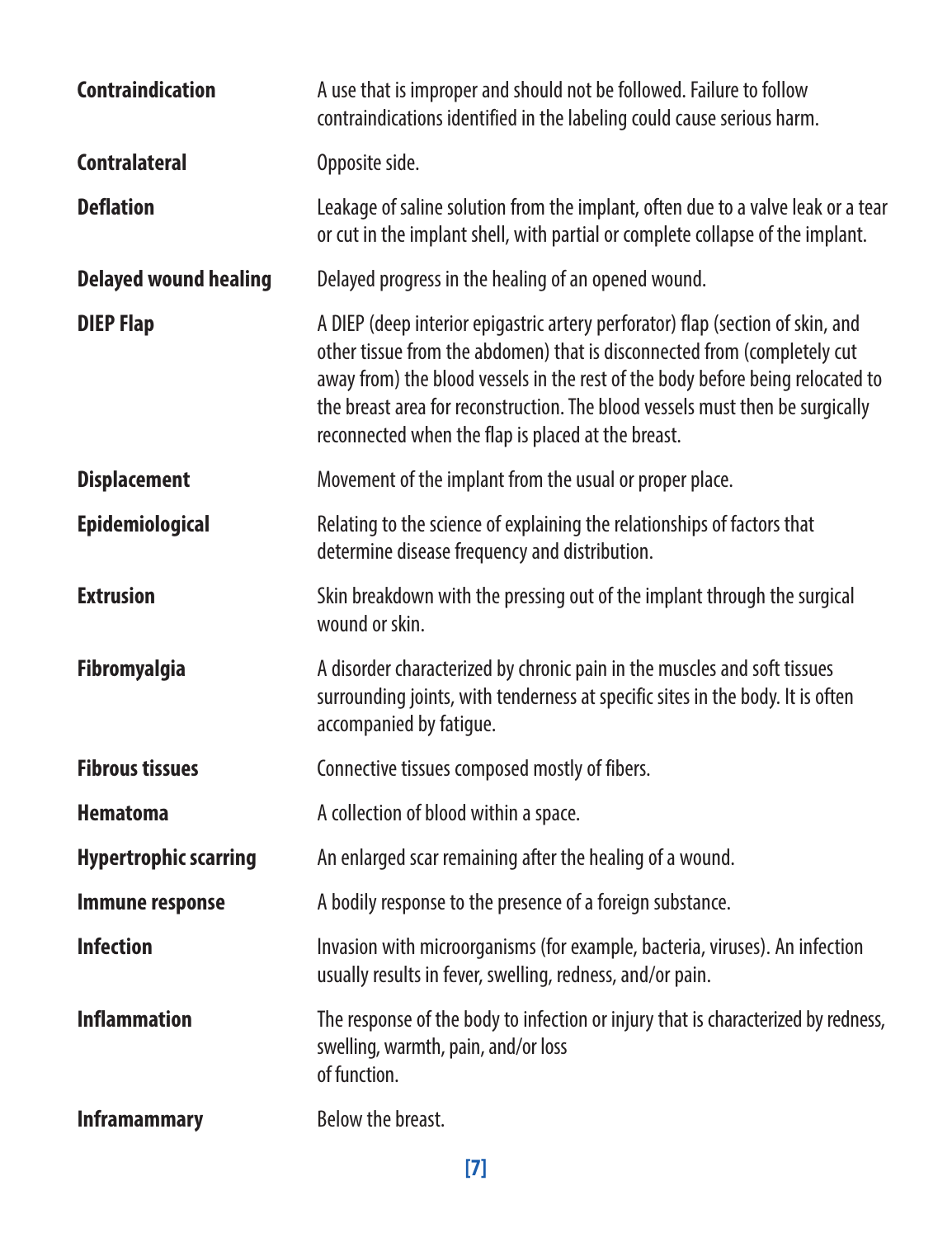| Inframammary fold            | The crease at the base of the breast and the chest wall.                                                                                                                                                                                                                                                                  |  |
|------------------------------|---------------------------------------------------------------------------------------------------------------------------------------------------------------------------------------------------------------------------------------------------------------------------------------------------------------------------|--|
| <b>Inframammary incision</b> | An incision made in the fold below the breast.                                                                                                                                                                                                                                                                            |  |
| <b>Inpatient surgery</b>     | A surgical procedure in which the patient is required to stay overnight in the<br>hospital.                                                                                                                                                                                                                               |  |
| <b>Lactation</b>             | The production and secretion of milk by the breast glands.                                                                                                                                                                                                                                                                |  |
| <b>Malposition</b>           | Implant malposition or displacement is when the implant is not in the correct<br>spot in the breast. This could have been due to incorrect placement of the<br>implant during the surgery or due to shifting of the implant position over<br>time.                                                                        |  |
| <b>Mammary</b>               | Pertaining to the breast.                                                                                                                                                                                                                                                                                                 |  |
| <b>Mammography</b>           | A type of x-ray examination of the breasts used for detection of cancer.                                                                                                                                                                                                                                                  |  |
|                              | A screening mammogram is an x-ray of the breast used to detect breast changes<br>in women who have no signs or symptoms of breast cancer and a <i>diagnostic</i><br>mammogram is an x-ray of the breast that is used to check for breast cancer<br>after a lump or other sign or symptom of breast cancer has been found. |  |
| <b>Mammoplasty</b>           | Plastic surgery of the breast.                                                                                                                                                                                                                                                                                            |  |
| <b>Mastopexy</b>             | Plastic surgery to move sagging breasts into a more elevated position.                                                                                                                                                                                                                                                    |  |
| <b>Necrosis</b>              | Death of cells or tissues.                                                                                                                                                                                                                                                                                                |  |
| <b>Outpatient surgery</b>    | A surgical procedure in which the patient is not required to stay in the<br>hospital overnight.                                                                                                                                                                                                                           |  |
| <b>Palpate</b>               | To feel with the hand.                                                                                                                                                                                                                                                                                                    |  |
| <b>Palpability</b>           | The ability to feel the implant.                                                                                                                                                                                                                                                                                          |  |
| <b>Pectoralis</b>            | Major muscle of the chest.                                                                                                                                                                                                                                                                                                |  |
| <b>Periareolar</b>           | Around the darkened or pigmented area surrounding the nipple of the breast.                                                                                                                                                                                                                                               |  |
| <b>Plastic surgery</b>       | Surgery intended for the improvement of appearance of the body.                                                                                                                                                                                                                                                           |  |
| <b>Postoperatively</b>       | After surgery.                                                                                                                                                                                                                                                                                                            |  |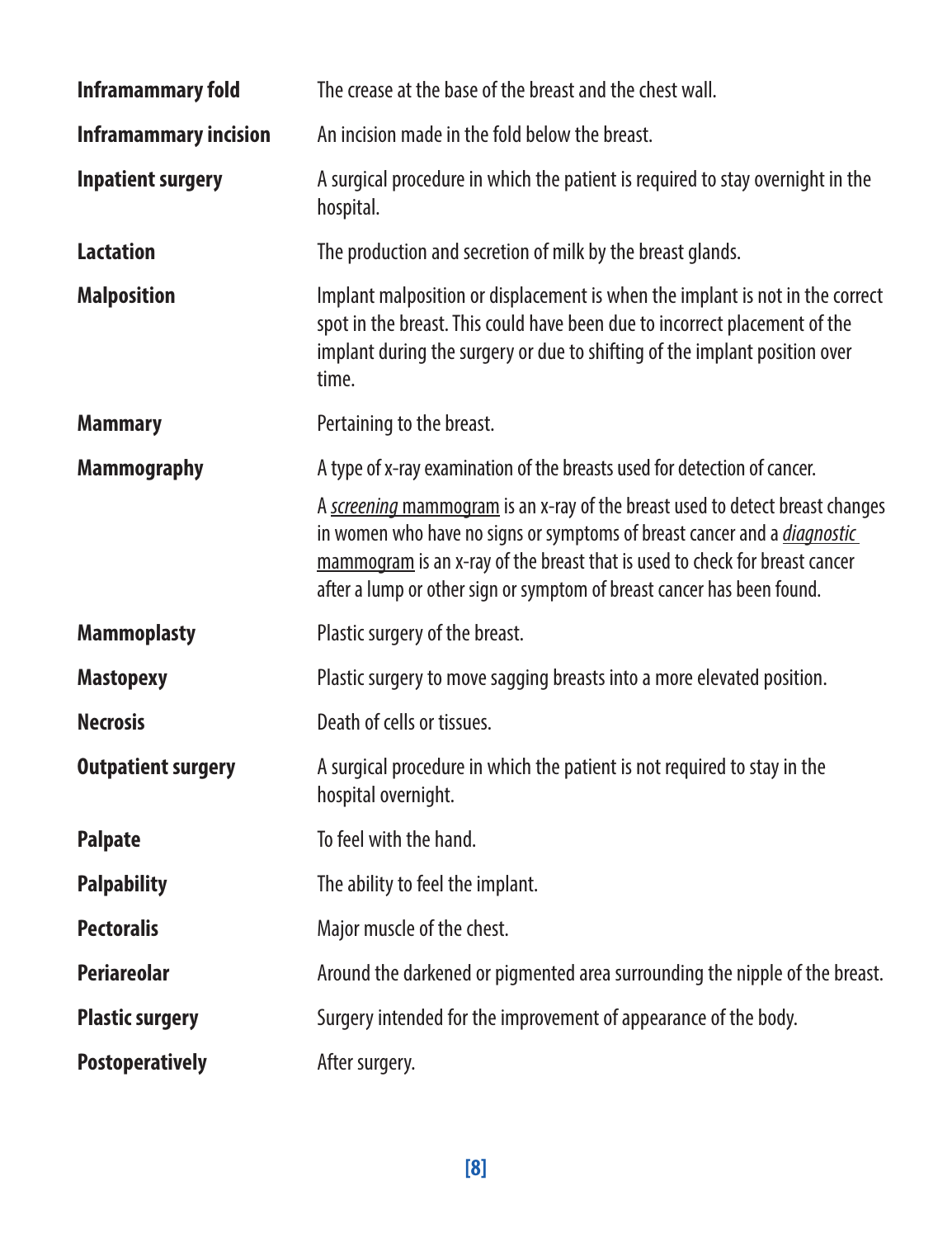| <b>Primary breast</b><br>augmentation              | The first time a breast implant is placed for the purpose of breast<br>augmentation.                                                                                                                                                                                                                                                 |  |
|----------------------------------------------------|--------------------------------------------------------------------------------------------------------------------------------------------------------------------------------------------------------------------------------------------------------------------------------------------------------------------------------------|--|
| <b>Ptosis</b>                                      | Breast sagging that is usually the result of normal aging, pregnancy,<br>or weight loss.                                                                                                                                                                                                                                             |  |
| Reoperation                                        | An additional surgery after your first breast implantation.                                                                                                                                                                                                                                                                          |  |
| <b>Revision-Augmentation</b>                       | Refers to the correction or improvement of a primary augmentation. In the<br>context of this document, it refers to surgical removal and replacement of<br>breast implants that were placed originally for primary breast augmentation.                                                                                              |  |
| <b>Rheumatological Disease/</b><br><b>Disorder</b> | A variety of diseases involving connective tissue structures of the body, especially<br>the joints and fibrous tissue. These diseases are often associated with pain,<br>inflammation, stiffness, and/or limitation of motion of the affected parts. Can<br>include autoimmune diseases. Fibromyalgia is a rheumatological disorder. |  |
| <b>Saline</b>                                      | A solution that is made up of water and a small amount of salt.                                                                                                                                                                                                                                                                      |  |
| <b>Scar revision</b>                               | A surgical procedure to improve the appearance of a scar.                                                                                                                                                                                                                                                                            |  |
| Seroma                                             | A build-up of the watery portion of the blood in a tissue location.                                                                                                                                                                                                                                                                  |  |
| Silicone elastomer                                 | A type of silicone that has elastic properties similar to rubber.                                                                                                                                                                                                                                                                    |  |
| Subglandular placement                             | Placement of a breast implant underneath and within the breast glands but<br>on top of the chest muscle.                                                                                                                                                                                                                             |  |
| Submuscular placement                              | Placement of a breast implant wholly or partially underneath the chest<br>muscle.                                                                                                                                                                                                                                                    |  |
| <b>Surgical incision</b>                           | A cut made to body tissue during surgery.                                                                                                                                                                                                                                                                                            |  |
| Symptom                                            | Any perceptible change in the body or its functions that indicates disease or a<br>phase of a disease.                                                                                                                                                                                                                               |  |
| <b>Symptomatic</b>                                 | Any evidence or sign of disease or disorder reported by the patient.                                                                                                                                                                                                                                                                 |  |
| <b>Systemic</b>                                    | Pertaining to or affecting the body as a whole.                                                                                                                                                                                                                                                                                      |  |
| <b>Tennessee Self</b><br><b>Concept Scale</b>      | A questionnaire that evaluates how the patient sees herself and what she<br>does, likes, and feels. The scale is intended to summarize her feeling of self-<br>worth and self-image by measuring how she feels about moral-ethical, social,<br>personal, physical, and family, identity, behavior, and self-satisfaction.            |  |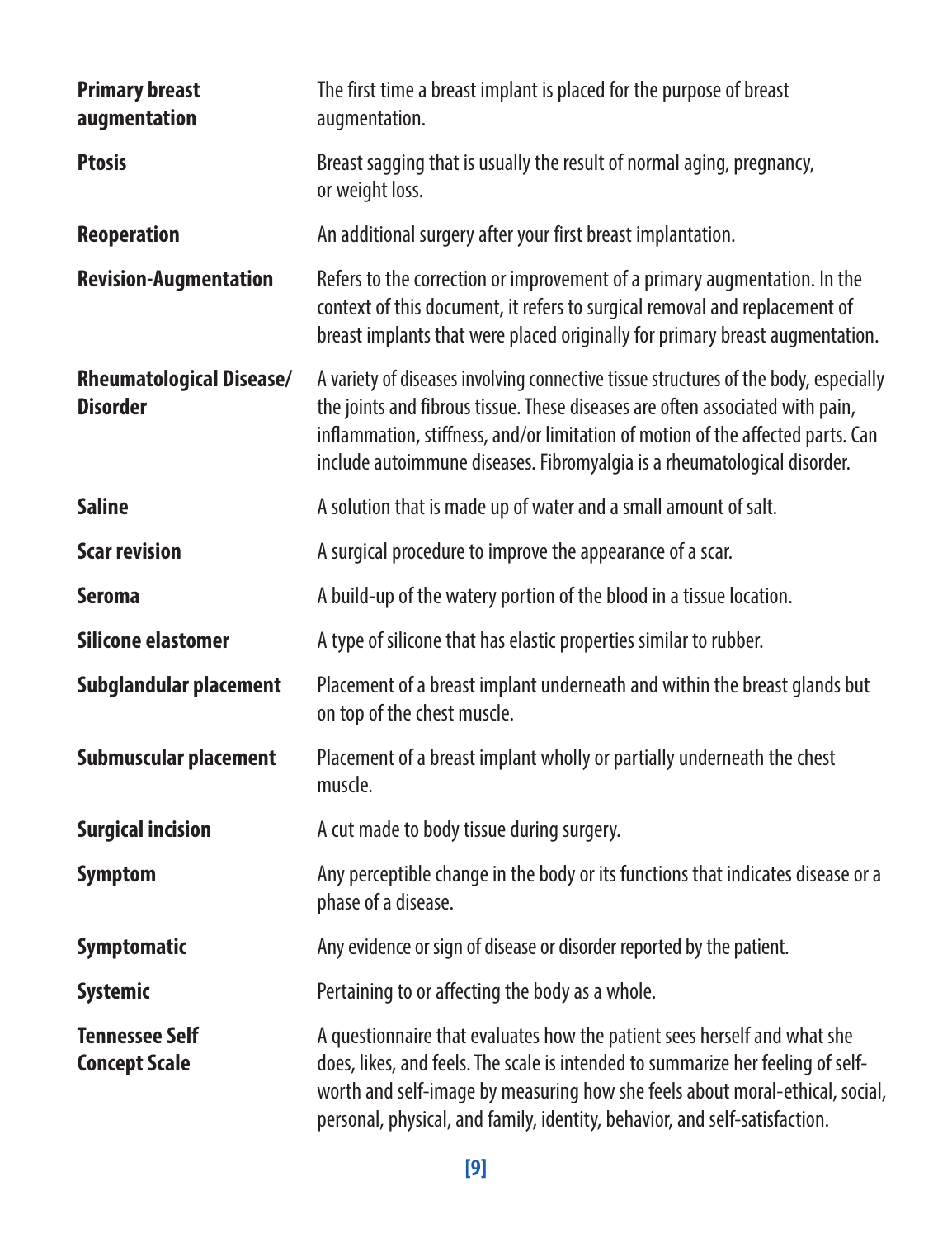# **Saline-Filled Breast Implant Surgery: Making an Informed Decision**

### **SO YOU'RE CONSIDERING SALINE-FILLED BREAST IMPLANT SURGERY**

The purpose of this brochure is to help you in making an informed decision about having breast implants for augmentation (breast enlargement), reconstruction (restoration) or breast revision (replacement) surgery. This brochure is not intended to replace consultation with your surgeon. This educational brochure is set up to provide you with information about risks and benefits of Mentor saline-filled breast implants.

Please read this entire brochure carefully, and if you have any questions or there are things you do not understand, please discuss them with your surgeon before making any decisions.

You should wait at least 1-2 weeks after reviewing and considering this information before deciding whether to have primary breast augmentation surgery. In the case of a revision-augmentation; however, your surgeon may find it medically necessary to perform surgery sooner.

At the end of this brochure, Mentor has included a **Patient Decision Checklist** that summarizes the risks associated with breast implants and breast implant surgery. The checklist also includes other important information, like insurance coverage, for you to consider. Please take time and review each section of the checklist. Please place your initials at the end of each section if you understand the information presented or, if there are sections that you are unsure about, write down your questions and discuss them with your surgeon before deciding to have breast implant surgery.

When you place your signature at the end of the checklist, you are confirming that you have reviewed each section, have had your questions addressed and understand all the information presented. Additionally, to help ensure the material is reviewed, the checklist allows for patients and physicians to affirmatively acknowledge (e.g., via initials and/or signatures) that specific information was read and discussed.

It is important to remember that the lifetime of breast implants varies by person and cannot be predicted. That means everyone with breast implants may need additional surgeries, but no one can predict when. The longer your implants are implanted, the greater the chances are that you will develop complications, some of which will require more surgery.

### **SAFETY INFORMATION AVAILABLE ON WEBSITE**

In the US, Mentor's website, **[breastimplantsbymentor.com](http://breastimplantsbymentor.com)**, includes important safety information as well as links to the latest version of Mentor's Patient Educational Brochures. You should check this website periodically to stay up to date on any new safety information posted.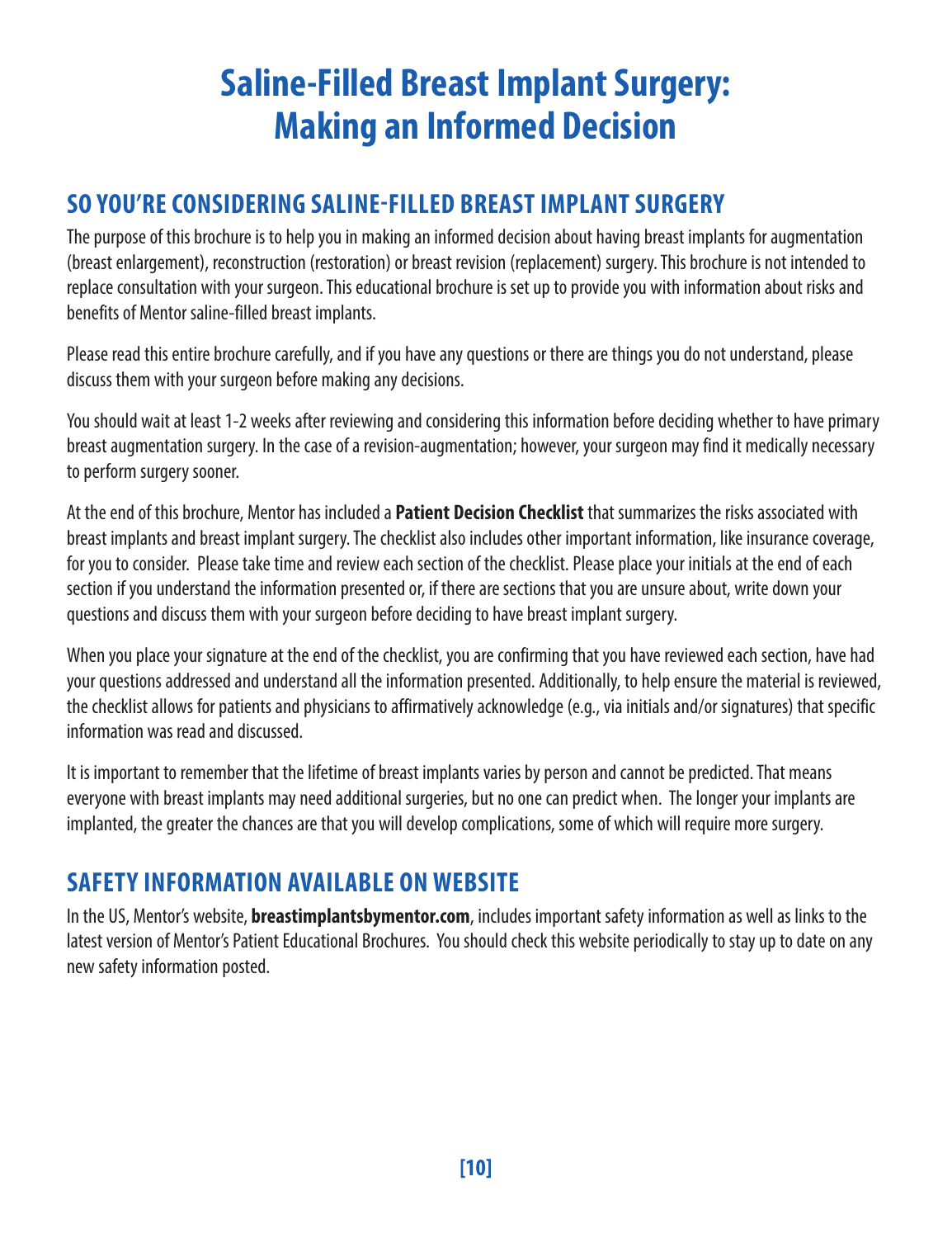### **What Gives the Breast Its Shape?**

The breast consists of milk ducts and glands, surrounded by fatty tissue that provides its shape and feel. Situated beneath the breast is the pectoralis major muscle or chest muscle. Factors such as pregnancy (when milk glands are temporarily enlarged), rapid weight loss, and the effects of gravity as you age combine to stretch the skin, which may cause the breast to droop or sag.

### **What Is a Saline-Filled Breast Implant?**

A breast implant is a sac (implant shell) of silicone elastomer (rubber), which is surgically implanted under your chest tissues, and then filled with saline, a saltwater solution, through a valve.





### **Are You Eligible for Saline-Filled Breast Implants?**

Implants are to be used for females for the following indications (procedures):

- **• Breast Augmentation** This procedure is done to increase the size and proportions of a woman's breasts. **A woman must be at least 18 years old for breast augmentation.**
- **• Breast Reconstruction** This procedure is done to restore a woman's breast shape after a mastectomy or injury that resulted in either partial or total loss of the breast(s), or to correct a birth defect.

### **What Are Important Factors for You to Consider When Deciding to Have Saline-Filled Implants?**

- ➠ Whether you are undergoing augmentation or reconstruction, be aware that breast implantation may not be a one-time surgery. You are likely to need additional surgery and surgeon visits over the course of your life.
- ➠ Breast implants are not considered lifetime devices. You will likely undergo implant removal with or without replacement over the course of your life.
- ➠ Many of the changes to your breast following implantation are irreversible (cannot be undone). If you later choose to have your implant(s) removed, you may experience unacceptable dimpling, puckering, wrinkling, or other cosmetic changes of the breast.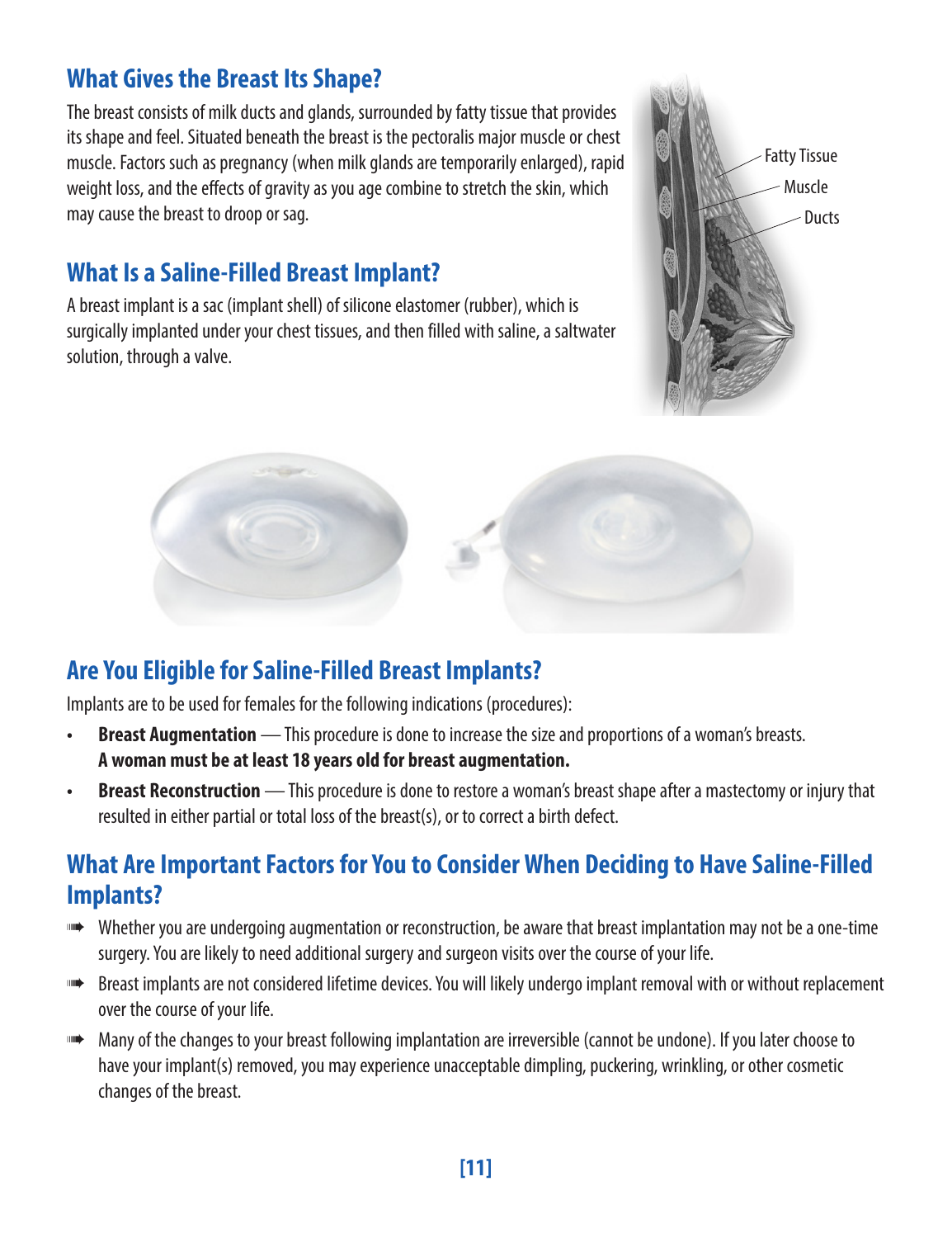- **Breast implants may affect your ability to produce milk for breast feeding. Also, breast implants will not prevent your** breasts from sagging after pregnancy.
- ➠ With breast implants, routine screening mammography will be more difficult, and you will need to have additional views, which means more time and radiation.
- ➠ For patients who have undergone breast implantation either as a cosmetic or a reconstructive procedure, health insurance premiums may increase, coverage may be dropped, and/or future coverage may be denied. Treatment of complications may not be covered as well. You should check with your insurance company regarding these coverage issues.

**Augmentation** — Insurance does not cover breast augmentation and may not cover reoperation (additional surgery) and additional surgeon's visits following augmentation.

**Reconstruction** — Most insurance covers the first breast reconstruction operation. Insurance coverage for reoperation procedures or additional surgeon's visits following reconstruction may not be covered, depending on the policy.

### **Who Is Not Eligible for Breast Implants?**

*Implants are not to be used for:*

- Women with existing malignant or pre-malignant cancer of your breast without adequate treatment
- Women with active infection anywhere in your body
- Augmentation in women who are currently pregnant or nursing

### **What Are Contraindications, Warnings, and Precautions for You to Consider?**

#### **There is a boxed warning on all breast implants (see Cover Page).**

*Surgical practices that are contraindicated in breast implantation because they may damage the shell and cause deflation/ rupture:*

- Placement of drugs/substances inside the implant other than sterile saline
- Any contact of the implant with Betadine<sup>®\*</sup> Antiseptic
- Injection through implant shell
- Alteration of the implant
- Stacking of implants: more than one implant per breast per breast pocket

*Safety and effectiveness have not been established in patients with the following conditions:*

- An autoimmune disease,
- A weakened immune system (for example, currently taking drugs that weaken the body's natural resistance to disease),
- Planned chemotherapy following breast implant placement,
- Planned radiation therapy to the breast following breast implant placement,
- Conditions that interfere with wound healing and/or blood clotting,
- Reduced blood supply to breast tissue, and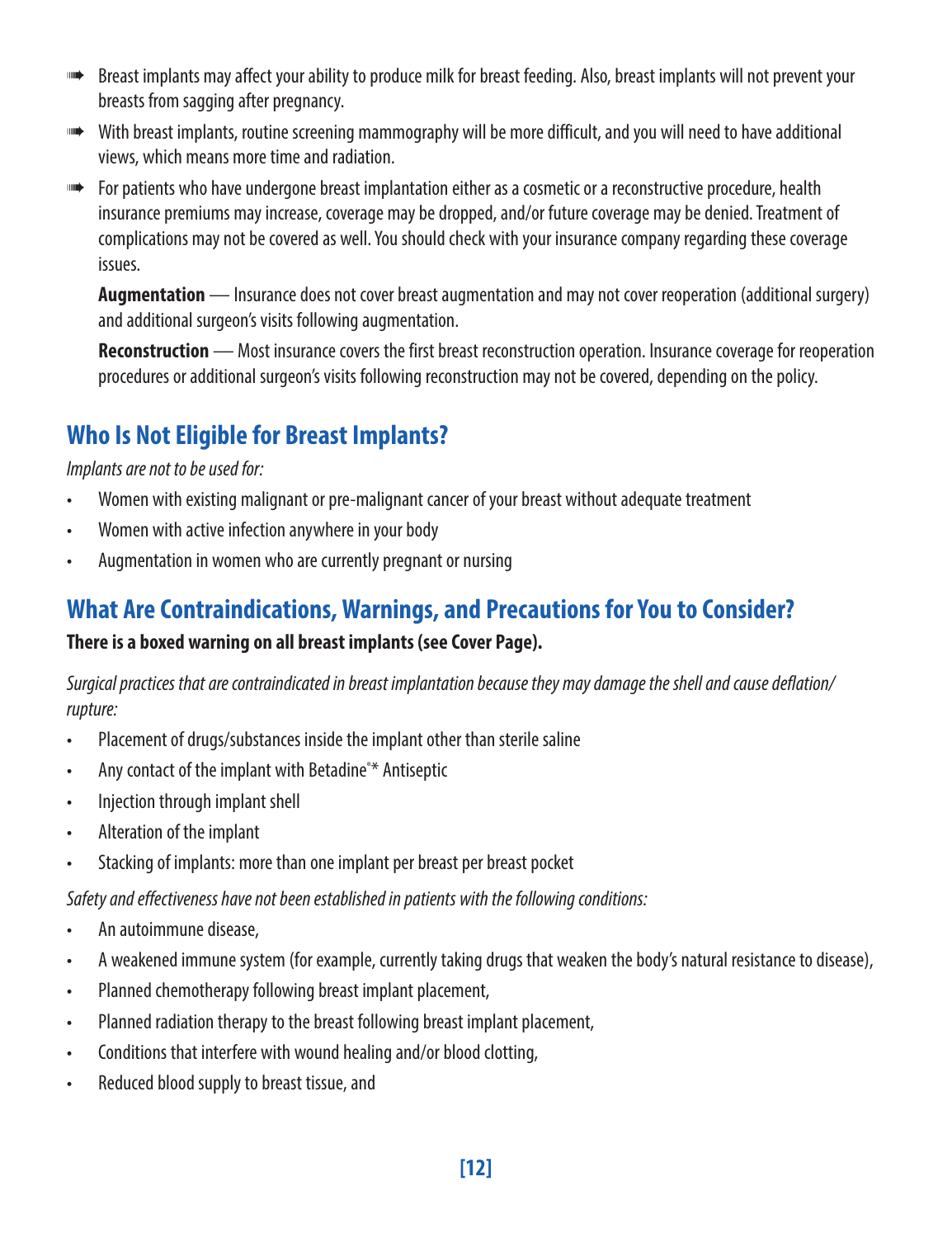• Clinical diagnosis of depression or other mental health disorders, including body dysmorphic disorder and eating disorders. If you have been diagnosed with or treated for depression, an anxiety disorder, or another mental health condition, you should wait until your condition has resolved or stabilized before having breast implant surgery. Discuss any history of mental health disorders with your doctor(s) prior to surgery.

\*Betadine is a registered trademark of Purdue Frederick Company.

#### *Further considerations:*

- **• Pre-implantation Mammography** You may wish to undergo a preoperative mammogram and another one at 6 months to 1 year after implantation to establish a baseline.
- **• Interference with Mammography** The implant may interfere with finding breast cancer during mammography and also may make it difficult to perform mammography. Therefore, it is essential that you tell your mammography technologist that you have an implant before the procedure. The technologist can use special techniques to minimize the possibility of rupture and to get the best possible views of the breast tissue. Because the breast is squeezed during mammography, it is possible for an implant to rupture during the procedure. More x-ray views are necessary with these special techniques; therefore, women with breast implants will receive more radiation. However, the benefit of the mammogram in finding cancer outweighs the risk of the additional x-rays.
- **• Distinguishing the implant from breast tissue during breast self-examination** You should perform a breast self-examination monthly on your implanted breast. In order to do this effectively, you should ask your surgeon to help you distinguish the implant from your breast tissue. Any new lumps should be evaluated with a biopsy. If a biopsy is performed, care must be taken to avoid puncturing the implant.
- **• Long-Term Effects** Mentor studied the long-term safety and effectiveness of saline-filled breast implants for 10 years. Mentor monitored the chance of implant rupture, reoperation, implant removal, and capsular contracture (hardening of the tissues around the implant) and also conducted mechanical testing to assess the long-term likelihood of implant rupture.
- **• Capsule Procedures** You should be aware that closed capsulotomy, the practice of forcible squeezing or pressing on the fibrous capsule around the implant to break the scar capsule, is not recommended, as this may result in breakage of the implant.

### **What Types of Saline-Filled Breast Implants Are Available from Mentor?**

Breast implants come in a variety of shapes, surface textures, and sizes. There are 2 types/families of implants filled with saline—one referred to as Saline-Filled and the other referred to as Spectrum™ Implants. The Saline-Filled family of implants has a self-sealing valve located on the front (anterior) of the implant that is used for filling the device. The Spectrum™ family has a valve on the back (posterior) of the implant that allows saline to be added after surgery (postoperative adjustability). The implants are available with Siltex" Textured or smooth surface shells. Note: Siltex Textured Saline implants have been discontinued and are no longer manufactured.

Below is a description of Mentor implant styles. Be sure to familiarize yourself with the different features of breast implants and to discuss the most appropriate type(s) of implants for you with your surgeon.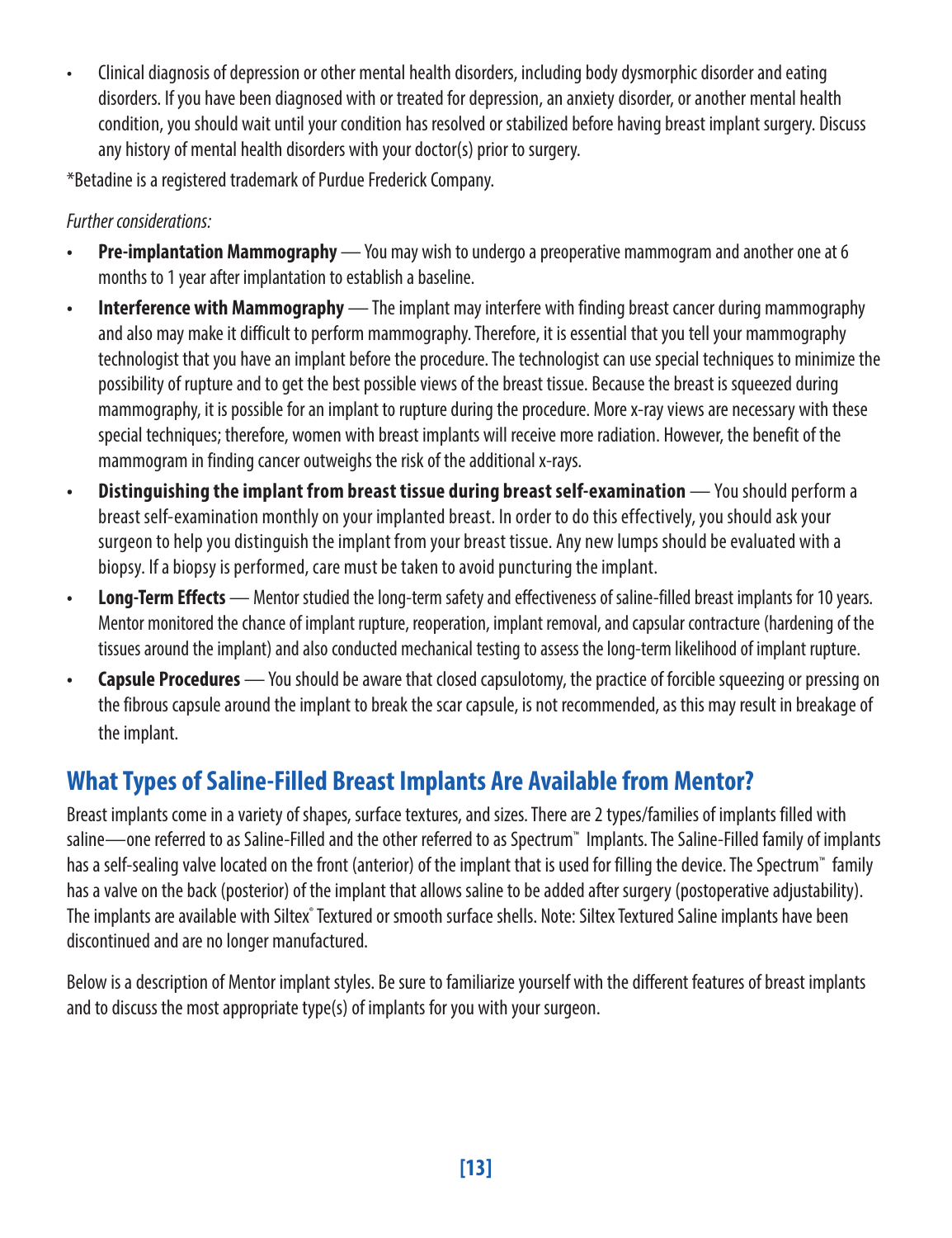#### **Saline-Filled Breast Implant Family** (fixed volume):

• Round Styles:

| Style 1600: | Smooth shell surface, anterior filling valve, moderate profile      |
|-------------|---------------------------------------------------------------------|
| Style 2000: | Smooth shell surface, anterior filling valve, moderate plus profile |
| Style 3000: | Smooth shell surface, anterior diaphragm valve, high profile        |

**Spectrum™ Breast Implant Family** (postoperative adjustment of volume):

- Round Styles:
	- Style 1400: Smooth shell surface, posterior filling valve

The following diagrams illustrate the round moderate profile, round moderate plus profile and the round high profile.











Round, moderate profile **Round, moderate plus profile** Round, high profile

### **WHAT ARE POTENTIAL BREAST IMPLANT COMPLICATIONS?**

Undergoing any surgical procedure may involve the risk of complications such as the effects of anesthesia, infection, swelling, redness, bleeding, and pain. In addition, there are potential complications specific to breast implants.

These complications include:

**• Deflation**

Saline-filled breast implants deflate when the saline solution leaks either through an unsealed or damaged valve or through a break in the implant shell. Implant deflation can occur immediately or slowly over a period of days and is noticed by loss of size or shape of your breast. Some implants can deflate in the first few months, after several years, or at any time in between. Causes of deflation include damage by surgical instruments during surgery, overfilling or underfilling of the implant with saline solution, capsular contracture, closed capsulotomy, stresses such as trauma or intense physical manipulation, excessive compression during mammographic imaging, umbilical incision placement, and unknown/unexplained reasons. You should also be aware that the breast implant may wear out over time and deflate.

Deflated implants require additional surgery to remove and to possibly replace the implant.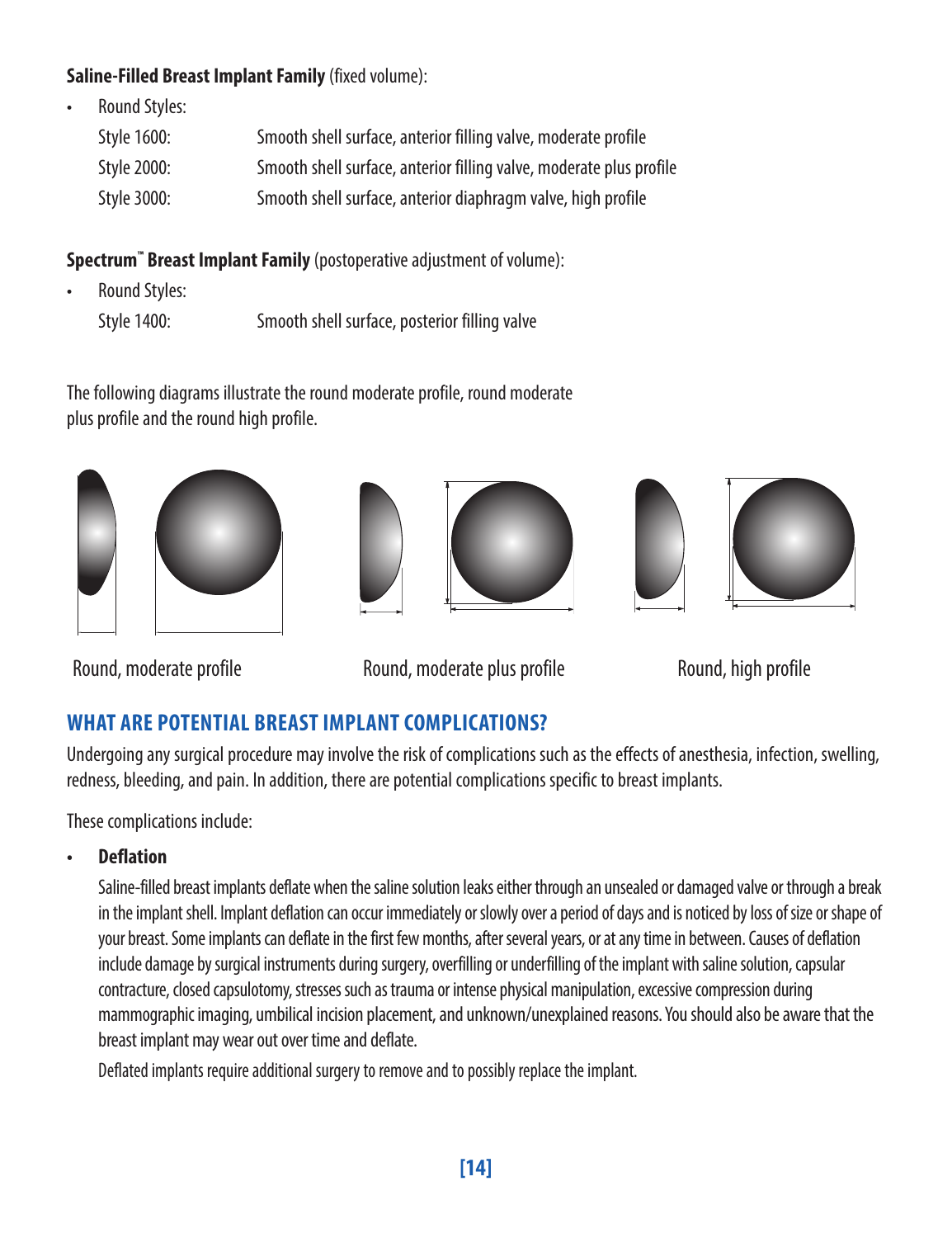#### **• Capsular Contracture**

The scar tissue or capsule that normally forms around the implant may tighten over time and squeeze/compress the implant, making it feel firm and leading to what is called capsular contracture. Capsular contracture may be more common following infection, hematoma (a collection of blood), and seroma (a build-up of the water portion of the blood). It is also more common with subglandular placement (behind the mammary gland and on top of the chest muscle). Symptoms range from mild firmness and mild discomfort to severe pain, distorted shape, palpability of the implant, and/or movement of the implant.

Additional surgery is needed in cases where pain and/or firmness is severe. This surgery ranges from removal of the implant capsule tissue to removal and possibly replacement of the implant itself. Capsular contracture may happen again after these additional surgeries.

#### **• Pain**

Pain of varying intensity and duration may occur and persist following breast implant surgery. In addition, improper size, placement, surgical technique, or capsular contracture may result in pain associated with nerve entrapment or interference with muscle motion. You should tell your surgeon about severe pain.

#### **• Additional Surgeries**

You should understand there is a high chance that you will need to have additional surgery at some point to replace or remove the implant. Also, problems such as deflation, capsular contracture, infection, shifting, and calcium deposits can require removal of the implants. Many women decide to have the implants replaced, but some women do not. If you choose not to, you may have cosmetically unacceptable dimpling and/or puckering of the breast following removal of the implant.

#### **• Dissatisfaction with Cosmetic Results**

Dissatisfying results such as wrinkling, asymmetry, implant displacement (shifting), incorrect size, unanticipated shape, implant palpability, scar deformity, hypertrophic (irregular, raised scar) scarring, and/or sloshing may occur. Careful surgical planning and technique can minimize but not always prevent such results.

#### **• Infection**

Infection can occur with any surgery. Most infections resulting from surgery appear within a few days to weeks after the operation. However, infection is possible at any time after surgery. Infections with an implant present are harder to treat than infections in normal body tissues. If an infection does not respond to antibiotics, the implant may have to be removed, and another implant may be placed after the infection is resolved.

In rare instances, toxic shock syndrome has been noted in women after breast implant surgery, and it is a life-threatening condition. Symptoms include sudden fever, vomiting, diarrhea, fainting, dizziness, and/or sunburn-like rash. A doctor should be seen immediately for diagnosis and treatment for this condition.

#### **• Hematoma/Seroma**

Hematoma is a collection of blood inside a body cavity, and a seroma is a collection of the watery portion of the blood (in this case, around the implant or around the incision). Postoperative hematoma and seroma may contribute to infection and/or capsular contracture. Swelling, pain, and bruising may result. If a hematoma occurs, it will usually be soon after surgery. However, this can also occur at any time after injury to the breast. While the body absorbs small hematomas and seromas, large ones will require the placement of surgical drains for proper healing. A small scar can result from surgical draining. Implant deflation/rupture can occur from surgical draining if damage to the implant occurs during the draining procedure.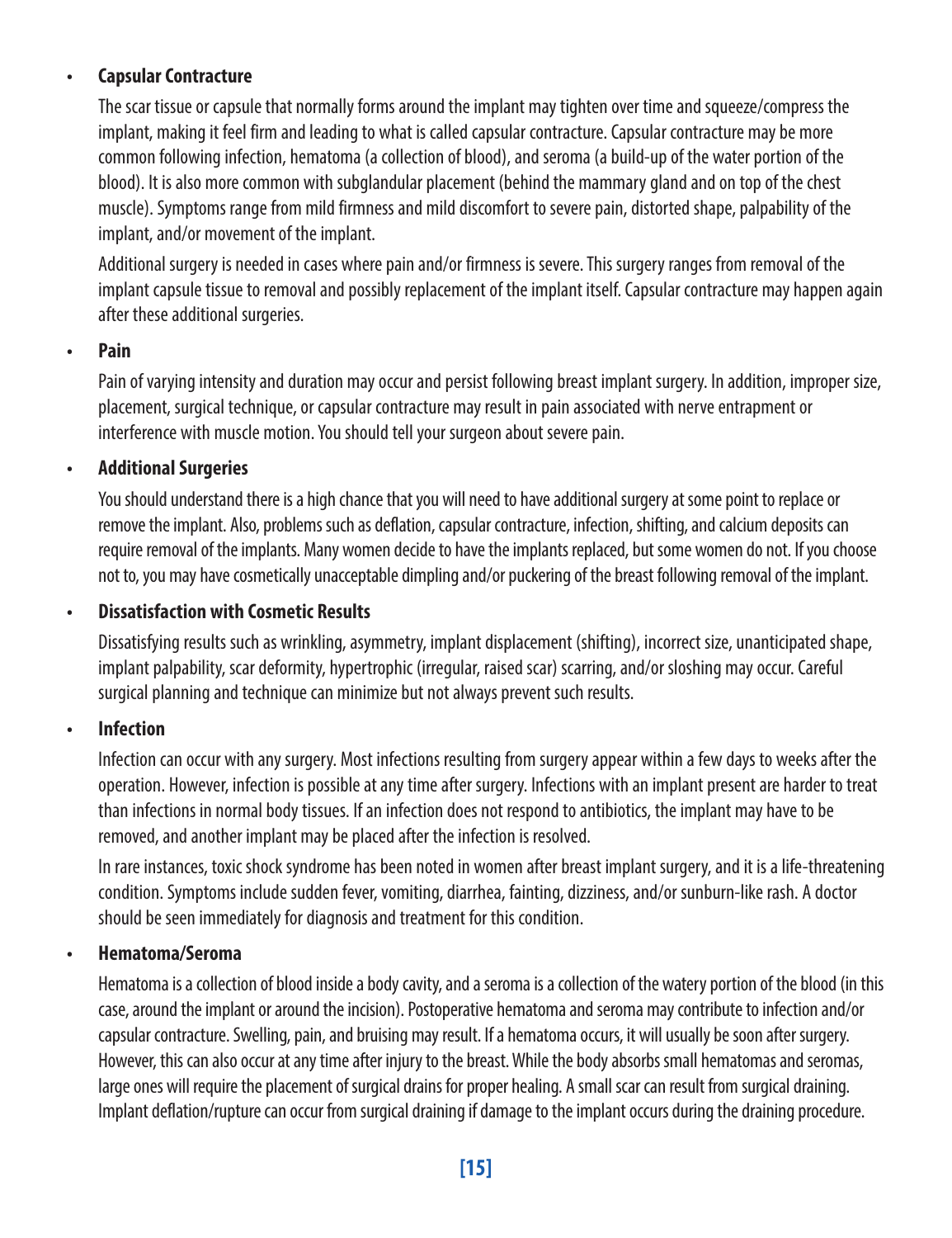#### **• Changes in Nipple and Breast Sensation**

Feeling in the nipple and breast can increase or decrease after implant surgery. The range of changes varies from intense sensitivity to no feeling in the nipple or breast following surgery. Changes in feeling can be temporary or permanent and may affect your sexual response or your ability to nurse a baby. (See the paragraph on breast feeding below.)

#### **• Breast Feeding**

At this time, it is not known if a small amount of silicone may diffuse (pass through) from the saline-filled breast implant silicone shell and may find its way into breast milk. If this occurs, it is not known what effect it may have on the nursing infant. Although there are no current methods for detecting silicone levels in breast milk, a study measuring silicon (one component in silicone) levels did not indicate higher levels in breast milk from women with silicone-filled gel implants when compared to women without implants. With respect to the ability to successfully breast feed after breast implantation, one study reported up to 64% of women with implants who were unable to breast feed compared to 7% without implants. The periareolar incision site may significantly reduce the ability to successfully breast feed.

#### **• Calcium Deposits in the Tissue Around the Implant**

Deposits of calcium can be seen on mammograms and can be mistaken for possible cancer, resulting in additional surgery for biopsy and/or removal of the implant to distinguish calcium deposits from cancer.

#### **• Delayed Wound Healing**

In some instances, the incision site takes longer to heal than normally.

#### **• Extrusion**

Unstable or compromised tissue covering and/or interruption of wound healing may result in extrusion, which is when the breast implant comes through the skin.

#### **• Necrosis**

Necrosis is the formation of dead tissue around the implant. This may prevent wound healing and require surgical correction and/or implant removal. Permanent scar deformity may occur following necrosis. Factors associated with increased necrosis include infection, use of steroids in the surgical pocket, smoking, chemotherapy/radiation, and excessive heat or cold therapy.

#### **• Breast Tissue Atrophy/Chest Wall Deformity**

The pressure of the breast implant may cause the breast tissue to thin and shrink. This can occur while implants are still in place or following implant removal without replacement.

#### **What Are Other Reported Conditions?**

Patients receiving breast implants have reported a variety of systemic symptoms such as joint pain, muscle aches, confusion, chronic fatigue, autoimmune diseases, and others. Individual patient risk for developing these symptoms has not been well established. Some patients report complete resolution of symptoms when the implants are removed without replacement.

Furthermore, it is possible that there are risks that are not known and could be associated with breast implants in the future.

The information discussed in this section is based on studies published in the medical literature reviews through 2016<sup>62</sup> that include women with many different types, brands, and models of breast implants for augmentation and/or reconstruction.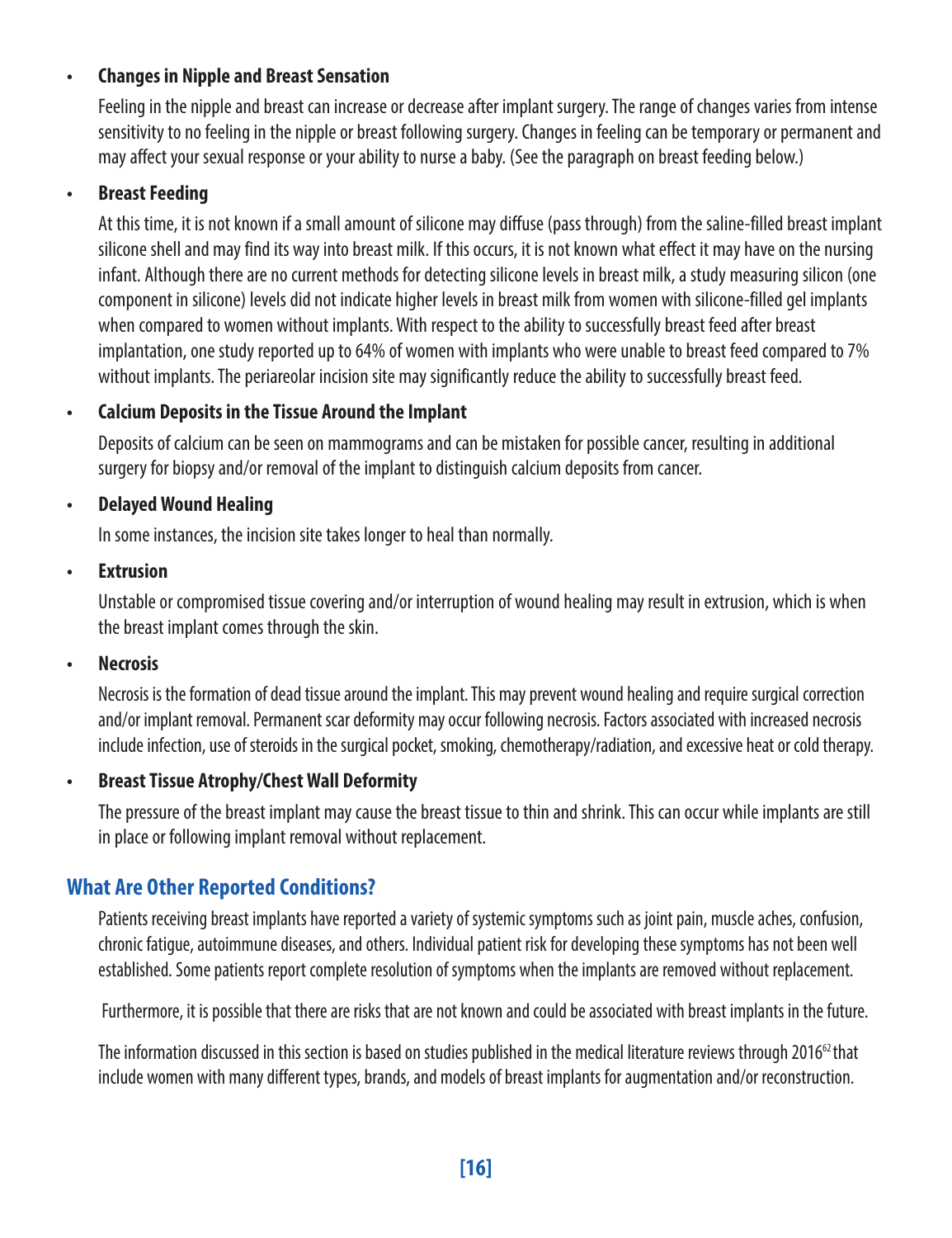#### **Cancer**

#### **Breast Cancer**

Patients with breast implants do not seem to have greater risk of developing breast cancer (based on literature published from 2000-2016). 10,11,12,13,14,15,16,17,18,19,20,57,62

The Institute of Medicine (IOM) report (a comprehensive review of studies that looked at the safety of breast implants since they were introduced in 1962) showed that breast cancer is no more common in women with implants than those without implants.

Some studies have suggested that breast implants may interfere with or delay breast cancer detection by mammography and/ or biopsy. However, other studies reported that breast implants neither delayed breast cancer detection nor affected cancer survival (based on literature published from 2000-2006).<sup>12, 20, 21, 22, 23</sup>

#### **• Brain Cancer**

Most studies of brain cancer in women with silicone gel breast implants have found no increased risk (based on literature published from 2000-2007). 11, 13, 15, 18, 19, 20, 24 One study from the same time period reported a higher rate of brain cancer in women with breast implants, compared to the general population,  $^{21,25}$  but, rates of brain cancer were not significantly higher in women with breast implants when compared to women who had other non-breast implant plastic surgeries.

#### **• Lympho-Hematopoietic Cancers**

Lympho-hematopoietic cancers are cancers that develop in the lymph nodes or certain blood cells. Lymph nodes and the affected cells are part of the body's immune system to fight infection. These kinds of cancers include non-Hodgkin's lymphoma, Hodgkin's disease, multiple myeloma, and leukemia. Most studies (based on literature published from 1999-2007) have found no increased risk of these cancers for women with silicone gel breast implants.<sup>6,7,8,9,11,13,15,18,19,20</sup> Breast implants have been associated with the development of a cancer of the immune system called breast implant-associated anaplastic large cell lymphoma (BIA-ALCL). This cancer occurs more commonly in patients with textured breast implants than smooth implants, although rates are not well defined. Some patients have died from BIA-ALCL. Please review additional information on BIA-ALCL below

#### **• Breast Implant-Associated Anaplastic Large Cell Lymphoma (BIA-ALCL)26**

If you have breast implants, you have a very small, but increased risk of developing breast implant associated anaplastic large cell lymphoma, or BIA-ALCL. BIA-ALCL is not breast cancer—it is a rare type of non-Hodgkin's lymphoma (cancer of the immune system). In most cases, BIA-ALCL is found in the scar tissue and fluid near the implant, but in some cases, it can spread throughout the body. In the cases that have spread beyond the scar tissue and fluid near the implant, rare cases of death have been reported.

Most patients were diagnosed with BIA-ALCL when they sought medical treatment for implant-related symptoms such as swelling, pain, lumps, or asymmetry that developed after their initial surgical sites were fully healed. In the cases known to FDA to date (as of August 20, 2020 FDA report), the earliest report of BIA-ALCL was diagnosed less than one year after implant placement and the latest was 34 years after the implant surgery. About half the cases occurred within the first 8 years after implant. BIA-ALCL was most often diagnosed in women who had textured implants. The textured implant may have been placed at the most recent surgery or at any other prior breast implant operation. Several journal articles explore the risk factors for BIA-ALCL, including the methods used to create surface texture of the implant and the role of biofilm in causing disease, among others.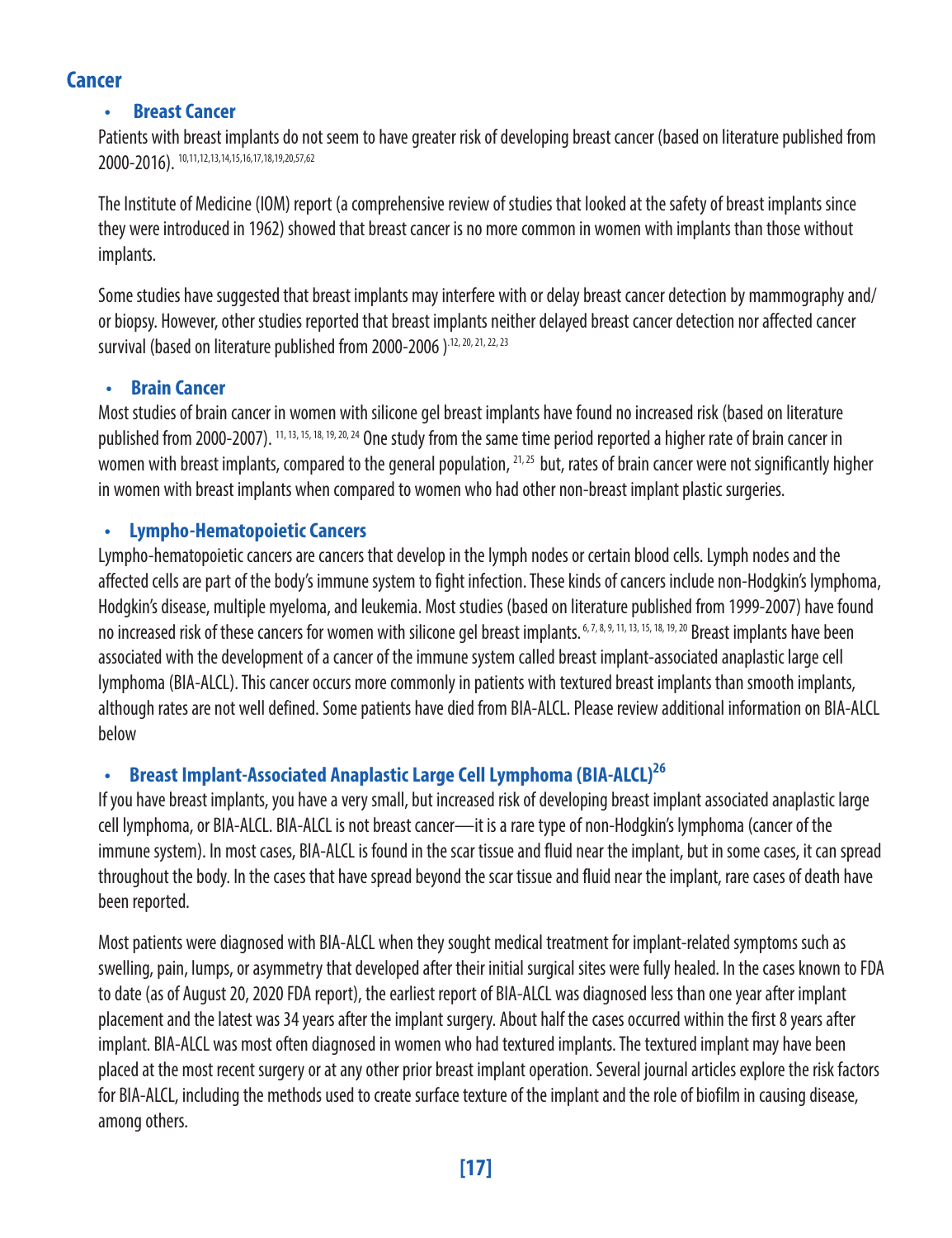If you develop swelling or pain around your breast implants, be sure to talk to your health care provider. Your health care provider should consider the possibility of BIA-ALCL if after you have recovered from your breast implant operation, you later notice changes in the way your breast looks or feels—including swelling or pain around the implant. If your health care provider suspects BIA-ALCL, they will refer you to an appropriate specialist for evaluation which may involve obtaining fluid and tissue samples from around your breast implant. If a diagnosis of BIA-ALCL is confirmed, the doctor will develop an individualized treatment plan for you. Because of the small number of cases worldwide and the variety of available treatment options, there is no single defined treatment. However, if you are diagnosed with BIA-ALCL, the National Comprehensive Cancer Network (NCCN) recommends removing the implant and the surrounding tissue.

If you have breast implants, you should monitor them and follow your routine medical care. You do not need to take any additional steps. It is not necessary to remove your breast implants if you have no symptoms and you have not been diagnosed with **BIA-ALCL**.

If you are diagnosed with BIA-ALCL, you can help the FDA understand the disease and the effectiveness of treatment.

You or vour doctor should report all confirmed cases of BIA-ALCL to the FDA (https://www.fda.gov/safety/medwatch). In some cases, the FDA may contact you for additional information. The FDA will keep the identities of the reporter and the patient confidential.

In addition, if you are diagnosed with BIA-ALCL, talk to your doctor about reporting it to the PROFILE Registry (https://www. thepsf.org/research/clinical-impact/profile.htm). Every case of BIA-ALCL should be reported to the PROFILE Registry because this helps provide a better understanding of the disease.

If you are considering breast implant surgery, you should discuss the risks and benefits with your health care provider. You may also visit the FDA's Breast Implants website for additional information https://www.fda.gov/medical-devices/implants-andprosthetics/breast-implants

For additional information on FDA's analysis and review of BIA-ALCL, please visit: https://www.fda.gov/medical-devices/breastimplants/medical-device-reports-breast-implant-associated-anaplastic-large-cell-lymphoma

#### **• Respiratory/Lung Cancer**

Several studies have found that women with silicone gel breast implants are not at greater risk for lung cancer (based on literature published from 2000-2007).<sup>11,13,15,18,19,20</sup> One study from the same time period found an increased risk of respiratory/ lung cancer in women with breast implants <sup>21, 25</sup> compared to women who had other kinds of plastic surgery (non-breast implant). However, the risk of lung cancer was not higher than national lung cancer rates for the general population. Other studies of women in Sweden and Denmark have found that women who get breast implants are more likely to be current smokers than women who get breast reduction surgery or other types of cosmetic surgery  $^{27,28,29}$ ; this may increase their risk for lung cancer (based on literature published from 1997-2003). A published systematic review from 2016 reported there is limited or suggestive evidence of an association between breast implants and lung cancer.<sup>57</sup>

#### **• Reproductive System Cancer**

Reproductive system cancers in women are cancers of the cervix, ovaries, uterus, vulva, vagina, and other female genital organs. Most studies 11, 13, 15, 18, 19, 20 found that women with silicone gel breast implants have no greater risk of these cancers than women without implants (based on literature published from 2000-2007). One study from the same time period reported an increased incidence of cervical/vulvar cancer in women with breast implants.<sup>21, 25</sup>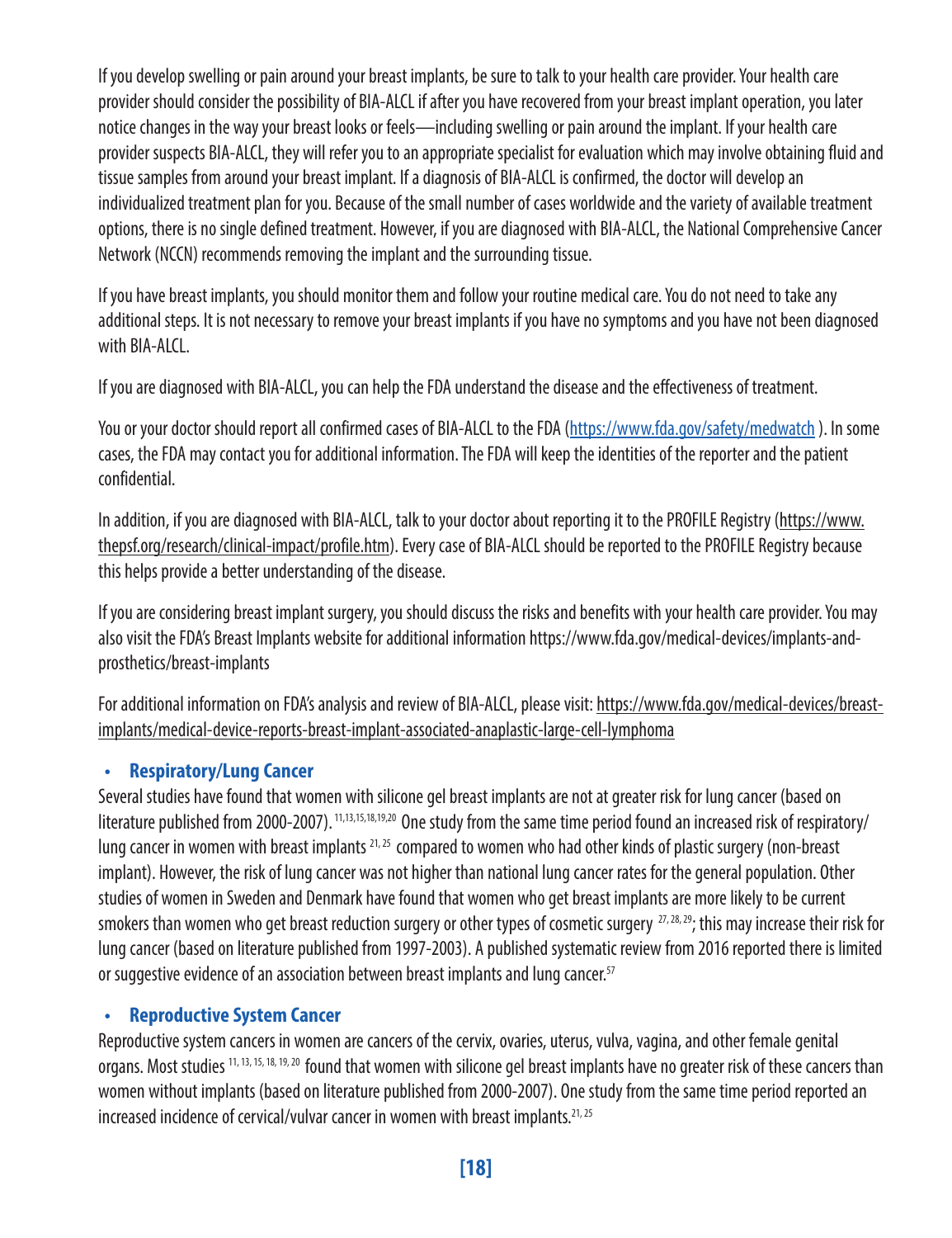#### **• Other Cancers**

Studies have examined other types of cancer including eye, urinary tract (related to the bladder and urethra), connective tissue (fibrous tissues like tendons, cartilage, and bone that provide structure and support throughout the body), and endocrine system (the parts of the body that make hormones). Studies show that women with silicone gel breast implants have no greater risk of these types of cancers compared to the general population (based on literature published from 2000-2007) 3, 13, 15, 18, 19, 25, 30

### **Connective Tissue Disease (CTD) and Disorders of the Immune System**

The body's immune system protects the body from infection. It is a complicated system and includes a variety of different organs and cell types such as white blood cells and antibodies. Disorders of the body's immune system (also called autoimmune diseases) can cause CTDs when the patient's immune system mistakenly attacks parts of its own body, including the connective tissues of the body, like fibrous tissues (tendons), cartilage, and bones.

Autoimmune diseases include lupus (inflammation and tissue damage in different body parts and organs), rheumatoid arthritis (inflamed and deteriorating joints), polymyositis (inflamed, weakened muscles), dermatomyositis (inflamed, weakened muscles and skin); and progressive systemic sclerosis or scleroderma (damaged skin or organs because of excess collagen, the main protein in connective tissue).

Other CTDs include:

- Fibromyalgia (ongoing fatigue, widespread pain in muscles and joints, difficulty sleeping, and morning stiffness), and
- Chronic fatigue syndrome (ongoing mental and physical exhaustion, often with muscle and/or joint pain).

Some women with breast implants have experienced signs and symptoms that could be related to the immune system but that do not fit into a definable disease, like those listed above. These signs and symptoms include: painful or swollen joints, tightness, tingling, numbness, reddened swollen skin, swollen glands or lymph nodes, unusual or unexplained fatigue, swollen hands and feet, excessive hair loss, memory problems, headaches, and muscle weakness, pain, cramping and/or burning. Individual patient risk for developing these symptoms has not been well established. Some scientific expert panels and literature reports have found no evidence of a consistent pattern of signs and symptoms in women with silicone gel-filled breast implants (based on literature published from 2000-2004). 1,2,4, 30, 31, 32

Some scientific evidence supports the conclusion that there is no increased risk of CTDs or autoimmune disorders for women with silicone gel breast implants (based on literature published from 1996-2011). <sup>1,2,4,30,33-46</sup> Some independent scientific panels and review groups have also concluded that the weight of the evidence shows no relationship between breast implants and CTDs, or at least if a risk cannot be absolutely excluded, it is too small to be measured (based on literature published from 1998- 2001). 4, 47,48 A published systematic review from 2016 reported there is limited or suggestive evidence of an association between breast implants and rheumatoid arthritis.<sup>57</sup>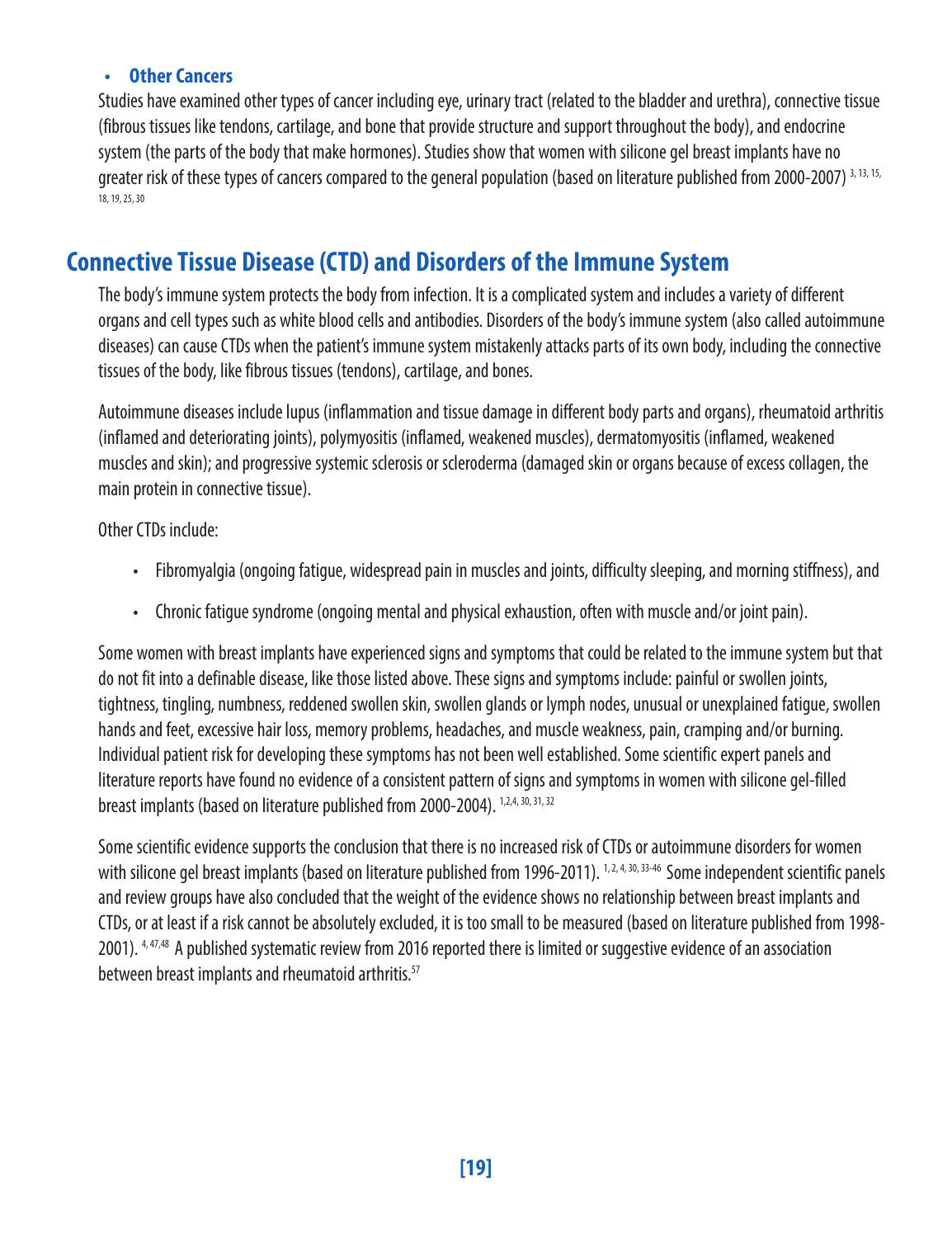### **Effects on Children Born to Mothers with Breast Implants**

It is not known if a small amount of silicone may move through the breast implant shell and pass into breast milk. There is no test for detecting silicone in breast milk that is considered accurate. There has been a study published in 2000 that measured silicon levels (one component of silicone). It did not indicate higher levels of silicon in breast milk from women with silicone gel breast implants when compared to women without implants.<sup>49</sup>

In addition, questions have been raised about whether silicone gel breast implants could harm babies whose mothers had implants while pregnant. Two studies from the early 2000's in humans have found that the risk of birth defects overall is not increased in children born after breast implant surgery. 50,51 Although low birth weight was reported in a third study from the same time period, other factors (for example, lower pre-pregnancy weight) may explain this finding <sup>52</sup>.

Overall, there is no evidence that shows that silicone gel breast implants have any harmful effects on the children of implanted women (based on literature published from 2000-2016). 4,5,50, 51, 52, 57

### **Suicide**

Some studies have reported a higher incidence of suicide in women with breast implants, but it is not clear whether these suicides were associated with having silicone gel breast implants or some other underlying condition that can lead to suicide, depression and/or anxiety (based on literature published from 2003-2007). <sup>21,53-59</sup> One researcher<sup>60</sup> (published in 2003) believes that some women who want cosmetic surgery suffer from a disorder, called body dysmorphic disorder (BDD), which may cause them to think about suicide or attempt suicide.

The strongest predictor for suicide is having been hospitalized for any psychiatric condition. One study from 2004 found that women with breast implants were admitted to the hospital more often because of psychiatric problems before they even had their implant surgery, compared to women who had breast reduction or to the general population.<sup>53</sup> This may be a contributing factor to the reported higher incidence of suicide in women with breast implants.

### **Neurological Disease, Signs, and Symptoms**

Some women with breast implants have complained of neurological symptoms such as difficulties with vision, sensation, muscle strength, walking, balance, thinking, or remembering things. Some have been diagnosed with diseases such as multiple sclerosis (which is an autoimmune disease that affects the nerves). Some of these women believe their symptoms are related to their implants. A scientific expert panel from 2000 found that there is not enough reliable evidence that neurological problems may be caused by or associated with breast implants.<sup>4</sup> Other researchers from the same time period, have found more evidence that silicone gel breast implants do NOT cause neurological diseases or symptoms. 4,14,61 There is one published report from 2000 of an increased risk of multiple sclerosis among women with silicone gel breast implants<sup>36</sup>; these researchers did not find any increased risk of other neurological symptoms.

### **MENTOR'S CLINICAL STUDIES**

Although you will experience your own risks (complications) and benefits following breast implant surgery, this section describes the specific complications and benefits of Mentor's saline-filled breast implants. Mentor's clinical studies indicate, for example, that while most women can expect to experience at least one complication at some point through 3 years after implant surgery, most women were satisfied with their implants. The studies also indicate that the chance of additional surgery is 1 in 8 for augmentation patients (with implant removal and replacement as the most common type of additional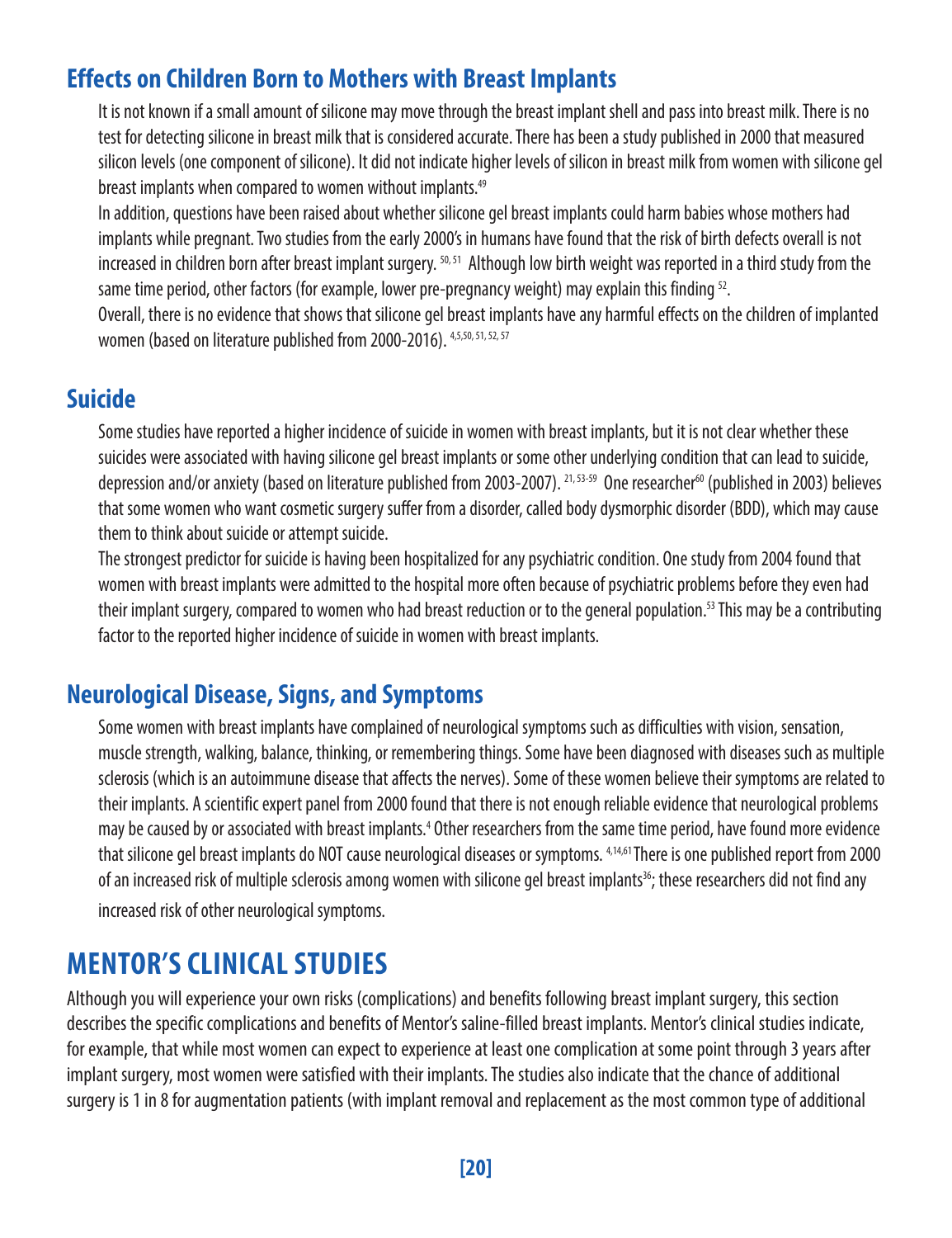surgery) and 1 in 2.5 for reconstruction patients (with the most common type of additional surgery being capsule-related). The information below provides more details about the complications and benefits you may experience.

Please note that textured saline-filled breast implants have been discontinued however the results of the Clinical Studies and Post Approval Studies provided below include results from both the smooth and textured implants.

### **Description of Studies**

Mentor conducted clinical testing of its saline-filled breast implants to determine the short-term and most common complications, as well as benefits, of their implants. These were assessed in the following studies:

- The Large Simple Trial (LST)
- Saline Prospective Study (SPS)

The LST was designed to determine the 1-year rates of capsular contracture, infection, deflation, and implant removal. There were 2,066 augmentation patients, 104 reconstruction patients, and 215 revision patients enrolled. Of these enrolled patients, 47% returned for their 1-year visit.

The SPS was designed as a 3-year study to assess all complications with breast implants as well as patient satisfaction, body image, and self-concept. Patients were followed annually and data through 3 years are available. The SPS enrolled 1,264 augmentation patients and 428 reconstruction patients. Seventy-six (76%) percent of augmentation patients and (78%) of reconstruction patients returned for their 3-year visit. The outcomes of the patients lost to follow-up are not known. The SPS results in this brochure represent data through 3 years.

After product approval, Mentor switched data collection to a post-approval study. The post-approval study involved the collection of some safety data from SPS patients through their 10-year post-implantation timepoint. The data were collected from questionnaires that were mailed out to the patients each year. The post-approval data presented includes earlier data shown in the SPS tables with new information added to it. The post-approval data are shown in the "Augmentation Results from Post-Approval Study" and "Reconstruction Results from Post-Approval Study" sections which follow:

### **What Were the 1-Year Complication Rates from the LST?**

The table below shows the complication rates for augmentation, reconstruction and revision patients through 1 year. The rates reflect the number of patients out of 100 who experienced the listed complication. For example, 5% or 5 out of 100 augmentation patients experienced capsular contracture at some time within 1 year after implantation. However, this does not mean that 5% of the patients still have capsular contracture at 1 year.

|                      | 1-Year Complication Rate* |                |          |
|----------------------|---------------------------|----------------|----------|
| <b>Complications</b> | Augmentation              | Reconstruction | Revision |
| Capsular Contracture | 5%                        | 29%            | 15%      |
| Implant Removal      | 4%                        | 10%            | 6%       |
| Implant              | 1%                        | ΝA             | 2%       |
| Infection            | 1%                        | NA             | NA       |

NA: Not Available or insufficient data to perform an analysis of risk of the complication.

\* Data on 47% of the 2385 patients enrolled in the study.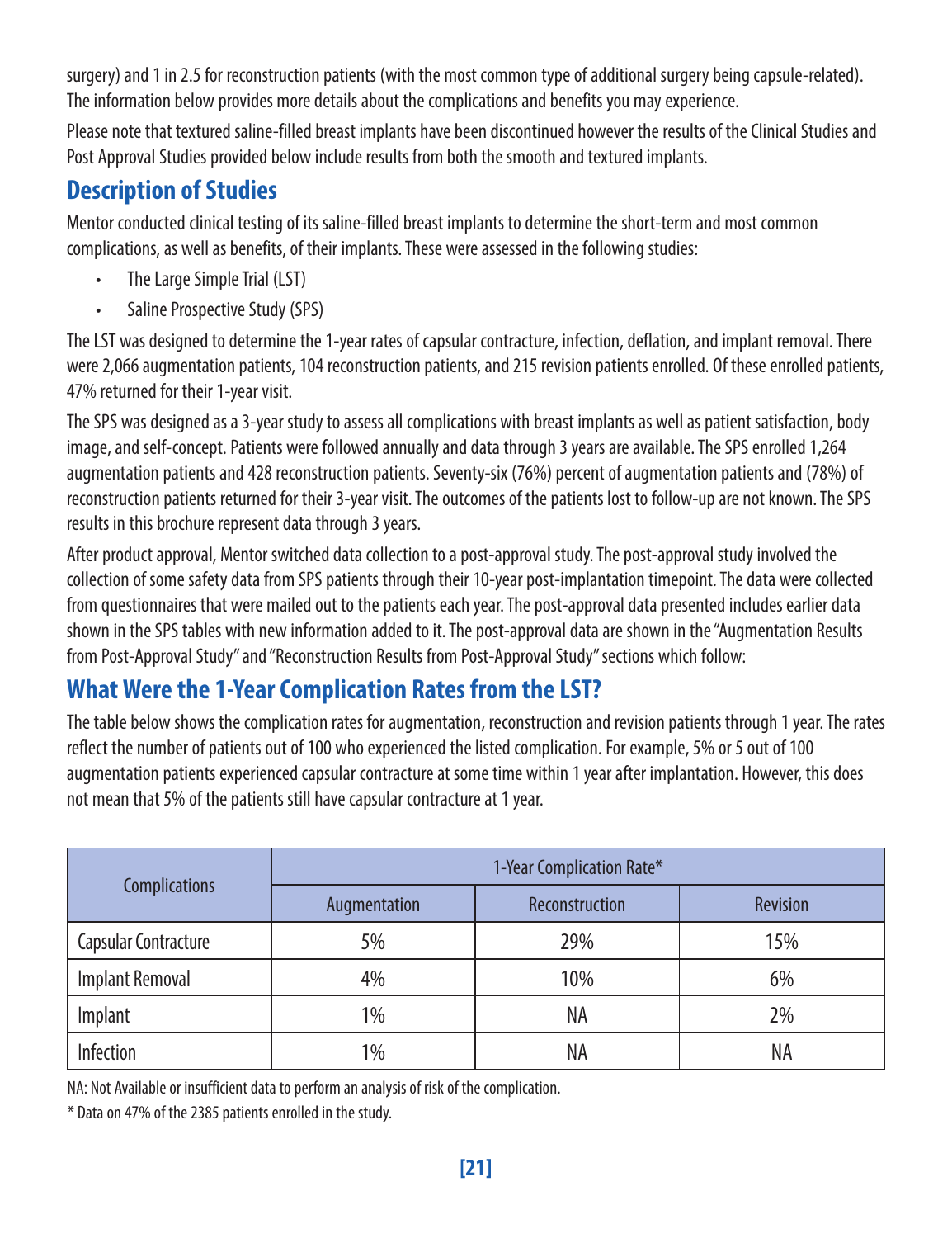### **AUGMENTATION RESULTS FROM SPS**

### **What Were the 3-Year Complication Rates from the SPS for Augmentation Patients?**

The 3-year complication rates (including all levels of severity, from mild to severe) are shown from the most common to the least common in the table below. The rates reflect the number of augmentation patients out of 100 who experienced the listed complication at least once within the first 3 years after implantation. Some complications occurred more than once for some patients. The most common complication experienced within the first 3 years of implantation was wrinkling (21% or 21 patients out of 100).

| <b>Augmentation Complications</b>            | 3-Year Complication Rate<br>N=1264 Patients |
|----------------------------------------------|---------------------------------------------|
| Wrinkling                                    | 21%                                         |
| <b>Additional Operation (Reoperation)</b>    | 13%                                         |
| Loss of Nipple Sensation                     | 10%                                         |
| Capsular Contracture III/IV or grade unknown | 9%                                          |
| <b>Implant Removal</b>                       | 8%                                          |
| Asymmetry                                    | 7%                                          |
| <b>Intense Nipple Sensation</b>              | 5%                                          |
| <b>Breast Pain</b>                           | 5%                                          |
| Leakage/Deflation                            | 3%                                          |
| <b>Implant Palpability</b>                   | 2%                                          |
| Infection                                    | 2%                                          |
| Sagging                                      | 2%                                          |
| <b>Hypertrophic Scarring</b>                 | 2%                                          |
| Hematoma                                     | 2%                                          |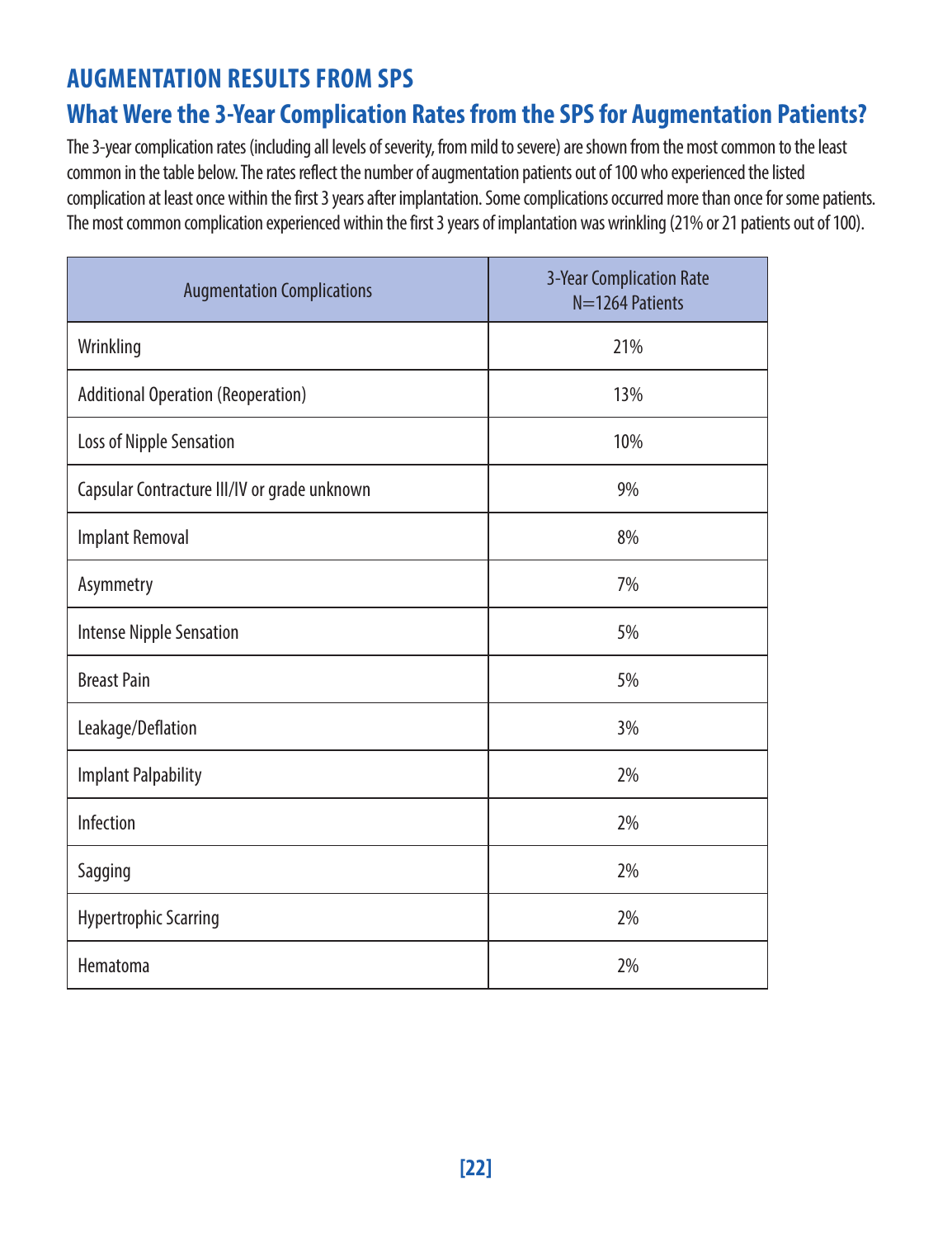### **What Were the Types of Additional Surgical Procedures Performed for Augmentation Patients?**

The following table provides a breakdown of the types of surgical procedures that were performed through the 3 years after the initial implantation. There were a total of 358 additional surgical procedures performed in 147 augmentation patients. Of these 147 patients, most reported multiple additional surgical procedures during a single reoperation. The most common type of additional surgical procedure was implant removal with replacement (32% of the 358 procedures).

|                                              | N=358 Procedures |
|----------------------------------------------|------------------|
| <b>Type of Additional Surgical Treatment</b> | $\frac{0}{0}$    |
| Implant Removal with Replacement             | 32%              |
| Capsule Related                              | 22%              |
| <b>Scar or Wound Revision</b>                | 19%              |
| <b>Reposition Implant</b>                    | 8%               |
| Saline Adjustment                            | 8%               |
| Mastopexy                                    | 6%               |
| Implant Removal without Replacement          | 3%               |
| <b>Biopsy/Cyst Removal</b>                   | 2%               |
| <b>Breast Reduction or Mastectomy</b>        | $< 1\%$          |
| Nipple Related                               | $< 1\%$          |
| <b>Total</b>                                 | 100%             |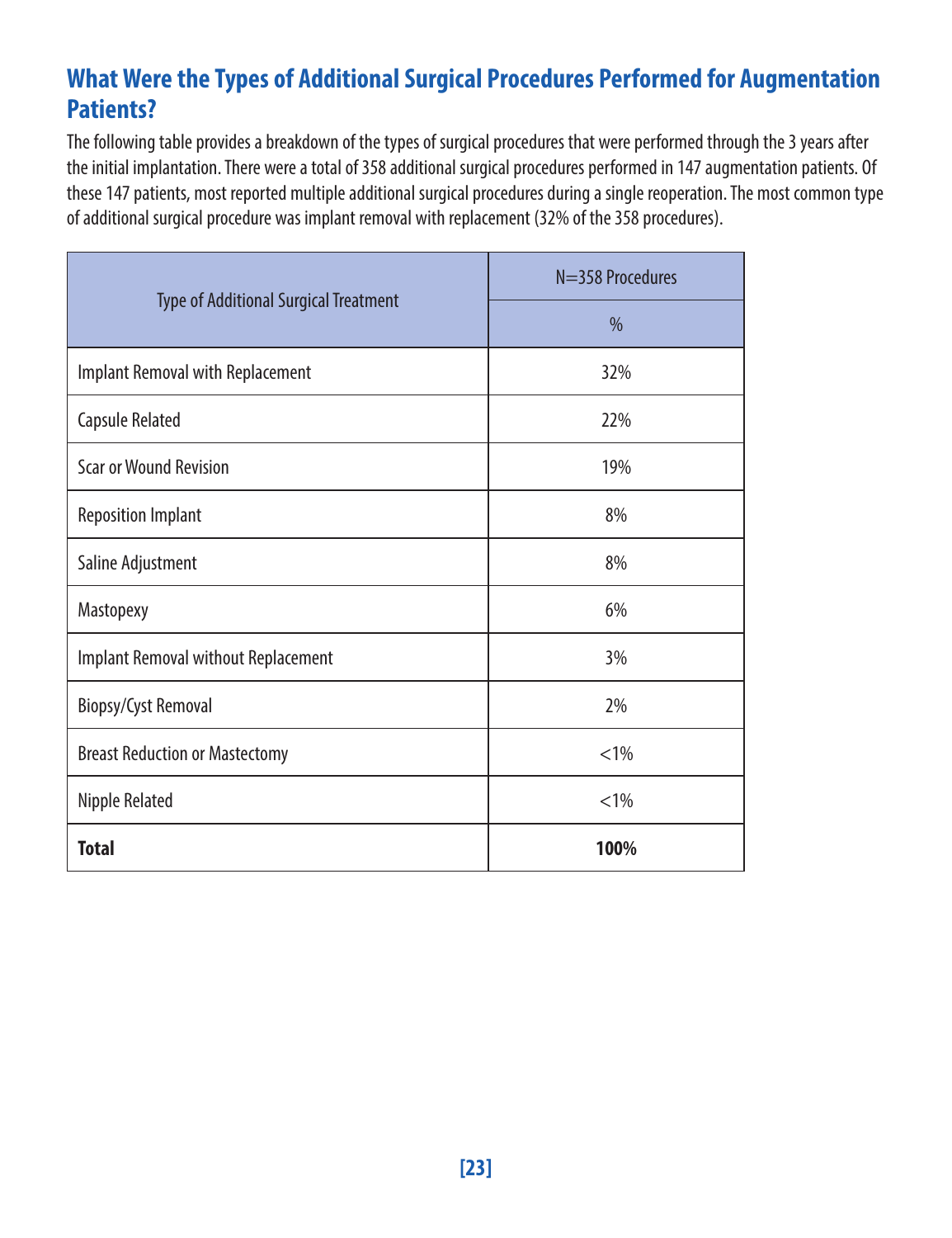### **What Were the Reasons for Implant Removal for Augmentation Patients?**

The main reasons for implant removal among augmentation patients in the SPS over the 3 years are shown in the table below. There were 137 implants removed in 87 patients. Of these 137 implants, 82% were replaced. The most common reason for implant removal was patient request for a size or shape change (37% of the 137 implants removed).

| Main Reason for Augmentation                 | N=137 Implants Removed |
|----------------------------------------------|------------------------|
| Implant Removal through 3 Years <sup>1</sup> | $\frac{0}{0}$          |
| Patient Request for Size/Shape Change        | 37%                    |
| Leakage/Deflation                            | 24%                    |
| Capsular Contracture                         | 18%                    |
| Wrinkling                                    | 5%                     |
| Infection                                    | 5%                     |
| Asymmetry                                    | 4%                     |
| Hematoma/Seroma                              | 2%                     |
| Sagging                                      | 2%                     |
| Scarring                                     | 2%                     |
| <b>Cosmetic Revision</b>                     | 2%                     |
| <b>Breast Cancer</b>                         | $< 1\%$                |

<sup>1</sup>Correction to some rates reported at 3 years. Total number of implants increased by 1.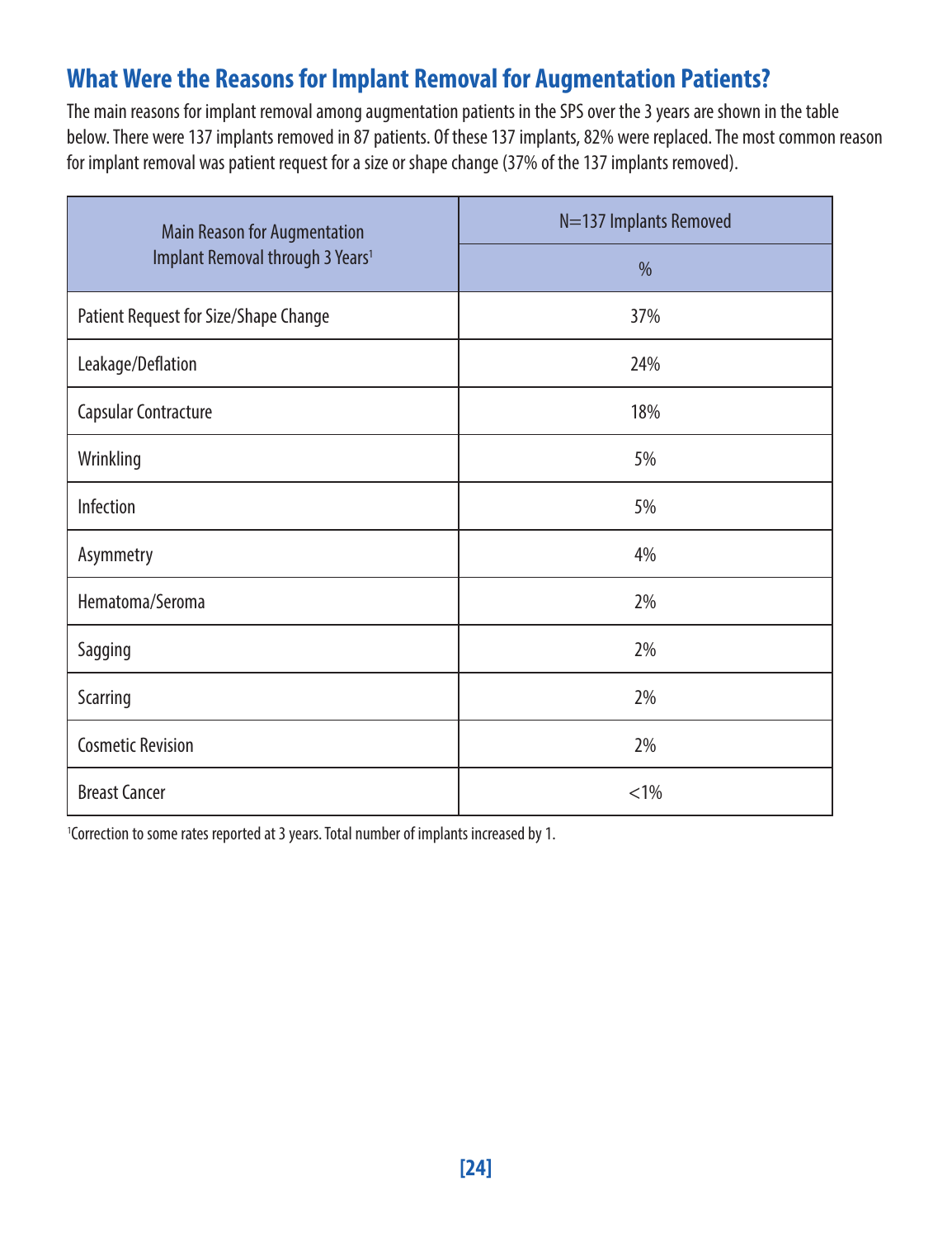### **What Were the Complication Rates After Implant Replacement for Augmentation Patients?**

There were 74 augmentation patients who had 120 implants removed and replaced with Mentor implants. The table below reflects the number of replaced implants (not patients)

out of 100 implants associated with the listed complications within 3 years following replacement. For example, there was a reoperation in 16% or 16 out of 100 implants at some time within 3 years after replacement.

| <b>Complication Following Replacement</b><br>of Augmentation Implant | <b>3-Year Complication Rate</b><br>$N=120$ Implants |
|----------------------------------------------------------------------|-----------------------------------------------------|
| <b>Additional Operations (Reoperation)</b>                           | 16%                                                 |
| Wrinkling                                                            | 15%                                                 |
| <b>Implant Removal</b>                                               | 12%                                                 |
| Capsular Contracture III/IV or grade unknown                         | 9%                                                  |
| Leakage/Deflation                                                    | 4%                                                  |
| Asymmetry                                                            | 4%                                                  |
| <b>Breast Pain</b>                                                   | 3%                                                  |
| Hematoma                                                             | 2%                                                  |
| Scarring                                                             | 2%                                                  |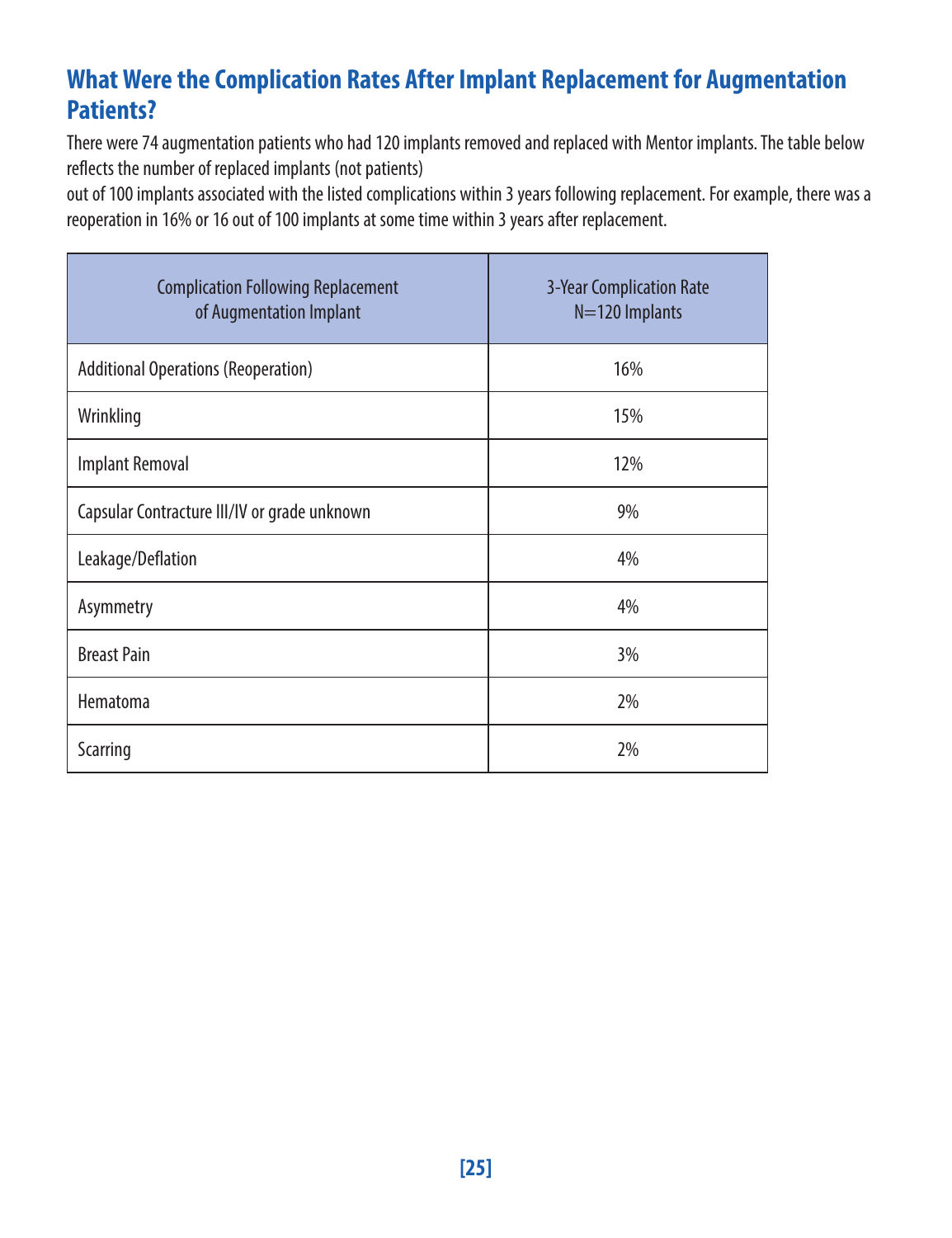### **What Were the Breast Disease and CTD Events in Augmentation Patients?**

Breast disease and connective tissue disease (CTD) were reported in some patients through 3 years after implantation in the SPS. Although there were 1,264 augmentation patients enrolled in the SPS, not every patient returned for each follow-up visit. Therefore, the percentage of patients with these events cannot be determined. Only the number of events can be provided. New cases of breast cancer were reported in 2 augmentation patients. The table below shows the number of reports of CTD through 3 years after implantation. Some patients may have reported more than one CTD. Confirmed reports were based on a diagnosis by a doctor. Unconfirmed reports were based on self-reports by the patients.

| Number of Reports of CTD in AUGMENTATION Patients in the SPS Study |                             |                               |  |  |
|--------------------------------------------------------------------|-----------------------------|-------------------------------|--|--|
| <b>Connective Tissue</b><br><b>Disease</b>                         | No. of Confirmed<br>Reports | No. of Unconfirmed<br>Reports |  |  |
| Osteoarthritis                                                     |                             |                               |  |  |
| <b>Rheumatoid Arthritis</b>                                        |                             | 3                             |  |  |
| Arthritis (type unknown)                                           |                             | 15                            |  |  |
| Lupus Erythematosus                                                |                             |                               |  |  |
| <b>Total</b>                                                       |                             | 19 <sup>a</sup>               |  |  |

<sup>a</sup>2 aug pts had 2 unconfirmed CTDs

Without a comparison group of women with similar characteristics (age, race, etc.) and without breast implants, no conclusions can be made about the relationship between breast implants and these breast disease and CTD events.

### **What Were the Benefits from the SPS for Augmentation Patients?**

The SPS measured a variety of outcomes that assessed the benefits of the implants. For augmentation, these outcomes included breast size change, as well as satisfaction and comfort with appearance. These outcomes were assessed before implantation and at 3 years after surgery for those patients who still had their original implants.

For augmentation patients, 955 out of the original 1,264 patients (76%) still had implants and were in the study after 3 years. Of these 955 patients, 917 (96%) experienced an increase of at least one cup size at 3 years; the average increase in chest circumference was 2.8 inches. Of the 955 patients still in the study, 860 (90%) indicated being satisfied with the general appearance of their breasts, as measured by the Breast Evaluation Questionnaire (BEQ).

Most augmentation patients who still had their original implants and were still in the study at 3 years exhibited an improvement in the 2 measured subscales of the Multidimensional Body-Self Relation Questionnaire (MBSRQ) (which measures comfort with your general appearance). The Tennessee Self-Concept Scale (which measures self-concept) showed a slight increase at 3 years compared to before implantation.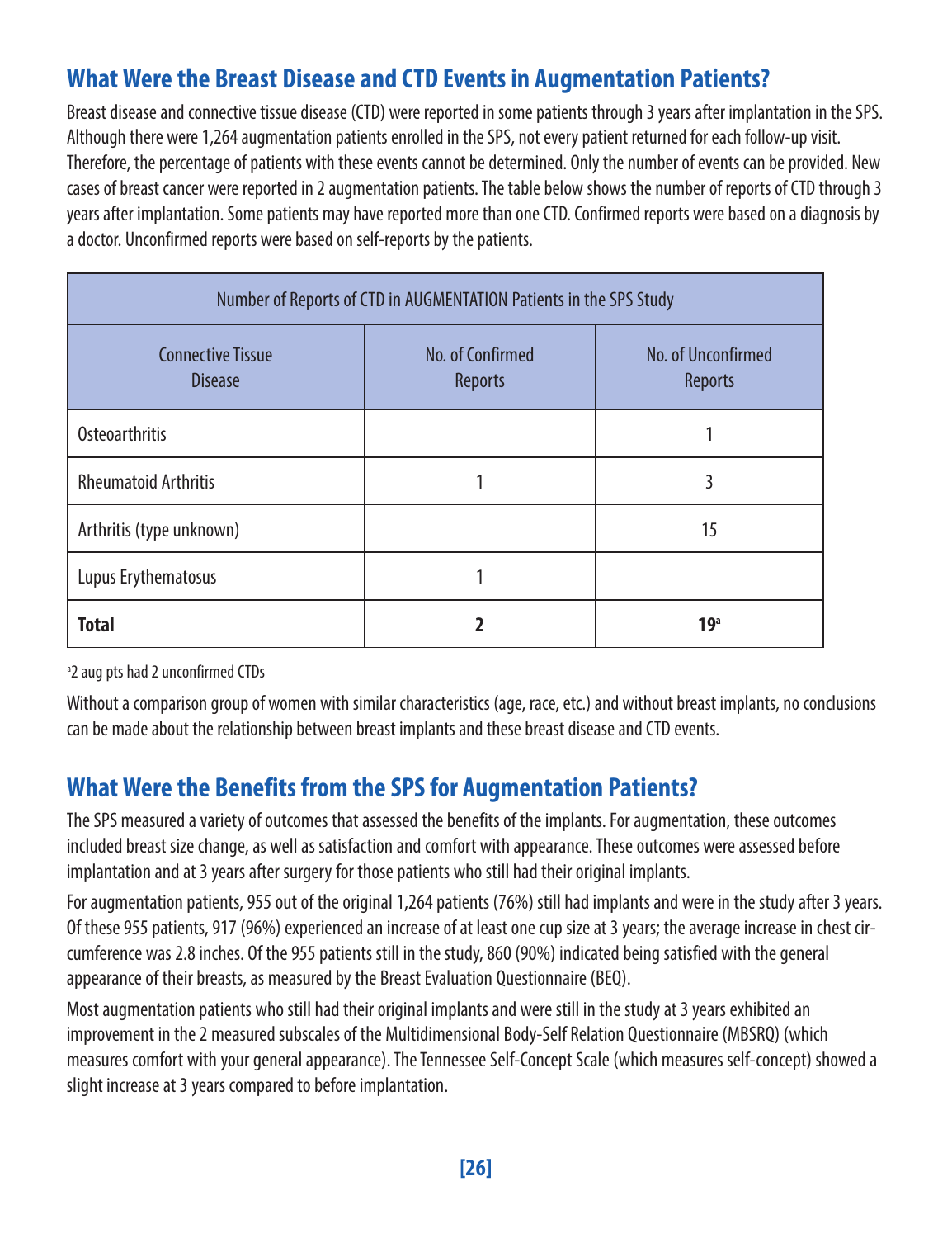### **AUGMENTATION RESULTS FROM POST-APPROVAL STUDY**

In terms of patient accountability, of the 1,221 augmentation patients expected for follow-up at 5 years, data were collected for 5%. Of the 1,191 augmentation patients expected for follow-up at 7 years, data were collected for 50%. Of the 1,097 augmentation patients expected for follow-up at 10 years, data were collected for 60%. Please note that follow-up rate at 3 years was 76%, which makes the 3-year data more reliable than the 5-year, 7-year or 10-year data. There was some data reported for 54% of the 1,221 augmentation patients at some time from 3 to 10 years postoperatively. There was some 7-year data reported for 71% of the augmentation patients at some time from 3 to 10 years postoperatively. There was some 10-year data reported for 60% of the augmentation patients at some time from 9 to 10 years postoperatively. It is assumed that information obtained at a later time (for example, at 7 years) applies to an earlier time (for example, at 5 years), which relies on patient memory over time. This is not as reliable as information obtained at an earlier time.

The 5-year, 7-year and 10-year complication rates are shown in the table below. The rates reflect the number of augmentation patients out of 100 who experienced the listed complication at least once within the first 5 years, 7 years and 10 years after implantation. The most common complication experienced through 5 years, 7 years and 10 years of implantation was reoperation (20% or 20 patients out of 100 at 5 years, 25% or 25 patients out of 100 at 7 years, and 36% or 36 patients out of 100 at 10 years).

| <b>Augmentation Complications</b>         | 5-Year<br>Complication<br><b>Rate By Patient</b><br>5 Years |            | 10-Year<br>Complication<br><b>Rate By Patient</b><br>10 Years |
|-------------------------------------------|-------------------------------------------------------------|------------|---------------------------------------------------------------|
|                                           | $N = 1264$                                                  | $N = 1264$ | $N = 1264$                                                    |
| Reoperation                               | 20%                                                         | 25%        | 36%                                                           |
| <b>Implant Removal</b>                    | 14%                                                         | 19%        | 29%                                                           |
| Capsular Contracture III/IV<br>or unknown | 10%                                                         | 11%        | 18%                                                           |
| <b>Implant Deflation</b>                  | 10%                                                         | 17%        | 25%                                                           |
| <b>Breast Pain</b>                        | 7%                                                          | 12%        | 25%                                                           |

The reasons for reoperation through 3, 5, 7 and 10 years are shown below. The reasons for reoperation at 3 years are included below because the original labeling only reported the types of surgical procedures. While there may be some overlap of these two, they are different sets of data. An example of a type of additional surgical procedure is saline adjustment; an example of a reason for reoperation is infection. There were 255 reoperations performed in 146 patients through 3 years. There were 343 reoperations performed in 198 patients through 5 years. There were 464 reoperations in 259 patients at 7 years. There were 646 reoperations in 347 patients at 10 years. There may have been multiple reasons for one reoperation; therefore, the percentages in the table below do not add up to 100%. The most common reason for reoperation through 5 years was patient request for size/shape change (29% of the 343 reoperations). The most common reason for reoperation through 7 years was leakage/deflation (28% of the 464 reoperations). The most common reason for reoperation through 10 years was leakage/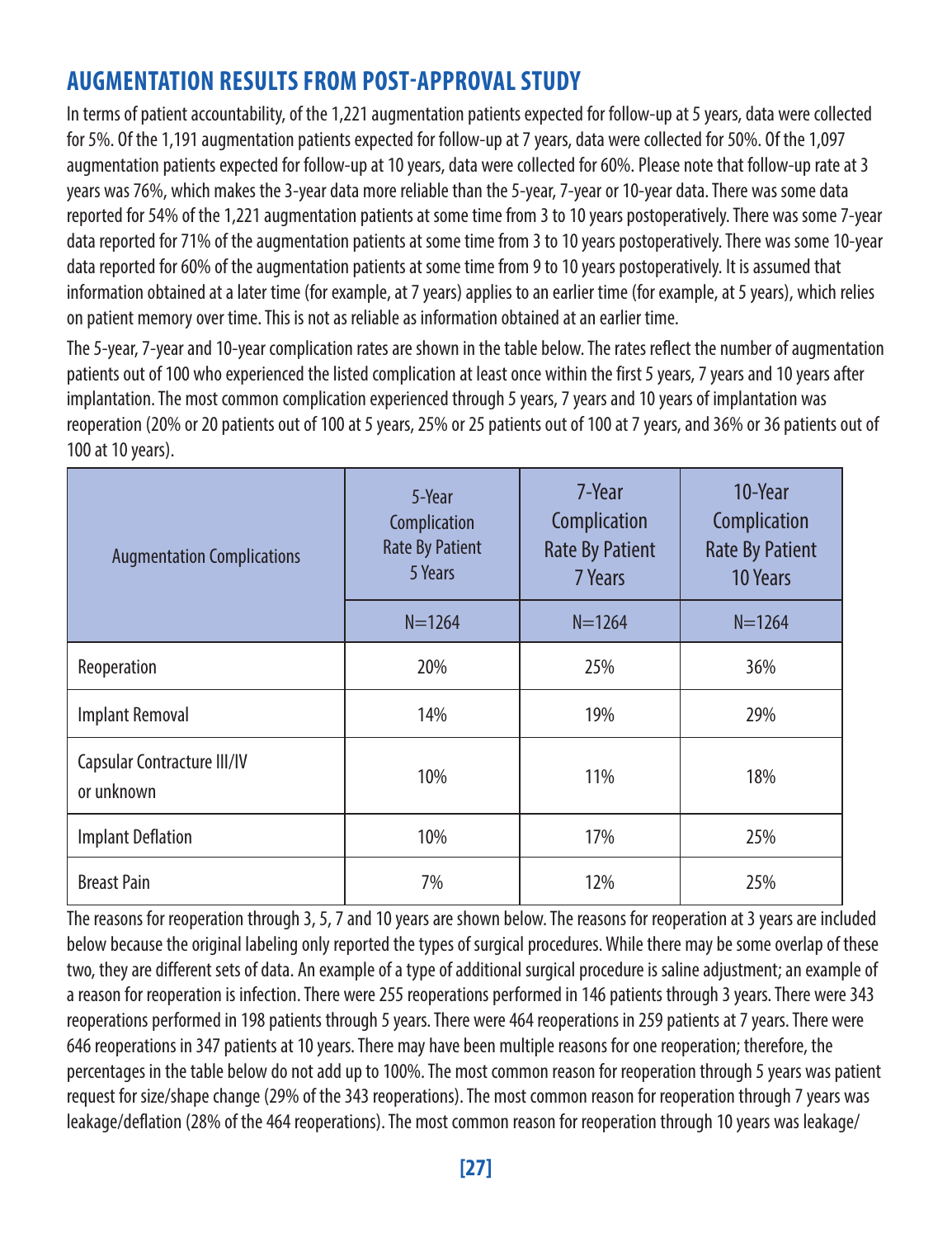deflation (30% of the 646 reoperations). Note that the percentages are smaller for some of the reasons for reoperation because the number of reoperations has increased.

| <b>Augmentation Reason</b><br>for Reoperation <sup>1</sup> | 3-Years<br>$N = 255$<br>Reoperations | 5-Years<br>$N = 343$<br>Reoperations | 7-Years<br>$N = 464$<br>Reoperations | 10-Years<br>$N = 646$<br>Reoperations |
|------------------------------------------------------------|--------------------------------------|--------------------------------------|--------------------------------------|---------------------------------------|
| Patient Request for                                        |                                      |                                      |                                      |                                       |
| Size/Shape Change                                          | 33%                                  | 29%                                  | 24%                                  | 21%                                   |
| Capsular Contracture                                       | 19%                                  | 17%                                  | 15%                                  | 13%                                   |
| Leakage/Deflation <sup>2</sup>                             | 14%                                  | 19%                                  | 28%                                  | 30%                                   |
| Wrinkling                                                  | 12%                                  | 11%                                  | 10%                                  | 9%                                    |
| Asymmetry                                                  | 10%                                  | 8%                                   | 6%                                   | 6%                                    |
| Sagging                                                    | 9%                                   | 9%                                   | 8%                                   | 6%                                    |
| <b>Hypertrophic Scarring</b>                               | 9%                                   | 6%                                   | 5%                                   | 3%                                    |
| Hematoma/Seroma                                            | 6%                                   | 4%                                   | 3%                                   | 2%                                    |
| Infection                                                  | 5%                                   | 4%                                   | 3%                                   | 2%                                    |
| <b>Cosmetic Revision</b>                                   | 5%                                   | 4%                                   | 3%                                   | 3%                                    |
| Breast Mass/Tumor/Cyst Excision or<br>Biopsy               | 3%                                   | 4%                                   | 5%                                   | 5%                                    |
| <b>Breast Pain</b>                                         | 1%                                   | 1%                                   | 1%                                   | $< 1\%$                               |
| Delayed Wound Healing                                      | 1%                                   | 1%                                   | $< 1\%$                              | $< 1\%$                               |
| Irritation/Inflammation                                    | 1%                                   | 1%                                   | $< 1\%$                              | $< 1\%$                               |
| Extrusion                                                  | 1%                                   | 1%                                   | $< 1\%$                              | $< 1\%$                               |
| Lymphadenopathy                                            | $< 1\%$                              | $< 1\%$                              | $< 1\%$                              | $< 1\%$                               |
| Contralateral Replacement                                  | 0%                                   | 3%                                   | 8%                                   | 10%                                   |
| Other <sup>3</sup>                                         | 0%                                   | 0%                                   | 0%                                   | 1%                                    |

<sup>1</sup> If there was more than one reason reported per patient, all reasons are included in this table.

<sup>2</sup> Includes reoperations where the reason for reoperation was not reported so deflation was assigned as worst case.

<sup>3</sup> Includes prophylactic implant removal, allergic reaction, atypical ductal hyperplasia, sclerosing adenosis, and prophylactic mastectomy.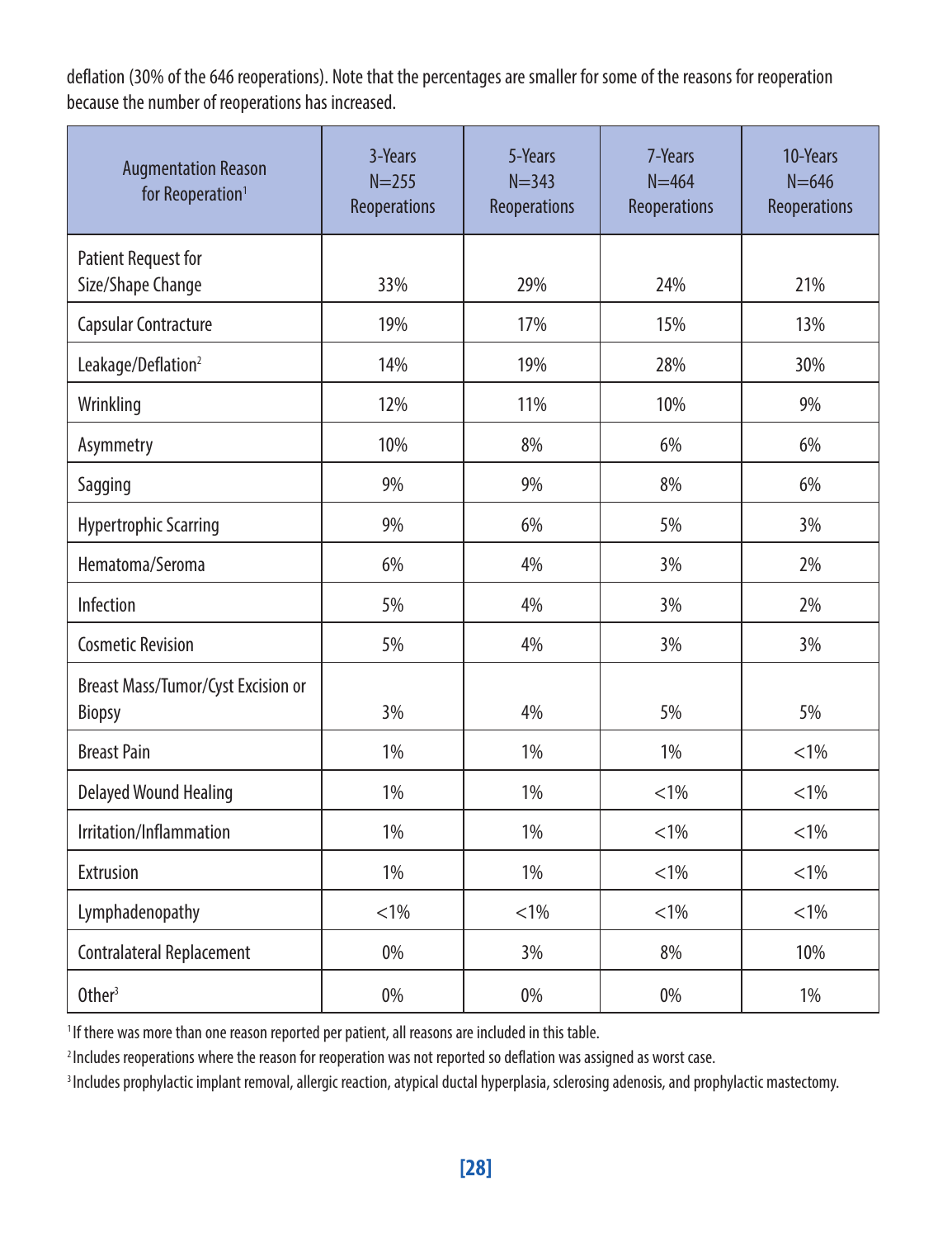The primary reasons for implant removal through 5 years, 7 years and 10 years are shown below. There were 211 implants removed in 132 patients at 5 years. There were 324 implants removed in 191 patients at 7 years. There were 487 implants removed in 272 patients at 10 years. The most common reason for removal through 5 years was patient request for size/shape change (30% of the 211 implants removed). The most common reason for removal through 7 years was leakage/deflation (38% of the 324 implants removed). The most common reason for removal through 10 years was leakage/deflation (39% of the 487 implants removed). Note that the percentages are smaller for some of the reasons for removal because the number of removals has increased.

| Augmentation<br><b>Main Reason for Removal</b> | 5-Years<br>N=211 Implants<br>Removed | 7-Years<br>N=324 Implants<br>Removed | 10-Years<br>N=487 Implants<br>Removed |
|------------------------------------------------|--------------------------------------|--------------------------------------|---------------------------------------|
| <b>Patient Request for</b>                     |                                      |                                      |                                       |
| Size/Style Change                              | 30%                                  | 24%                                  | 21%                                   |
| Leakage/Deflation <sup>1</sup>                 | 30%                                  | 39%                                  | 39%                                   |
| Capsular Contracture                           | 15%                                  | 12%                                  | 11%                                   |
| Wrinkling                                      | 6%                                   | 6%                                   | 6%                                    |
| Contralateral Replacement                      | 5%                                   | 10%                                  | 13%                                   |
| Infection                                      | 4%                                   | 3%                                   | 2%                                    |
| Asymmetry                                      | 3%                                   | 2%                                   | 3%                                    |
| <b>Breast Mass or Cancer</b>                   | 2%                                   | 2%                                   | 1%                                    |
| <b>Cosmetic Revision</b>                       | 2%                                   | 2%                                   | 1%                                    |
| Sagging                                        | 1%                                   | 1%                                   | 1%                                    |
| Hematoma/Seroma                                | 1%                                   | 1%                                   | 1%                                    |
| <b>Hypertrophic Scarring</b>                   | 1%                                   | 1%                                   | $< 1\%$                               |
| Other <sup>2</sup>                             | 0%                                   | 0%                                   | 1%                                    |

<sup>1</sup> Includes removals where the reason for the removal was not reported so deflation was assigned as worst case.

<sup>2</sup> Includes prophylactic implant removal, fibroid tumors and allergic reaction.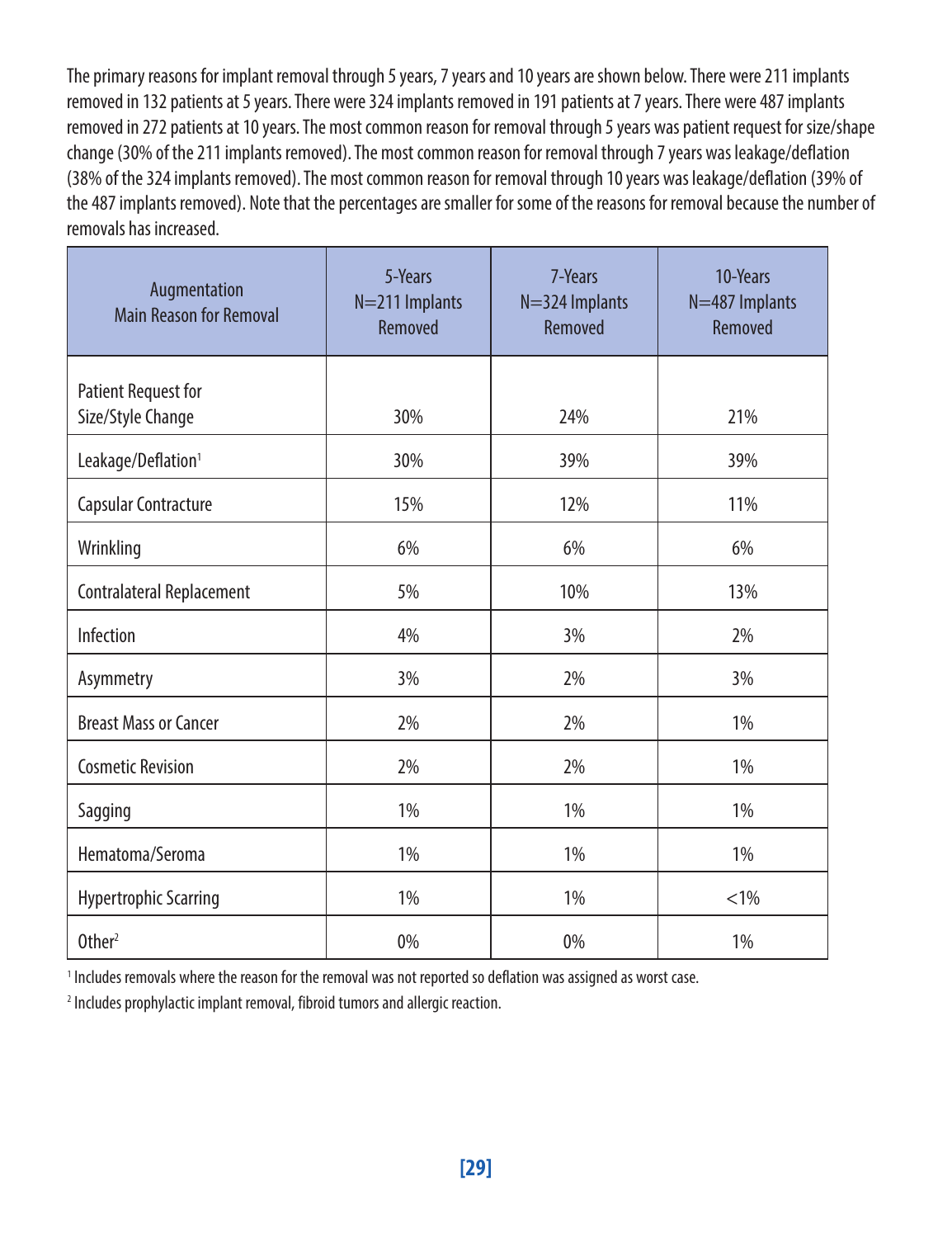### **RECONSTRUCTION RESULTS FROM SPS**

### **What Were the 3-Year Complication Rates from the SPS for Reconstruction Patients?**

The 3-year complication rates (including all levels of severity, from mild to severe) are shown from the most common to the least common in the table below. The rates reflect the number of reconstruction patients out of 100 who experienced the listed complication at least once within the first 3 years after implantation. Some complications occurred more than once for some patients. The most common complication experienced within the first 3 years of implantation was reoperation (40% or 40 patients out of 100).

| <b>Reconstruction Complications</b>          | 3-Year Complication Rate<br>N=416 Patients |
|----------------------------------------------|--------------------------------------------|
| <b>Additional Operation (Reoperation)</b>    | 40%                                        |
| Loss of Nipple Sensation                     | 35%                                        |
| Capsular Contracture III/IV or grade unknown | 30%                                        |
| Asymmetry                                    | 28%                                        |
| <b>Implant Removal</b>                       | 27%                                        |
| Wrinkling                                    | 20%                                        |
| <b>Breast Pain</b>                           | 17%                                        |
| Infection                                    | 9%                                         |
| Leakage/Deflation                            | 9%                                         |
| Irritation/Inflammation                      | 8%                                         |
| Delayed Wound Healing                        | 6%                                         |
| Seroma                                       | 6%                                         |
| <b>Hypertrophic Scarring</b>                 | 5%                                         |
| Extrusion                                    | 2%                                         |
| <b>Tissue/Skin Necrosis</b>                  | 2%                                         |
| Hematoma                                     | 1%                                         |
| <b>Position Change</b>                       | 1%                                         |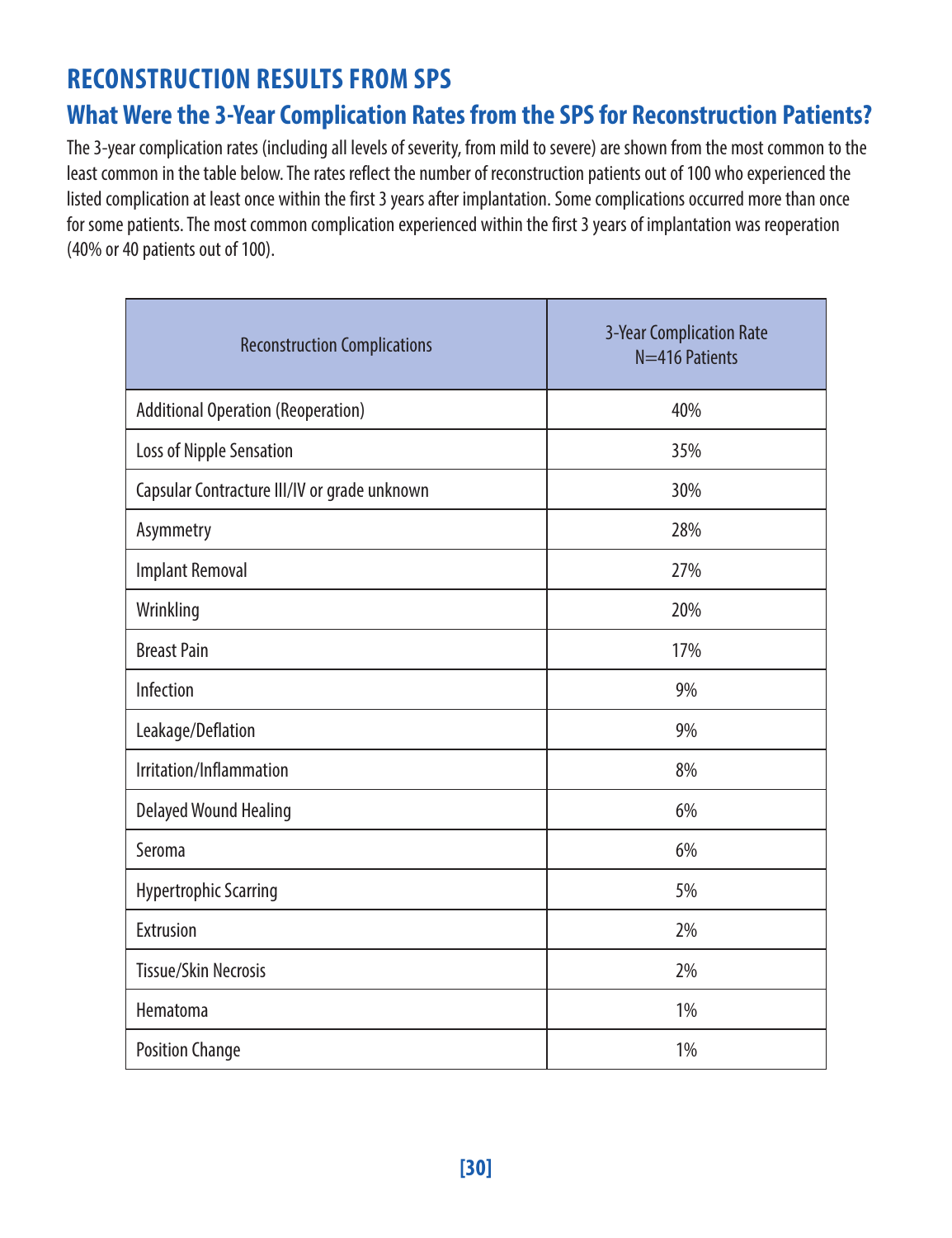### **What Were the Types of Additional Surgical Procedures Performed for Reconstruction Patients?**

The following table provides a breakdown of the types of surgical procedures that were performed through the 3 years after the initial implantation. There were a total of 353 additional surgical procedures in 149 reconstruction patients (excluding those that were planned reconstruction such as nipple reconstruction). Of these 149 patients, most reported multiple surgical procedures during a single reoperation. The most common type of additional surgical procedure was capsule related (28% of the 353 procedures).

| <b>Type of Additional Surgical Treatment</b> | $N=353$ Procedures |  |
|----------------------------------------------|--------------------|--|
|                                              | $\%$               |  |
| Capsule Related                              | 28%                |  |
| Implant Removal with Replacement             | 19%                |  |
| <b>Scar or Wound Revision</b>                | 13%                |  |
| Implant Removal without Replacement          | 11%                |  |
| Nipple Related (unplanned)                   | 8%                 |  |
| Saline Adjustment                            | 7%                 |  |
| <b>Reposition Implant</b>                    | 6%                 |  |
| Biopsy/Cyst Removal                          | $< 1\%$            |  |
| <b>Breast Reduction or Mastectomy</b>        | $< 1\%$            |  |
| Mastopexy                                    | $< 1\%$            |  |
| <b>Total</b>                                 | 100%               |  |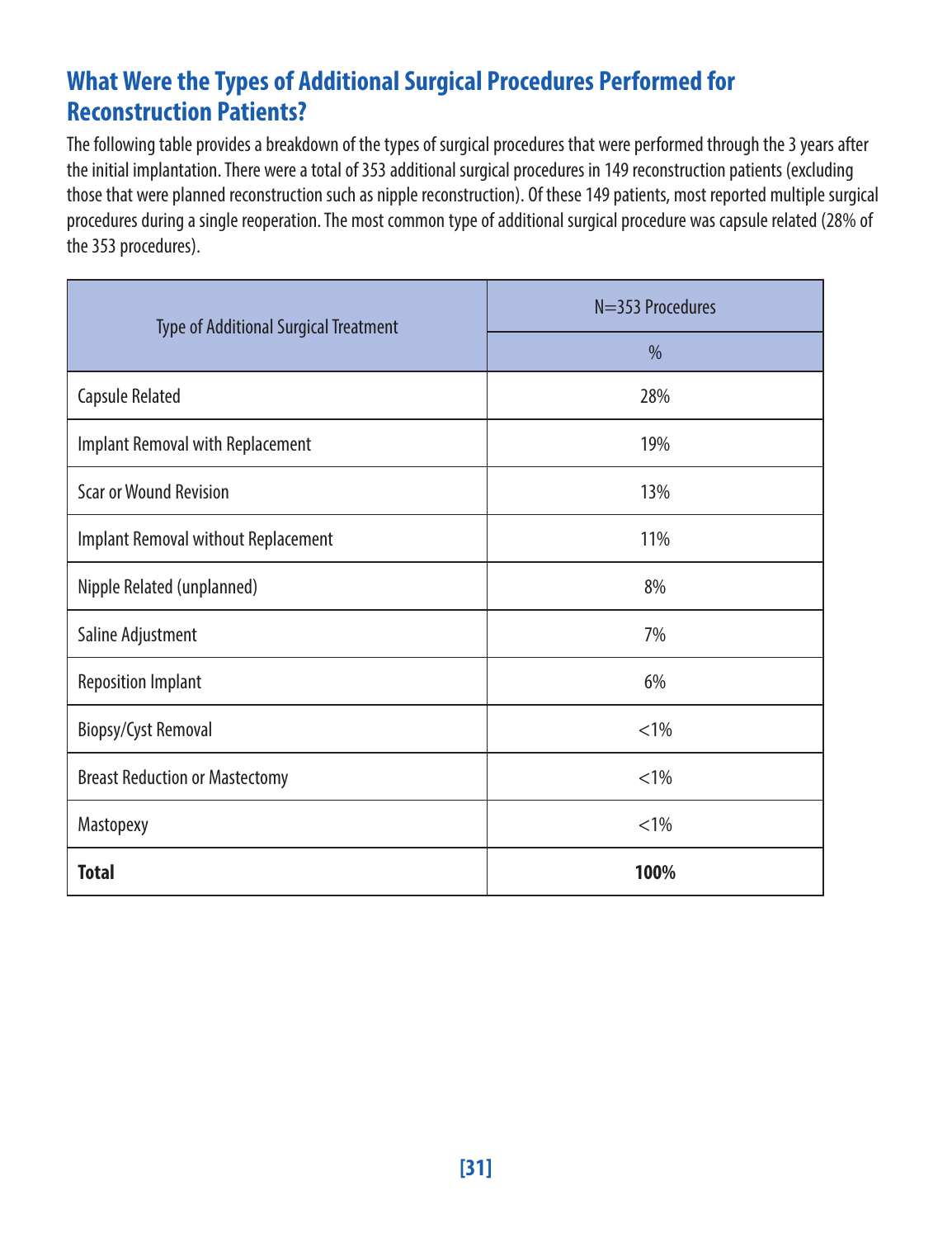### **What Were the Reasons for Implant Removal for Reconstruction Patients?**

The main reasons for implant removal among reconstruction patients in the SPS over the 3 years are shown in the table below. There were 116 implants removed in 97 patients.

Of the 116 implants removed among reconstruction patients, 60% were replaced. The most common reasons for implant removal were correction of capsular contracture (30% of the 116 implants removed), and infection (24% of 116 implants removed).

| <b>Main Reason for Reconstruction</b>        | N=116 Implants Removed |  |  |
|----------------------------------------------|------------------------|--|--|
| Implant Removal through 3 Years <sup>1</sup> | $\frac{0}{0}$          |  |  |
| Capsular Contracture                         | 30%                    |  |  |
| Infection                                    | 24%                    |  |  |
| Leakage/Deflation                            | 22%                    |  |  |
| Patient Request for Size/Style Change        | 6%                     |  |  |
| Necrosis/Extrusion                           | 5%                     |  |  |
| Asymmetry                                    | 4%                     |  |  |
| <b>Breast Pain</b>                           | 3%                     |  |  |
| Delayed Wound Healing                        | 2%                     |  |  |
| <b>Cosmetic Revision</b>                     | 1%                     |  |  |
| Wrinkling                                    | 1%                     |  |  |
| <b>Breast Cancer</b>                         | < 1%                   |  |  |

<sup>1</sup> Corrections to some rates reported at 3 years. Total number of implants removed did not change.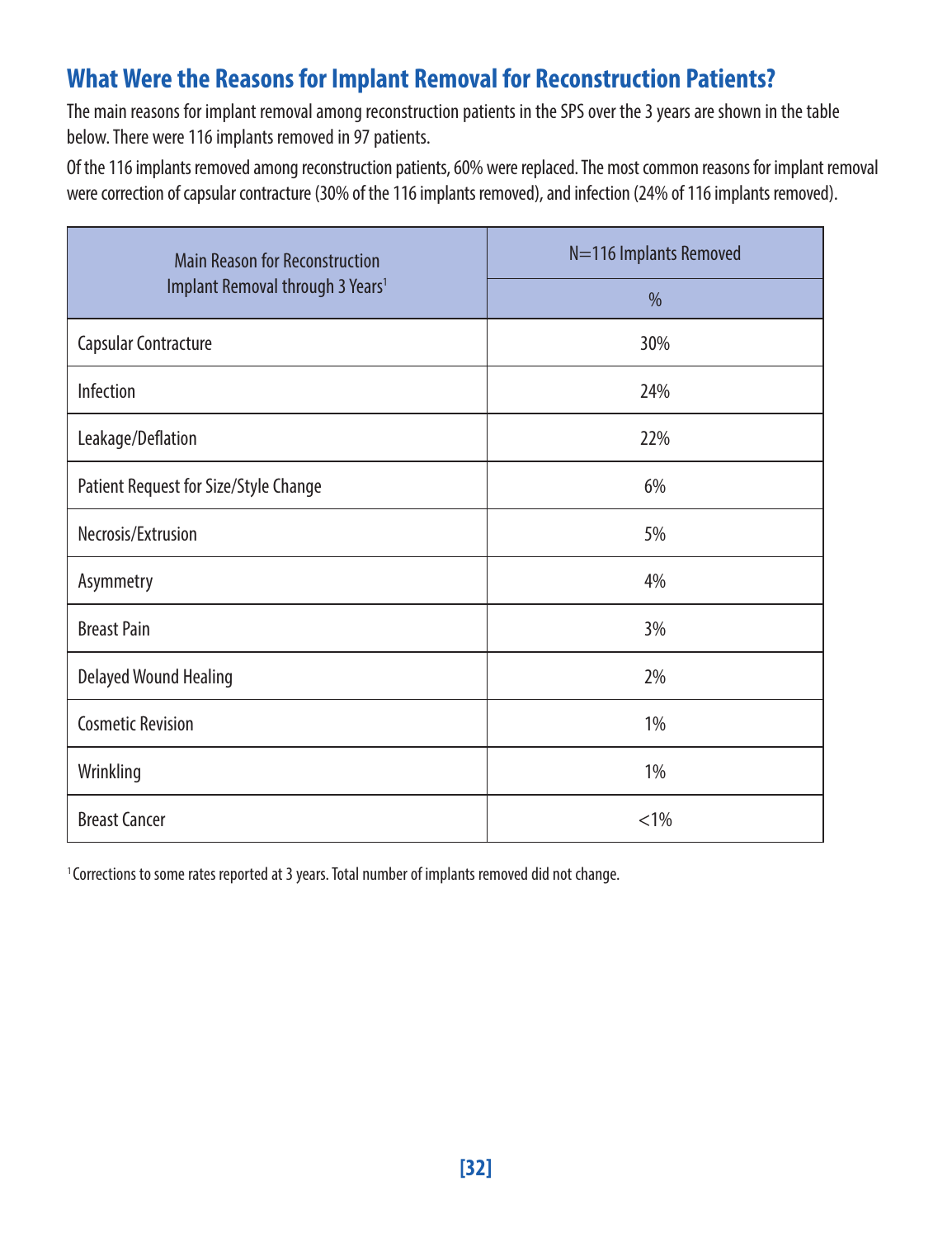### **What Were the Complication Rates After Implant Replacement for Reconstruction Patients?**

There were 66 reconstruction patients who had 76 implants removed and replaced with Mentor implants. The table below reflects the number of replaced implants (not patients) out of 100 implants associated with the listed complications within 3 years following replacement. For example, there was a reoperation in 31% or 31 out of 100 implants at some time within the 3 years after replacement.

| <b>Complication Following Replacement</b><br>of Reconstruction Implant | 3-Year Complication Rate<br>N=76 Implants |
|------------------------------------------------------------------------|-------------------------------------------|
| <b>Additional Operation (Reoperation)</b>                              | 31%                                       |
| Leakage/Deflation                                                      | 23%                                       |
| <b>Implant Removal</b>                                                 | 21%                                       |
| Capsular Contracture III/IV or grade unknown                           | 19%                                       |
| Asymmetry                                                              | 17%                                       |
| Wrinkling                                                              | 16%                                       |
| <b>Breast Pain</b>                                                     | 13%                                       |
| Infection                                                              | 5%                                        |
| Irritation/Inflammation                                                | 3%                                        |
| Seroma                                                                 | 3%                                        |
| Extrusion                                                              | 2%                                        |
| Hematoma                                                               | 2%                                        |
| Scarring                                                               | 2%                                        |
| <b>Necrosis</b>                                                        | 1%                                        |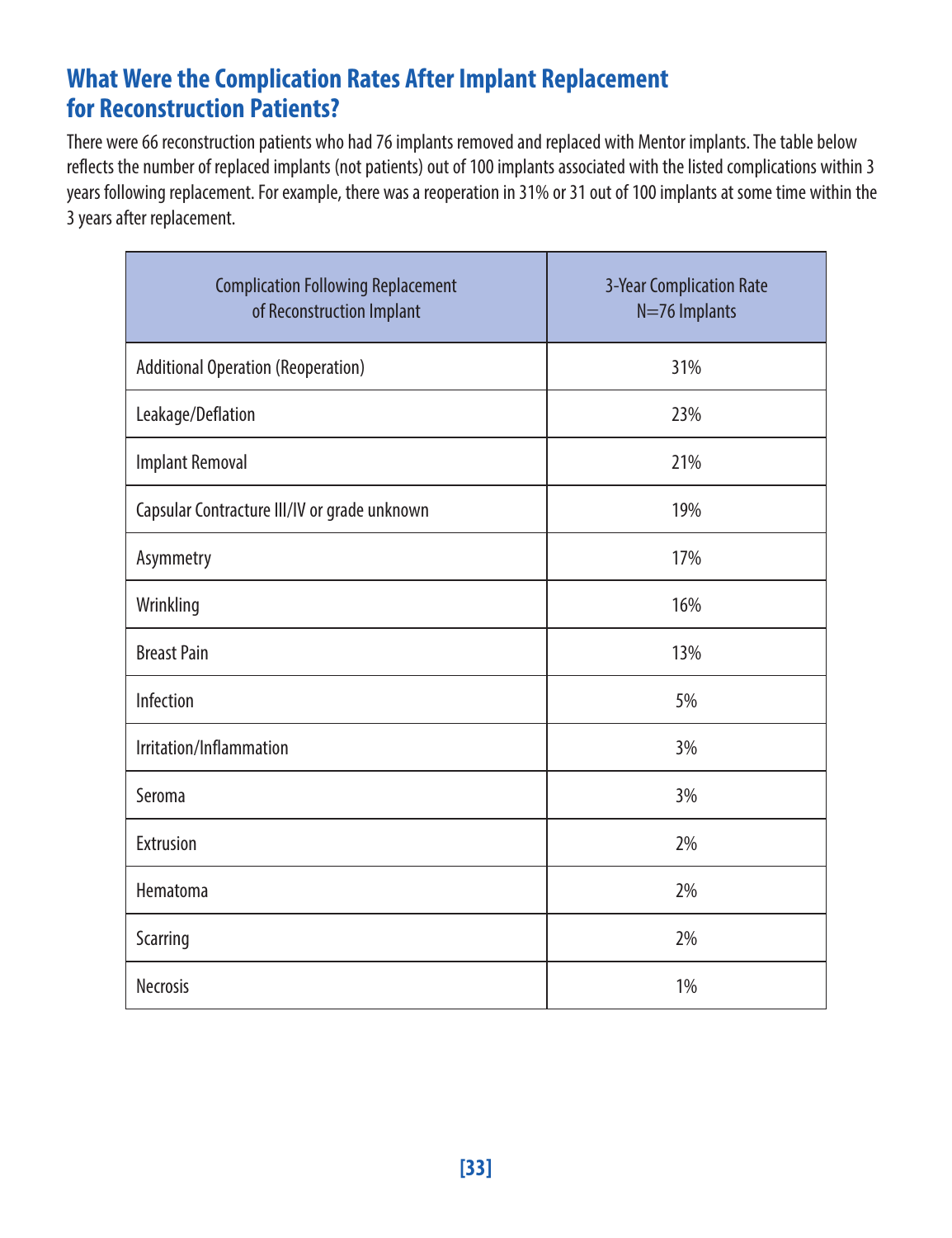### **What Were the Breast Disease and CTD Events in Reconstruction Patients?**

Breast disease and connective tissue disease (CTD) were reported in some patients through 3 years after implantation in the SPS. Although there were 416 reconstruction patients enrolled in the SPS, not every patient returned for each follow-up visit. Therefore, the percentage of patients with these events cannot be determined. Only the number of events can be provided. There were no new cases of breast disease. The table below shows the number of reports of CTD through 3 years after implantation. Some patients may have reported more than one CTD. Confirmed reports were based on a diagnosis by a doctor. Unconfirmed reports were based on self-reports by the patients.

Without a comparison group of women with similar characteristics (age, race, etc.) and without breast implants, no conclusions can be made about the relationship between breast implants and these CTD events.

| Number of Reports of CTD in RECONSTRUCTION Patients in the SPS Study |                                                        |    |  |  |  |
|----------------------------------------------------------------------|--------------------------------------------------------|----|--|--|--|
| <b>Connective Tissue</b><br><b>Disease</b>                           | No. of Confirmed Reports<br>No. of Unconfirmed Reports |    |  |  |  |
| Osteoarthritis                                                       | 2                                                      | 8  |  |  |  |
| <b>Rheumatoid Arthritis</b>                                          |                                                        | 2  |  |  |  |
| Arthritis (type unknown)                                             |                                                        | 18 |  |  |  |
| <b>Ankylosing Spondylitis</b>                                        |                                                        |    |  |  |  |
| <b>Total</b><br>28 <sup>a</sup>                                      |                                                        |    |  |  |  |

<sup>a</sup> 7 recon pts had 2 unconfirmed CTDs

### **What Were the Benefits of the SPS for Reconstruction Patients?**

The SPS measured a variety of outcomes that assessed the benefits of the implants. For reconstruction, these outcomes included breast size change. These outcomes were assessed before implantation and at 3 years after surgery for those patients who still had their original implants.

For reconstruction patients, 283 out of the original 416 patients (68%) still had implants and were in the study after 3 years. Of these 283 patients, the average increase in chest circumference was 1.5 inches.

### **RECONSTRUCTION RESULTS FROM POST-APPROVAL STUDY**

In terms of patient accountability, of the 335 reconstruction patients expected for follow-up at 5 years, data were collected for 52%. Of the 309 reconstruction patients expected for follow-up at 7 years, data were collected for 71%. Of the 280 reconstruction patients expected for follow-up at 10 years, data were collected for 66%. Please note that the follow-up rate at 3-years was 78% which makes the 3-year data more reliable than the 5-year, 7-year or 10-year data. There was some 5-year data reported for 73% of the reconstruction patients at some time from 3 to 10 years postoperatively. There was some 7-year data reported for 79% of the reconstruction patients at some time from 3 to 10 years postoperatively. There was some 10-year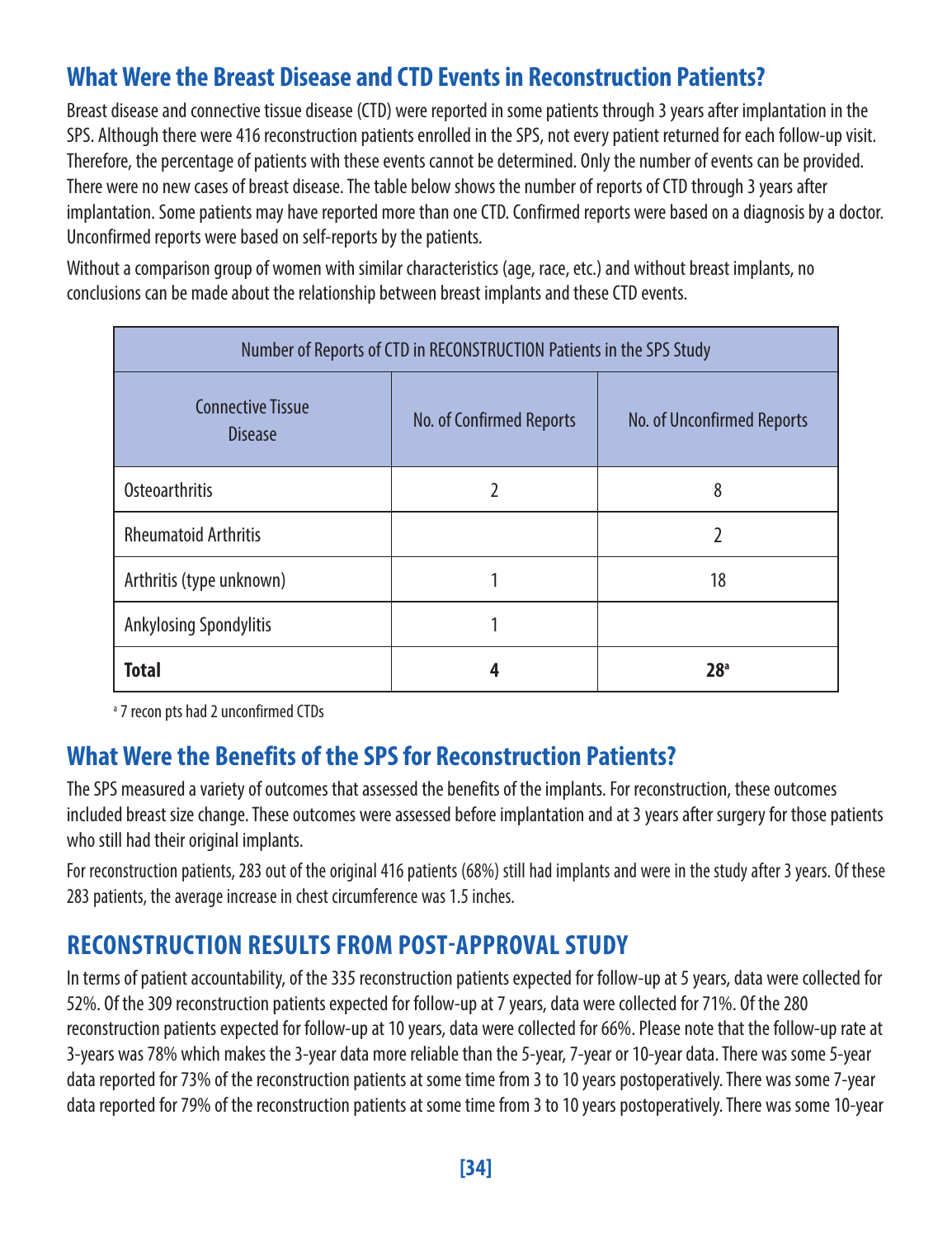data reported for 66% of the reconstruction patients at some time from 9 to 10 years postoperatively. It is assumed that information obtained at a later time (for example, at 7 years) applies to an earlier time (for example, at 5 years), which relies on patient memory over time. This is not as reliable as information obtained at an earlier time.

The 5-year, 7-year and 10-year complication rates are shown in the table below. The rates reflect the number of reconstruction patients out of 100 who experienced the listed complication at least once within the first 5 years, 7 years and 10 years after implantation. The most common complication experienced through 5 years was reoperation (43% or 43 patients out of 100). The most common complication experienced through 7 years was reoperation or capsular contracture (50% or 50 patients out of 100). The most common complication experienced through 10 years was capsular contracture (59% or 59 patients out of 100).

| <b>Reconstruction Complications</b>       | 5-Year Complication<br><b>Rate By Patient</b> | <b>7-Year Complication</b><br><b>Rate By Patient</b> | 10-Year Complication<br><b>Rate By Patient</b> |
|-------------------------------------------|-----------------------------------------------|------------------------------------------------------|------------------------------------------------|
|                                           | $N = 416$                                     | $N = 416$                                            | $N = 416$                                      |
| Reoperation                               | 43%                                           | 50%                                                  | 56%                                            |
| <b>Implant Removal</b>                    | 30%                                           | 39%                                                  | 45%                                            |
| Capsular Contracture III/IV<br>or unknown | 29%                                           | 49%                                                  | 59%                                            |
| <b>Implant Deflation</b>                  | 18%                                           | 27%                                                  | 33%                                            |
| <b>Breast Pain</b>                        | 16%                                           | 29%                                                  | 37%                                            |

The reasons for reoperation through 3, 5, 7 and 10 years are shown below. The reasons for reoperation at 3 years are included below because the original labeling only reported the types of surgical procedures. While there may be some overlap of these two, they are different sets of data. An example of a type of additional surgical procedure is saline adjustment; an example of a reason for reoperation is infection. There were 209 reoperations performed in 149 patients through 3 years. There were 232 reoperations performed in 162 patients through 5 years. There were 279 reoperations performed in 185 patients through 7 years. There were 313 reoperations in 203 patients through 10 years. There may have been multiple reasons for one reoperation; therefore, the percentages in the table below do not add up to 100%. The most common reason for reoperation through 5 years was capsular contracture (29% of the 232 reoperations). The most common reason for reoperation through 7 years was capsular contracture (31% of the 279 reoperations). The most common reason for reoperation through 10 years was capsular contracture (29% of the 313 reoperations). Note that the percentages are smaller for some of the reasons for reoperation because the number of reoperations has increased.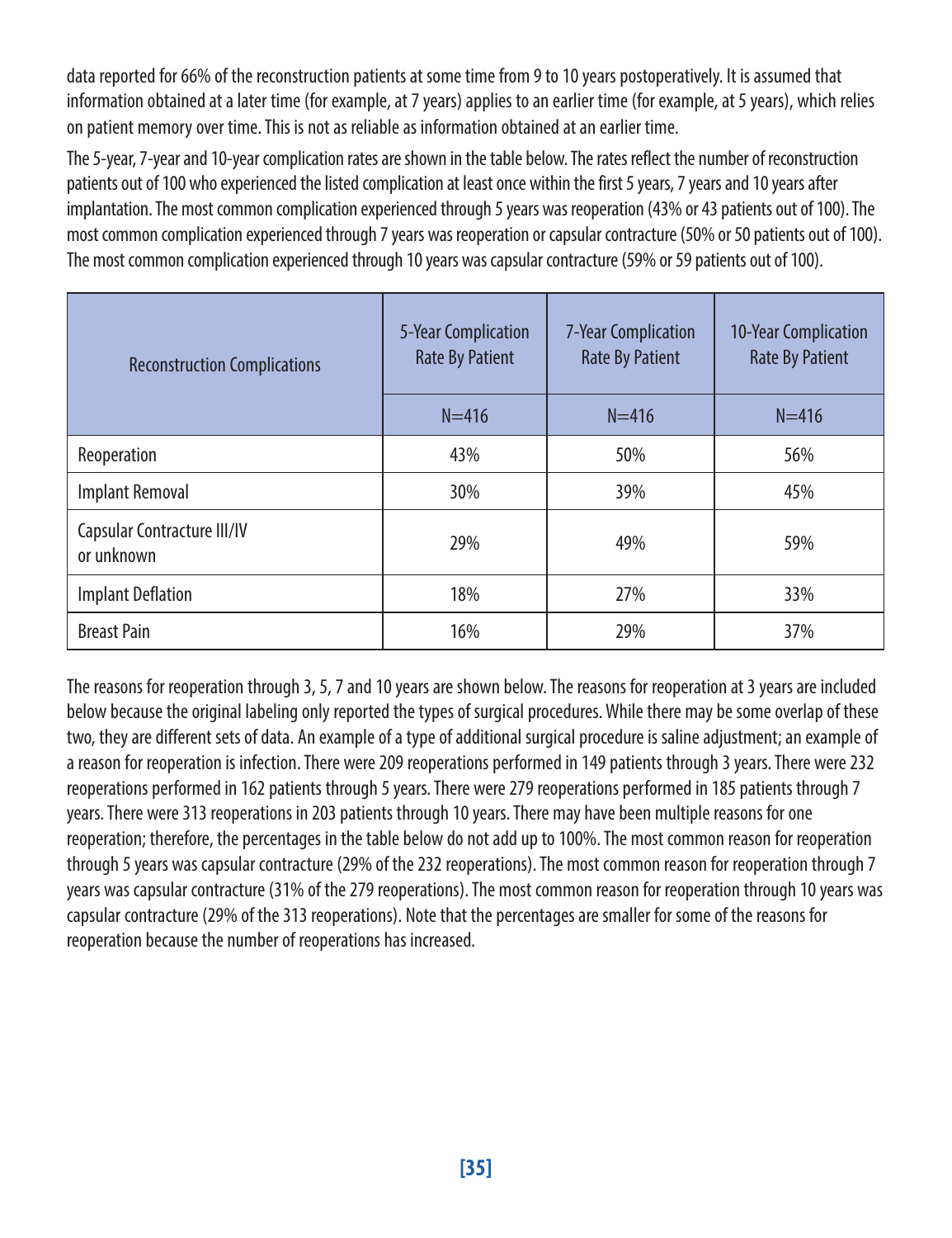| <b>Reconstruction Reason</b><br>for Reoperation <sup>1</sup> | 3-Years<br>$N = 209$<br>Reoperations | 5-Years<br>$N = 232$<br>Reoperations | 7-Years<br>$N = 279$<br>Reoperations | 10-Years<br>$N = 313$<br>Reoperations |
|--------------------------------------------------------------|--------------------------------------|--------------------------------------|--------------------------------------|---------------------------------------|
| Capsular Contracture                                         | 30%                                  | 29%                                  | 31%                                  | 29%                                   |
| Asymmetry                                                    | 22%                                  | 20%                                  | 17%                                  | 17%                                   |
| <b>Patient Request for</b><br>Size/Shape Change              | 16%                                  | 16%                                  | 15%                                  | 14%                                   |
| <b>Staged Reconstruction</b>                                 | 16%                                  | 15%                                  | 12%                                  | 11%                                   |
| Infection                                                    | 16%                                  | 15%                                  | 12%                                  | 12%                                   |
| Leakage/Deflation                                            | 13%                                  | 15%                                  | 19%                                  | 19%                                   |
| <b>Delayed Wound Healing</b>                                 | 9%                                   | 8%                                   | 7%                                   | 6%                                    |
| <b>Breast Pain</b>                                           | 8%                                   | 7%                                   | 7%                                   | 6%                                    |
| Hematoma/Seroma                                              | 8%                                   | 7%                                   | 6%                                   | 5%                                    |
| <b>Hypertrophic Scarring</b>                                 | 6%                                   | 6%                                   | 5%                                   | 5%                                    |
| Wrinkling                                                    | 6%                                   | 5%                                   | 5%                                   | 4%                                    |
| Extrusion                                                    | 4%                                   | 4%                                   | 4%                                   | 3%                                    |
| <b>Necrosis</b>                                              | 4%                                   | 4%                                   | 3%                                   | 3%                                    |
| <b>Cosmetic Revision</b>                                     | 4%                                   | 4%                                   | 3%                                   | 3%                                    |
| Irritation/Inflammation                                      | 4%                                   | 3%                                   | 3%                                   | 3%                                    |
| Breast Mass or Cancer <sup>3</sup>                           | 2%                                   | 2%                                   | 2%                                   | 4%                                    |
| <b>Valve Malposition</b>                                     | 1%                                   | $< 1\%$                              | $< 1\%$                              | $< 1\%$                               |
| Lymphadenopathy                                              | 1%                                   | $< 1\%$                              | $< 1\%$                              | $< 1\%$                               |
| Sagging                                                      | 0%                                   | 1%                                   | 1%                                   | 2%                                    |
| Contralateral Replacement                                    | 0%                                   | $< 1\%$                              | 1%                                   | 2%                                    |
| <b>Position Change</b>                                       | 0%                                   | 0%                                   | $< 1\%$                              | 1%                                    |
| Other <sup>2</sup>                                           | 0%                                   | 0%                                   | 0%                                   | $< 1\%$                               |

<sup>1</sup> If there was more than one reason reported per patient, all reasons are included in this table. This table excludes patients in which staged reconstruction was the only reason for reoperation.

2 Includes prophylactic implant removal and prophylactic mastectomy.

<sup>3</sup> Includes 1 removal of axillary lymph nodes.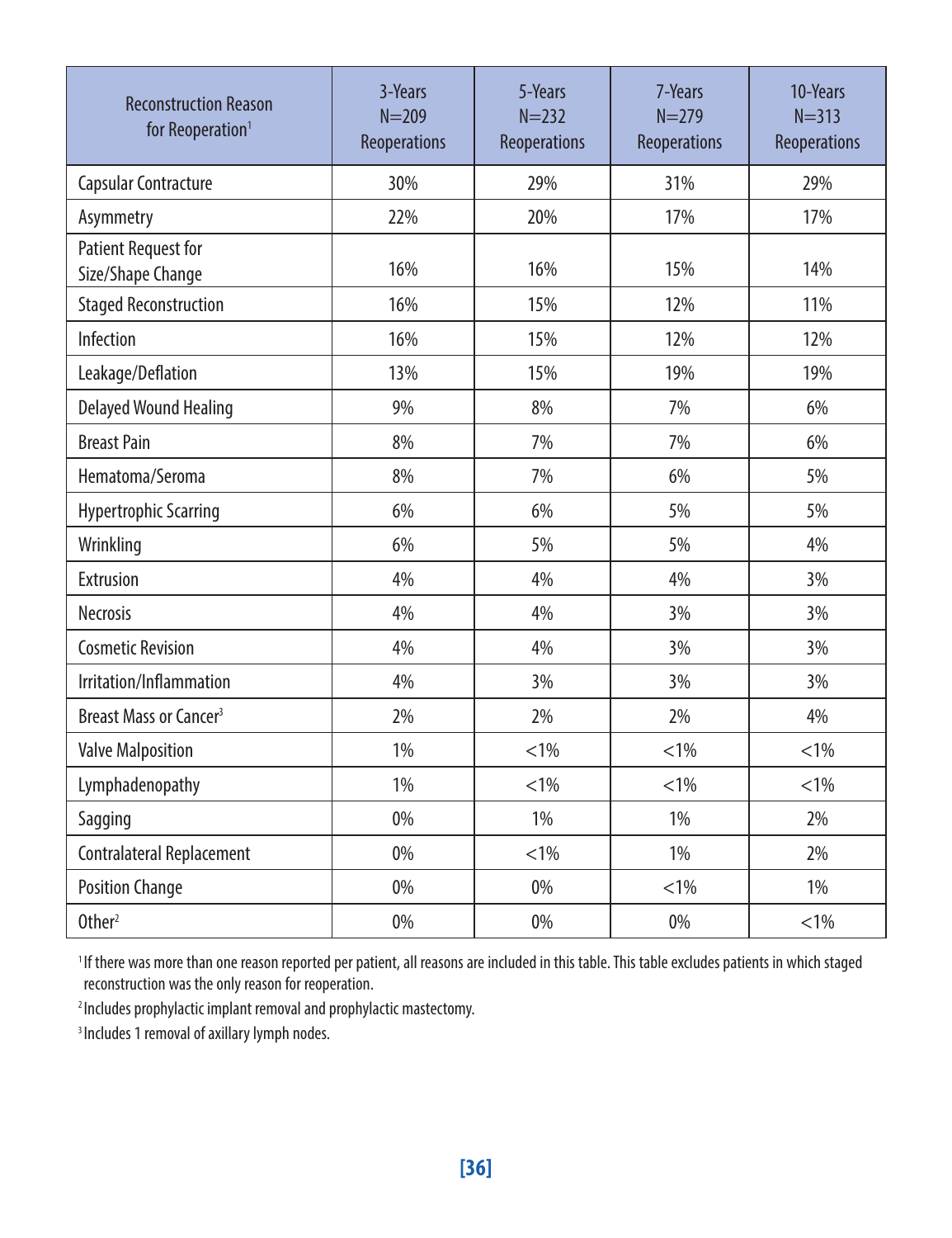The main reasons for implant removal through 5 years, 7 years and 10 years are shown below. There were 135 implants removed in 112 patients at 5 years, 180 implants removed in 142 patients at 7 years and 206 implants removed in 158 patients at 10 years. The most common reason for removal though 5 years and 7 years was capsular contracture (29% of the 135 implants removed at 5 years, and 29% of the 180 implants removed at 7 years). The most common reason for removal through 10 years was leakage/deflation (28% of the 206 implants removed at 10 years). Note that the percentages are smaller for some of the reasons for removal because the number of removals has increased.

| <b>Reconstruction Main Reason</b><br>for Removal | 5-Years<br>$N = 135$<br><b>Implants Removed</b> | 7-Years<br>$N = 180$<br><b>Implants Removed</b> | 10-Years<br>$N = 206$<br><b>Implants Removed</b> |
|--------------------------------------------------|-------------------------------------------------|-------------------------------------------------|--------------------------------------------------|
| Capsular Contracture                             | 29%                                             | 29%                                             | 27%                                              |
| Leakage/Deflation                                | 25%                                             | 28%                                             | 28%                                              |
| Infection                                        | 22%                                             | 16%                                             | 15%                                              |
| <b>Patient Request for</b><br>Size/Shape/Change  | 8%                                              | 9%                                              | 8%                                               |
| <b>Necrosis Extrusion</b>                        | 5%                                              | 4%                                              | 3%                                               |
| Asymmetry                                        | 4%                                              | 4%                                              | 5%                                               |
| <b>Breast Pain</b>                               | 3%                                              | 2%                                              | 2%                                               |
| <b>Breast Mass or Cancer</b>                     | 2%                                              | 2%                                              | 2%                                               |
| Delayed Wound Healing                            | 2%                                              | 1%                                              | 1%                                               |
| Wrinkling                                        | 1%                                              | 1%                                              | 1%                                               |
| <b>Cosmetic Revision</b>                         | 1%                                              | 1%                                              | 1%                                               |
| Contralateral Replacement                        | 0%                                              | 2%                                              | 2%                                               |
| <b>Position Change</b>                           | 0%                                              | 1%                                              | 2%                                               |
| Sagging                                          | 0%                                              | 0%                                              | 1%                                               |
| Hypertrophic Scarring                            | 0%                                              | 1%                                              | 1%                                               |
| Irritation/Inflammation                          | 0%                                              | 1%                                              | 1%                                               |
| <b>Other</b>                                     | 0%                                              | 0%                                              | 2%                                               |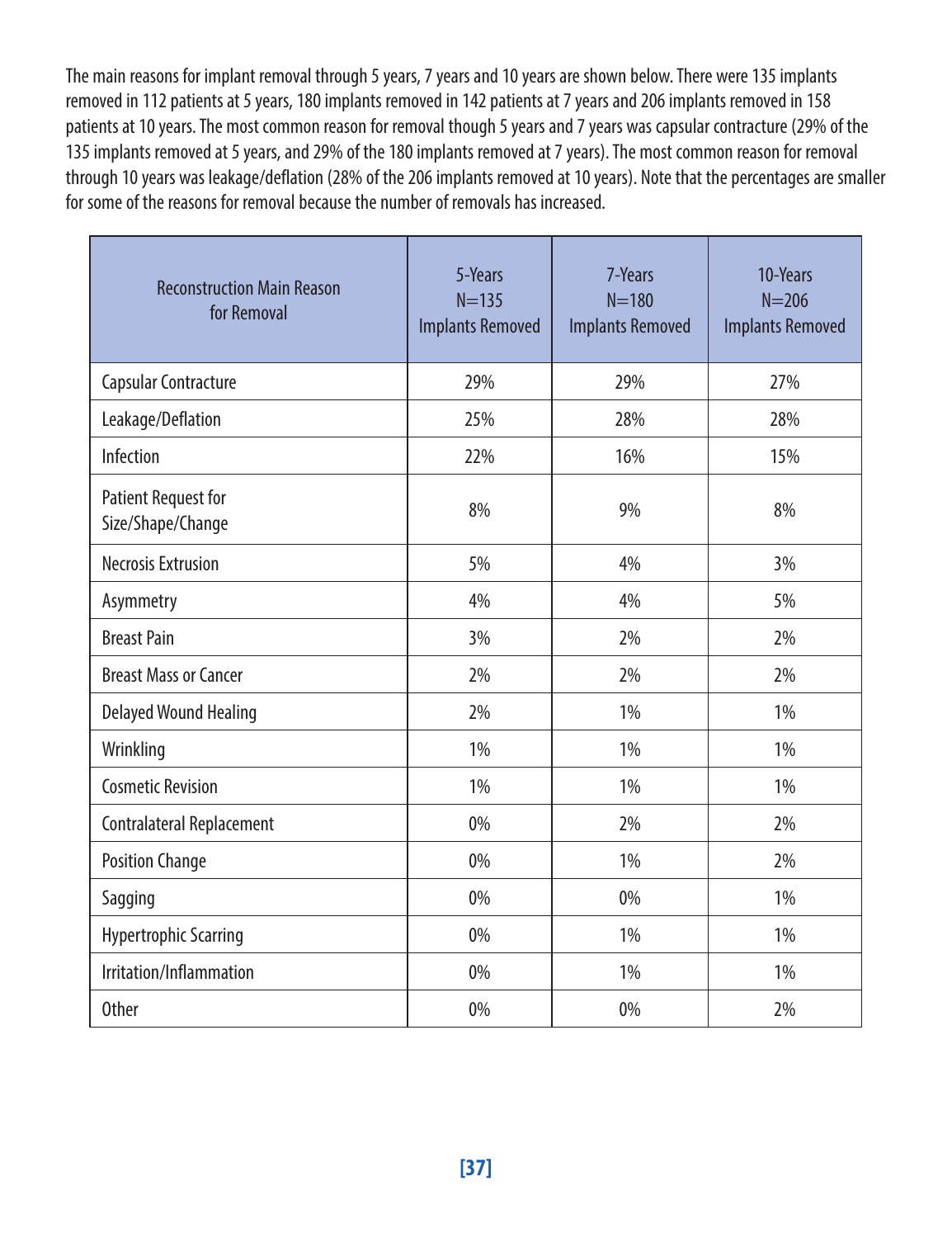## **BREAST AUGMENTATION CONSIDERATIONS Special Considerations for Breast Augmentation** *What Are the Alternatives to Breast Augmentation?*

- Accept your breasts as they are
- Wear a padded bra or external prostheses
- Have mastopexy surgery (breast lift) without an implant
- Have surgery with gel-filled implants
- For revision-augmentation, alternatives may include:
	- No revision
	- Removal with or without replacement

You are advised to wait a week after reviewing and considering the information in this brochure before deciding whether to have augmentation surgery.

### **What Questions Do You Ask Your Surgeon about Breast Augmentation?**

The following list of questions may help to remind you of topics to discuss with your surgeon:

- 1. What are the risks and complications associated with having breast implants?
- 2. How many additional operations on my implanted breast(s) can I expect over my lifetime?
- 3. How will my breasts look if I decide to have the implants removed without replacement?
- 4. What shape, size, surface texturing, incision site, and placement site are recommended for me?
- 5. How will my ability to breast feed be affected?
- 6. How can I expect my implanted breasts to look over time?
- 7. How can I expect my implanted breasts to look after pregnancy? After breast feeding?
- 8. What are my options if I am dissatisfied with the cosmetic outcome of my implanted breasts?
- 9. What alternate procedures or products are available if I choose not to have breast implants?
- 10. Do you have before-and-after photos I can look at for each procedure, and what results are reasonable for me?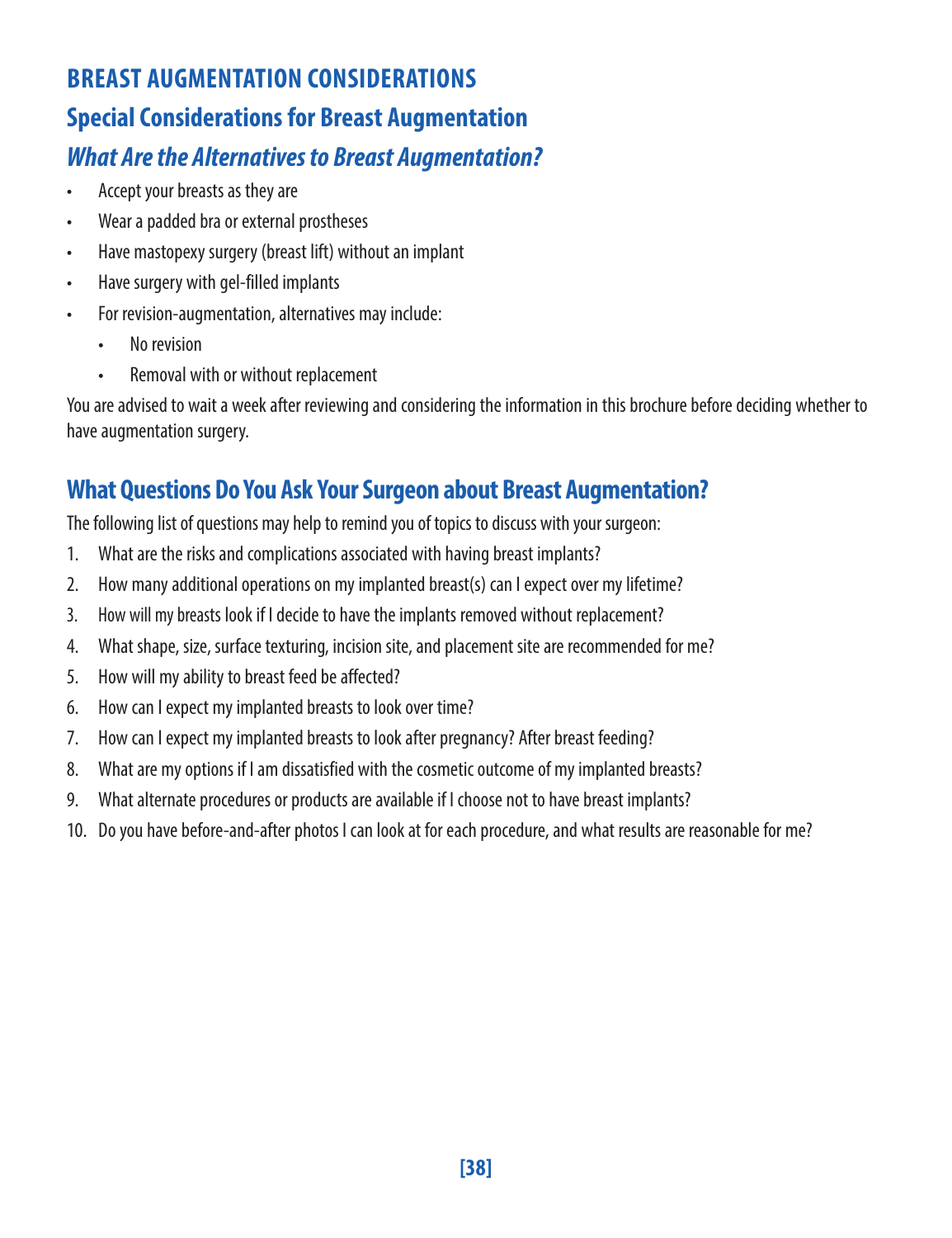### **Other Factors to Consider in Breast Augmentation**

#### **• Choosing a Surgeon**

When choosing a surgeon who is experienced with breast augmentation, you should know the answers to the following questions:

- 1. How many breast augmentation implantation procedures does he/she perform per year?
- 2. How many years has he/she performed breast augmentation procedures?
- 3. Is he/she board certified, and if so, with which board?
- 4. In which states is he/she licensed to practice surgery? Note that some states provide information on disciplinary action and malpractice claims/settlements to prospective patients either by request or on the World Wide Web.
- 5. What is the most common complication he/she encounters with breast augmentation?
- 6. What is his/her reoperation rate with breast augmentation and what is the most common type of reoperation he/she performs?

Familiarize yourself with the following options in breast implant surgery and be prepared to discuss with your surgeon the following issues:

#### **• Implant Shape and Size**

Depending on the desired shape you wish to achieve, you and your surgeon may choose a round or contoured implant shape. Generally, the larger you want your cup size, the larger the breast implant the surgeon will consider (measured in cubic centimeters, or cc's). You should be aware that contoured implants that are placed submuscularly (under your chest muscle) may assume a round shape after implantation.

Your surgeon will also evaluate your existing tissue to determine if you have enough to cover the breast implant. If you desire a breast implant size too large for your tissue, the surgeon may warn you that breast implant edges may be apparent or visible postoperatively. You may even risk surgical complications. Also, excessively large breast implants may speed up the effects of gravity and result in earlier droop or sag.

#### **• Palpability**

The following may cause implants to be more palpable (more easily felt): textured implants, larger implants, subglandular placement, and the amount of skin/tissue available to cover the implant.

#### **• Implant Placement**

The breast implant can be placed either partially under the pectoralis major muscle (submuscular) or on top of the muscle and under the breast glands (subglandular). You should discuss with your surgeon the advantages and disadvantages of implant placement selected for you.

The submuscular placement may make surgery last longer, may make recovery longer, may be more painful, and may make it more difficult to have some reoperation procedures than the subglandular placement. The possible benefits of this placement





Subglandular Submuscular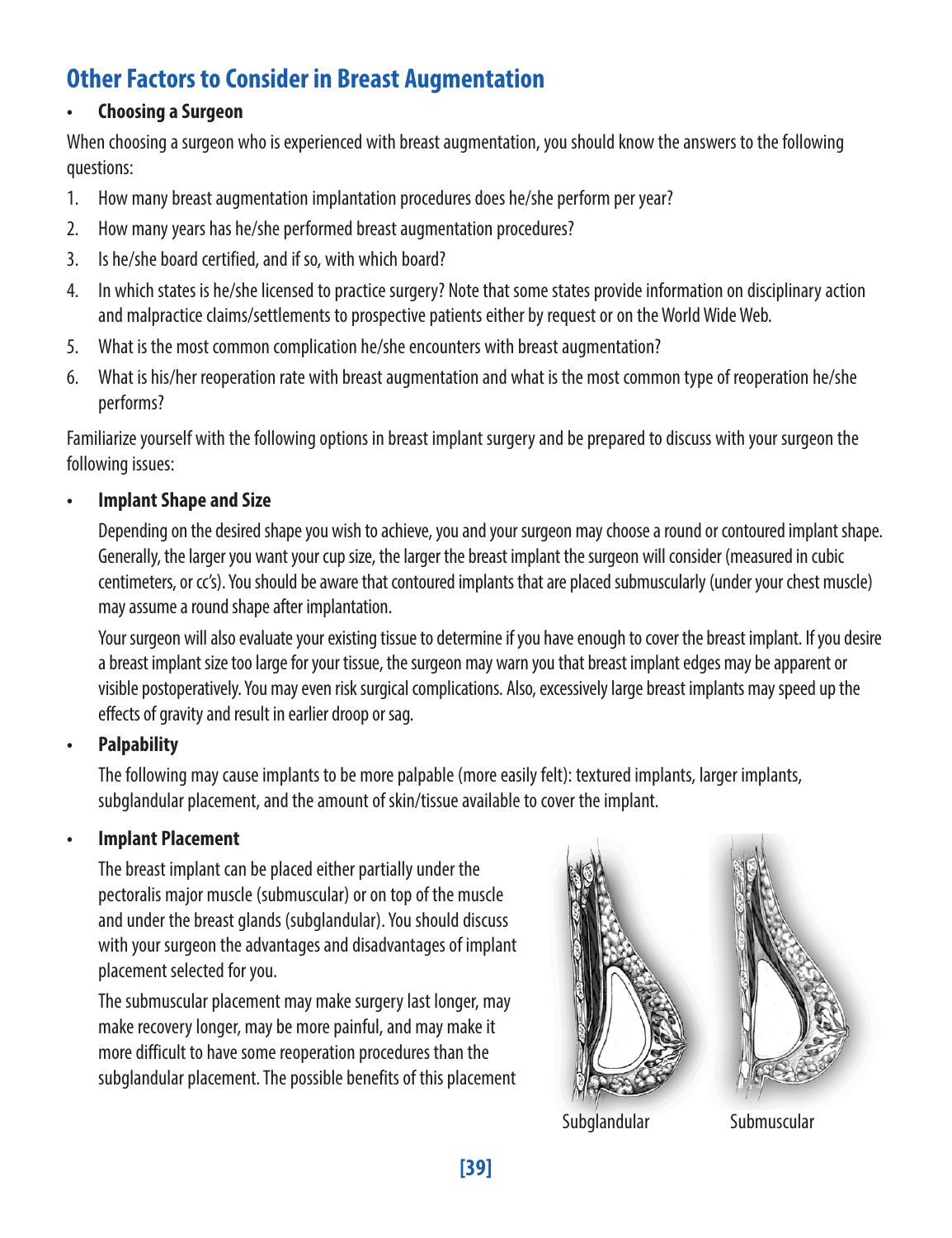are that it may result in less palpable implants, less capsular contracture, and easier imaging of the breast with mammography.

The subglandular placement may make surgery and recovery shorter, may be less painful, and may be easier to access for reoperation than the submuscular placement. However, this placement may result in more palpable implants, more capsular contracture, and more difficult imaging of the breast with mammography.

#### **• Incision Sites**

To permit the smallest possible incision, the implant is typically inserted empty, and then filled with saline. You should discuss with your surgeon the pros and cons for the incision site specifically recommended for you, depending on whether you will be having augmentation or reconstruction.

There are 3 common incision sites: under the arm (axillary), around the nipple (periareolar), or within the breast fold (inframammary). If the incision is made under the arm, the surgeon may use a probe fitted with a miniature camera, along with minimally invasive (very small) instruments, to create a "pocket" for the breast implant.

- Periareolar This incision is the most concealed, but is associated with a higher likelihood of inability to successfully breast feed, as compared to the other incision sites.
- Inframammary This incision is less concealed than periareolar and associated with less difficulty than the periareolar incision site when breast feeding.
- Axillary This incision is less concealed than periareolar and associated with less difficulty than the periareolar incision site when breast feeding.
- Umbilical/endoscopic This incision site has not been studied and is not recommended.

#### **• Surgical Setting and Anesthesia**

Augmentation surgery is usually performed on an outpatient basis, either in a hospital operating room, surgery center, or surgical suite in the surgeon's office. General anesthesia is commonly used, and local anesthesia is also an option. The surgery usually lasts 1 to 2 hours. Your surgeon will make an incision and create a pocket for the breast implant. Then the breast implant will be placed in the pocket, filled, and positioned. Finally, the incision will be closed, usually with stitches, and possibly taped.

### *Additional Procedures at the Time of Breast Augmentation*

Your surgeon will examine your breasts and help you make decisions to obtain the best result in your individual situation. In some cases, particularly after pregnancy or significant weight loss, implants alone may not address all of the issues, such as sagging or extra skin, affecting your breasts. This is particularly true when there is extra skin



remaining from when the breasts were engorged with milk, or when you might have been carrying more weight.

In these situations, your surgeon may recommend a breast lift (mastopexy) to remove some of the extra skin, or to lift the breasts, at the time of implant placement. Mastopexy involves removing a strip of skin from under the breast or around the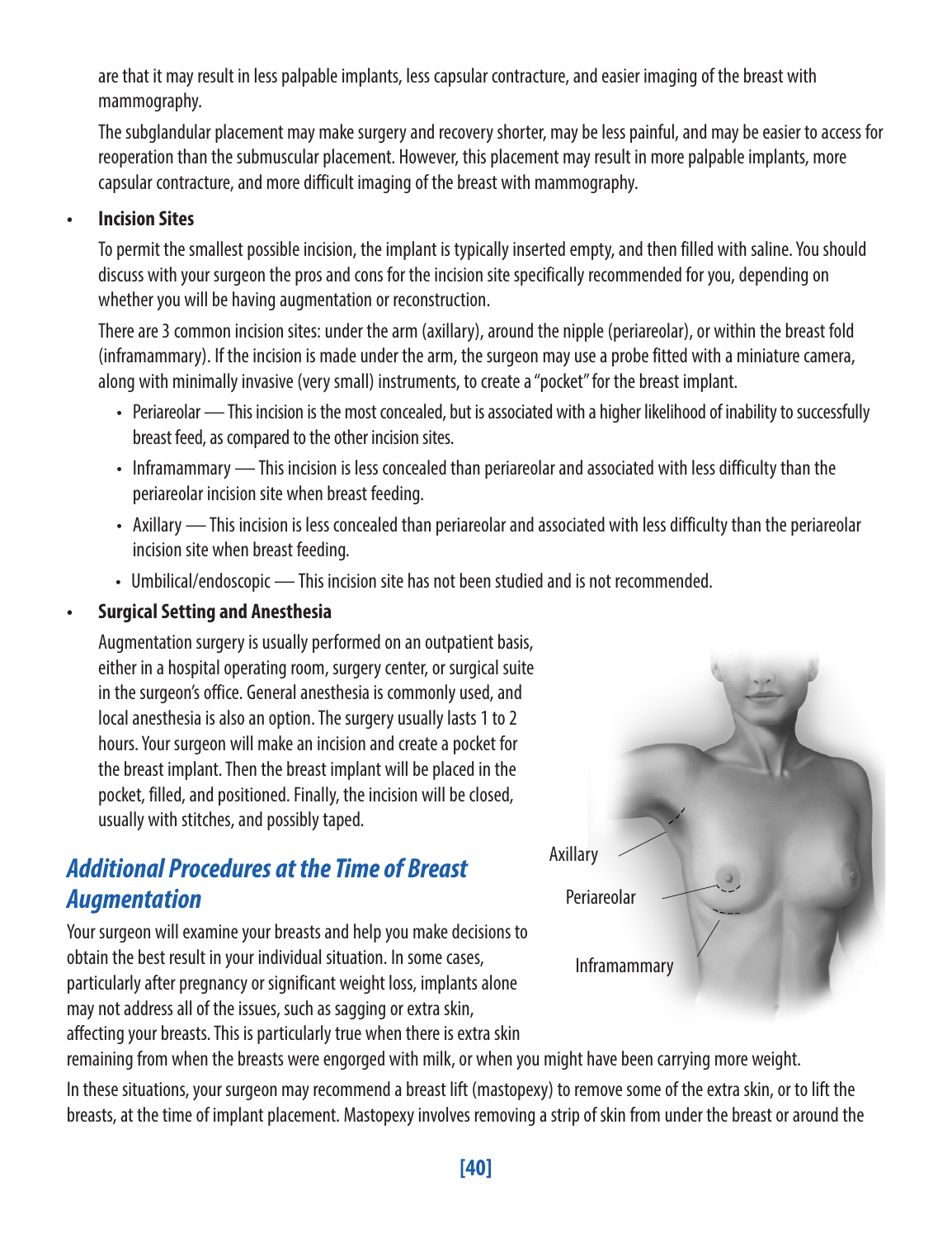nipple to lift the nipple and breast location, and tighten the skin over the breast. Your surgeon will discuss the potential risks, and the location of the additional scars which might be required to lift your breasts or to remove the extra skin.

#### **• Postoperative Care**

You will probably feel somewhat tired and sore for several days following the operation, and your breasts may remain swollen and sensitive to physical contact for a month or longer. You may also experience a feeling of tightness in the breast area as your skin adjusts to your new breast size.

Postoperative care may involve the use of a postoperative bra, compression bandage, or jog bra for extra support and positioning while you heal. At your surgeon's recommendation, you will most likely be able to return to work within a few days, although for at least a couple of weeks you should avoid any strenuous activities that could raise your pulse and blood pressure. Your surgeon may also recommend breast massage exercises.

Note: If you experience fever, or noticeable swelling and/or redness in your implanted breast(s), you should contact your surgeon immediately.

### **BREAST RECONSTRUCTION CONSIDERATIONS**

### **Special Considerations for Breast Reconstruction**

### *Should You Have Breast Reconstruction?*

Whether you decide to have breast reconstruction depends on your own individual case, medical condition, general health, lifestyle, emotional state, and breast size and shape. You may consider consulting your family, friends, breast implant support groups, and breast cancer support groups to help you in making this decision.

If you are considering breast reconstruction and do not have a plastic surgeon, ask your general surgeon for a referral for the names of experienced, board-certified plastic surgeons in your area. Your general surgeon, plastic surgeon, and oncologist should work together to plan your mastectomy and reconstruction procedure to give you the best possible result.

### *What Are the Alternatives to Breast Reconstruction?*

You may choose not to undergo breast reconstruction. In this case, you may or may not decide to wear an external breast form (prosthesis) inside your bra. Breast forms are available in a variety of shapes, sizes, and materials such as foam, cotton, and silicone. Custom prostheses are also available to match the size and shape of your breast.

### *What Are the Choices in Reconstructive Procedures?*

The type of breast reconstruction procedure available to you depends on your medical situation, breast shape and size, general health, lifestyle, and goals. Women with small or medium-sized breasts are the best candidates for breast reconstruction.

Breast reconstruction can be accomplished by the use of a prosthesis (a breast implant, either silicone gel or saline-filled), your own tissues (a tissue flap), or a combination of the two. A tissue flap is a section of skin, fat, and/or muscle which is moved from your stomach, back, or other area of your body to the chest area, and shaped into a new breast.

Whether or not you have reconstruction with or without breast implants, you will probably undergo additional surgeries to improve symmetry and appearance. For example, because the nipple and areola are usually removed with the breast tissue in mastectomy, the nipple is usually reconstructed by using a skin graft from another area of the body or the opposite breast in addition to tattooing the area. Nipple reconstruction is usually done as a separate outpatient procedure after the initial reconstruction surgery is complete.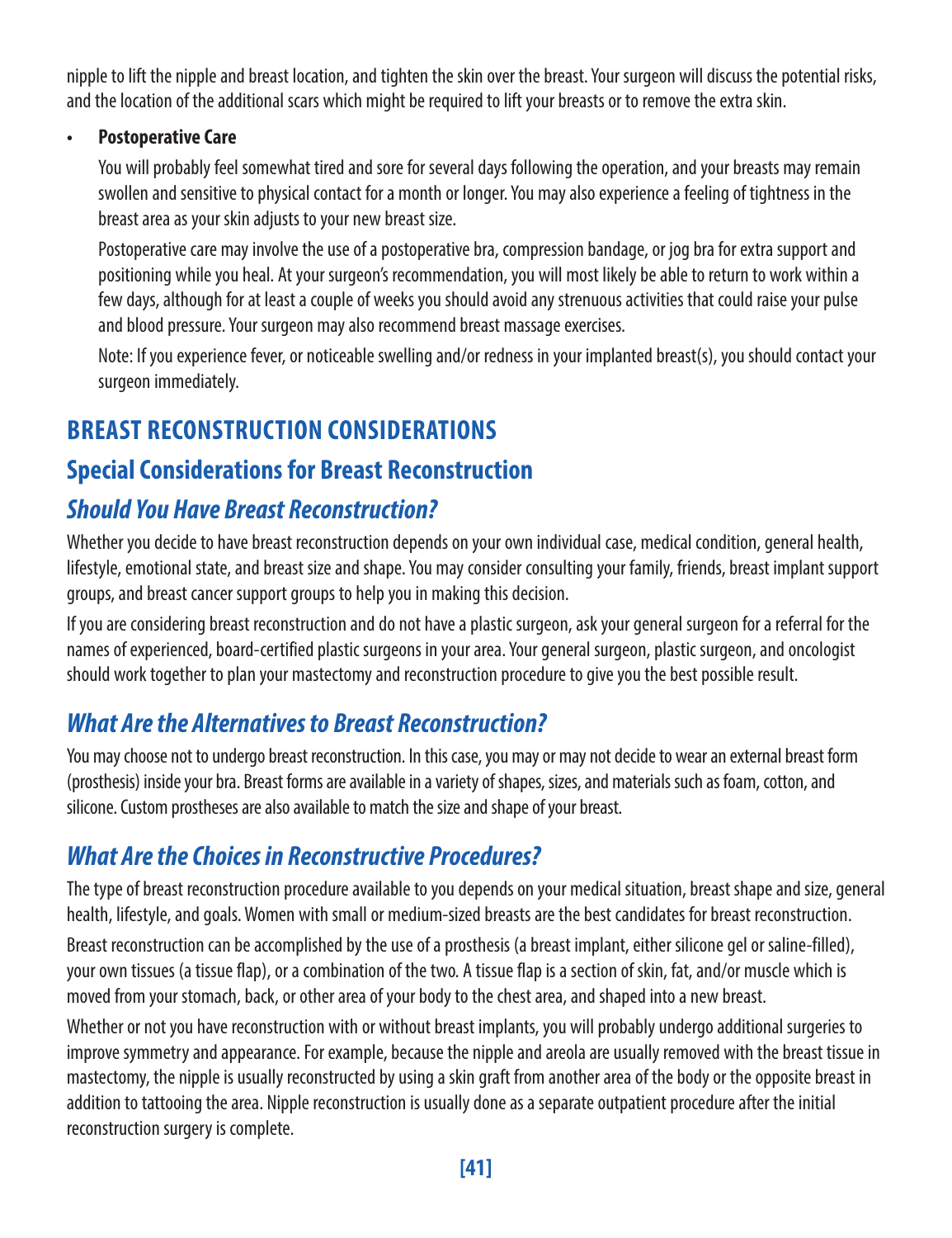### *Reconstruction Incision Sites*

Most implants in breast reconstruction use the mastectomy scar either immediately (during the tissue expansion procedure) or after tissue expansion.

### *Surgical Settings and Anesthesia*

Reconstruction surgery is usually performed on an inpatient basis in an operating room. General anesthesia is most often used.

### *Breast Reconstruction with Breast Implants*

Your surgeon will decide whether your health and medical condition make you an appropriate candidate for breast implant reconstruction. Women with larger breasts may require reconstruction with a combination of a tissue flap and an implant. Your surgeon may recommend breast implantation of the opposite, uninvolved breast in order to make them more alike (maximize symmetry) or he/she may suggest breast reduction (reduction mammoplasty) or a breast lift (mastopexy) to improve symmetry. Mastopexy involves removing a strip of skin from under the breast or around the nipple and using it to lift and tighten the skin over the breast. Reduction mammoplasty involves removal of breast tissue and skin. If it is important to you not to alter the unaffected breast, you should discuss this with your surgeon, as it may affect the breast reconstruction methods considered for your case.

### *The Timing of Your Breast Implant Reconstruction*

The following description applies to reconstruction following mastectomy, but similar considerations apply to reconstruction following breast trauma or reconstruction for congenital defects. The breast reconstruction process may begin at the time of your mastectomy (immediate reconstruction) or weeks to years afterwards (delayed reconstruction). Immediate reconstruction may involve placement of a breast implant, but typically involves placement of a tissue expander, which will eventually be replaced with a breast implant. It is important to know that any type of surgical breast reconstruction may take several steps to complete.

Two potential advantages to immediate reconstruction are that your breast reconstruction starts at the time of your mastectomy and that there may be cost savings in combining the mastectomy procedure with the first stage of the reconstruction. However, there may be a higher risk of complications such as deflation with immediate reconstruction, and your initial operative time and recuperative time may be longer.

A potential advantage to delayed reconstruction is that you can delay your reconstruction decision and surgery until other treatments, such as radiation therapy and chemotherapy, are completed. Delayed reconstruction may be advisable if your surgeon anticipates healing problems with your mastectomy, or if you just need more time to consider your options.

There are medical, financial, and emotional considerations to choosing immediate versus delayed reconstruction. You should discuss with your surgeon, plastic surgeon, and oncologist the pros and cons of the options available in your individual case.

### *Surgical Considerations to Discuss with Your Surgeon*

Discuss the advantages and disadvantages of the following options with your surgeon and your oncologist:

• Immediate Reconstruction: One-stage immediate reconstruction with a breast implant (implant only).

Two-stage immediate reconstruction with a tissue expander, followed by delayed reconstruction several months later with a breast implant.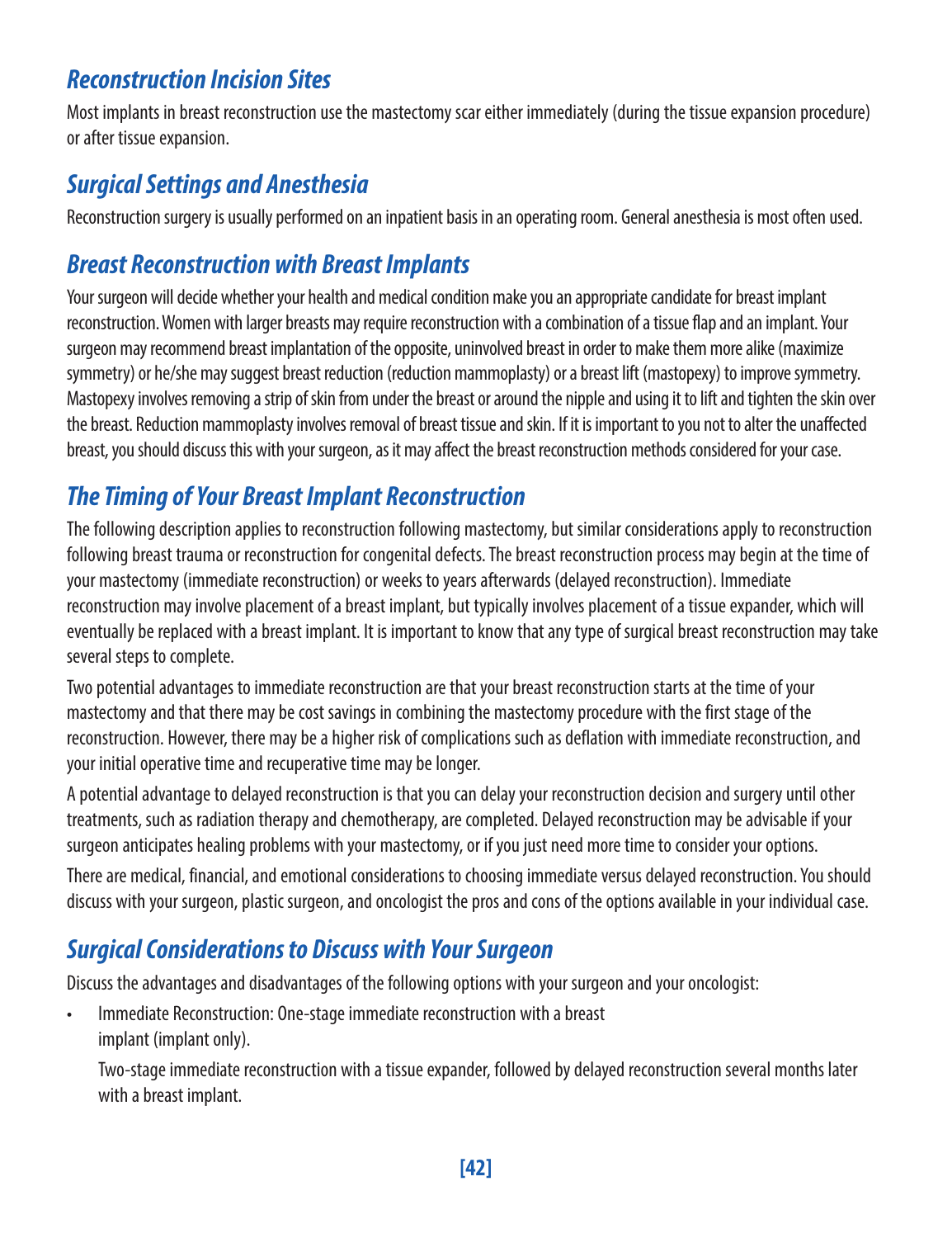• Delayed Reconstruction: Two-stage delayed reconstruction with a tissue expander, followed several months later by replacement with a breast implant.

### *What Is the Breast Implant Reconstruction Procedure?*

The surgical procedure for breast reconstruction with implants consists of choices you and your surgical team (surgeon(s), nurses, anesthetist, etc.) will make as you plan your surgery. If you are continuing treatment for cancer (like chemotherapy or radiation), your surgeon(s) should consult with your oncologist. For breast reconstruction, the type of procedure that is available to you depends on your medical situation, breast shape and size, general health, lifestyle, and goals for the reconstruction. The outcome of a mastectomy will affect the amount of breast tissue left to cover a breast implant.

### *Breast Reconstruction with Implants – Staging the Procedures*

Breast reconstruction is usually done in stages. It often takes more than one surgery. A primary (first) reconstruction after mastectomy is often started during the same surgery as your mastectomy, but you may need follow-up surgeries to finish and make the reconstructed breast match the other breast. The stages may include:

- Putting in a soft tissue expander, an implanted silicone shell that can be filled with more and more saline solution to slowly stretch your skin enough to allow it to cover an implant (more information is provided below),
- Taking out the tissue expander and putting in a breast implant (silicone gel or saline-filled),
- Surgery to adjust the shape and/or size of the opposite breast so it matches the reconstructed breast, and
- Nipple reconstruction (if you have a mastectomy, the nipple is usually removed; usually a new nipple is created later, as an outpatient procedure after the initial reconstruction surgery is finished; a nipple may be created using skin taken from the opposite breast or another part of your body).

### *Use of Tissue Expander(s) in Breast Reconstruction Surgery*

Placing a tissue expander may be one step in your breast reconstruction. If you are having a mastectomy, the surgeon will remove breast tissue and also some skin. Afterwards, your chest will be flatter and tighter. For many women (especially if you had small-to-medium-sized breasts before your mastectomy), there will not be enough skin and tissue to cover a breast implant comfortably; the breast "pocket" (space for an implant) will be too small.

Placing an implant in a breast pocket that is too small can cause complications such as drooping or sagging at an earlier age, implant extrusion, skin wrinkling, infection, and hematoma. You may also be able to feel folds on the implant created by the implant being squeezed tightly by the surrounding skin and other breast-area tissue.

Tissue expanders (also called soft-tissue expanders) are devices that are used when there is not enough skin or breast tissue to cover an implant. They are made of a silicone elastomer (stretchy, rubbery silicone) shell like a breast implant but are empty of filler when they are put in your breast. The tissue expander has a port (valve) that will lie under your skin after it is placed. Your surgeon can then gradually fill the tissue expander with sterile saline solution (saltwater) over several weeks or months by injecting the saline into the device through the port under your skin. As the device expands, it will cause your breast skin and tissues to stretch like a woman's abdomen stretches during pregnancy. Eventually, the skin and breast tissue are stretched enough to create a space for your breast implant, as shown in Figure 2 below.

A tissue expander can be placed at the time of your mastectomy or months or years later. Your reconstruction surgeon can tell you whether tissue expansion may be necessary in your case.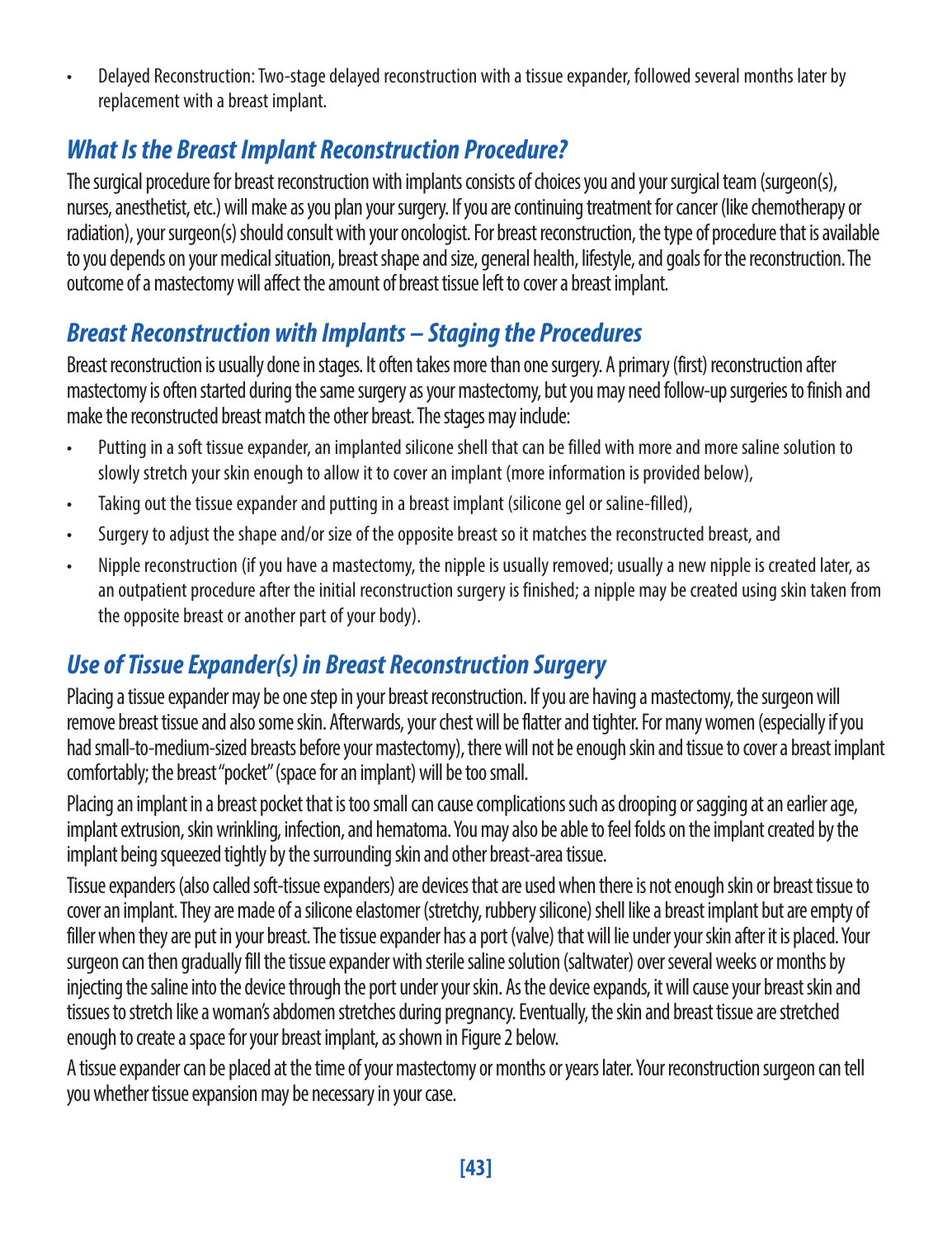The tissue expander is placed surgically, usually in an operating room under general anesthesia. You may be able to go home the same day or may stay overnight at the hospital. Most women can go back to their usual activities within 2 to 3 weeks after the expander is placed. If you have a tissue expander placed during the same surgery as your mastectomy, the breast tissues are usually numb from the mastectomy; you may not feel pain after the tissue expander surgery. You will probably feel tightness, pressure, or discomfort each time the tissue expander is filled with saline. This can last a week or more, but goes away as the skin and tissues stretch. Tissue expansion may take up to 4 to 6 months.

> Figure 2 Breast Reconstruction Using a Tissue Expander and Breast Implant



Final Result before nipple/areola reconstruction

### *Breast Reconstruction without Implants (Tissue Flap Reconstruction)*

A tissue flap is skin, fat, and/or muscle taken from another part of your body, like your stomach, back, hip, or bottom. Three kinds of flaps are usually used for breast reconstruction surgeries: a flap that includes muscles from your stomach (called a "TRAM flap"), a flap that does not include muscle from your stomach (called a "DIEP flap"), or a flap from your back (called a "latissimus dorsi flap"). In each case, the flap is moved to the chest where it is shaped into a new breast. In some cases, a tissue flap is used just to provide more skin or tissue, for example, to cover an implant.

Breast reconstruction using only your own tissue flap is major surgery and you will likely have a longer recovery time than for breast reconstruction using just a breast implant. Some women who have a tissue flap reconstruction return to their normal activities after a few weeks. Others may take up to a full year to get back to their normal lifestyle.

An advantage of breast reconstruction using a tissue flap may be that usually no other procedures are needed to make the opposite (unaffected) breast match the reconstructed breast.

### *TRAM Flap*

The TRAM flap (the transverse rectus abdominus musculocutaneous flap) is named for the section of the abdomen from which the tissue flap is taken – that consists of the transverse rectus abdominus muscle and some tissue (skin, fat, connective tissue, and vascular [blood vessels] tissue) surrounding it. As shown in Figure 3 below, during a TRAM flap procedure your doctor will take the TRAM flap from your abdomen and move it to your breast to replace the breast tissue that was lost during your cancer surgery.

The TRAM flap procedure is done in the hospital under general anesthesia. Your hospital stay may range from 2 to 5 days. The recovery time may be 6 to 8 weeks. You will have two incision sites (on your abdomen and on your breast) resulting in two wounds to heal after surgery and, therefore, two scars. Both TRAM flap methods can cause temporary or permanent muscle weakness in your tummy (because the muscles there have been cut).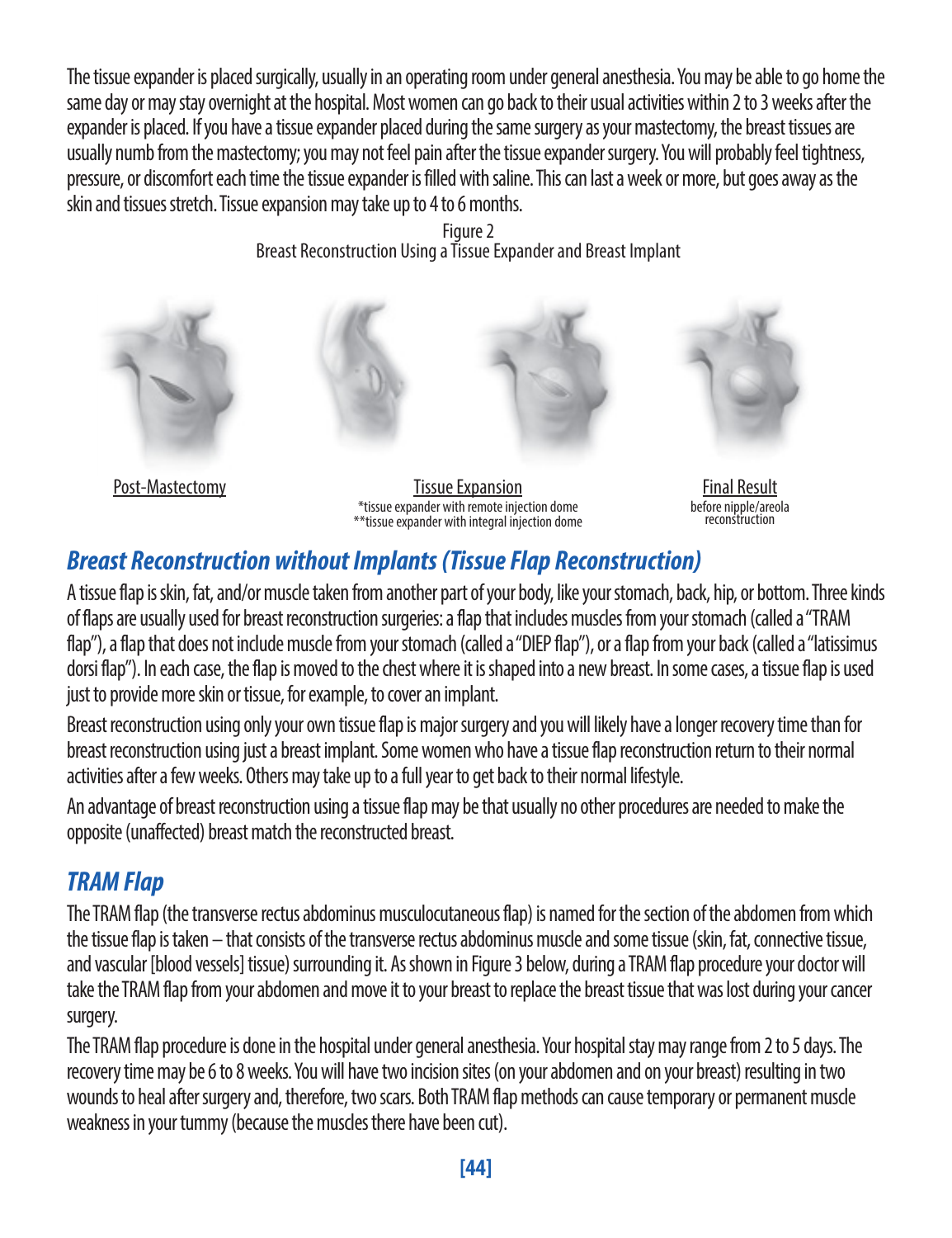If you are considering becoming pregnant after your reconstruction, discuss this with your doctors before surgery. You will have a large scar on your abdomen and scarring on your reconstructed breast(s) that may be affected as your skin stretches to accommodate a growing baby.

The TRAM flap procedure can be done two ways. In one method, the tissue flap is removed from your abdomen but the blood vessels are not cut. The TRAM flap is then moved through a tunnel made under your skin up to the breast area where it is sutured into place to create the new breast. This is called a "pedicle" TRAM flap procedure. It usually takes 3 to 6 hours in surgery to complete.

The other possibility is a "free" TRAM flap. In this case, the tissue is taken from your abdomen and the blood supply is cut. The flap is taken off completely from your tummy and then relocated and sutured in place to create the new breast. The doctor must reconnect blood vessels at the breast site. This is a very involved procedure: Your surgeon will need to use a microscope to do it and it usually takes longer than a pedicle TRAM flap procedure. Your surgical team may ask a surgeon who specializes in surgery using a microscope to reconnect blood vessels to do that part of your procedure (a vascular surgeon). You may need to have a blood transfusion during or after a free TRAM flap procedure.



Post-Mastectomy **Final Result** Final Result Final Result

### *Latissimus Dorsi Flap*

Figure 3 Breast Reconstruction Using a TRAM Flap





before nipple/areola

Breast reconstruction using a latissimus dorsi flap is illustrated in Figure 4 below. During a latissimus dorsi flap reconstruction, a section of tissue (skin, fat, connective tissue, and vascular [blood vessels] tissue) is taken from your back. A latissimus dorsi flap is usually smaller than a TRAM flap, so this procedure may be better for a woman with smaller breasts. The latissimus dorsi flap procedure usually takes 2 to 4 hours of surgery. It is done in a hospital under general anesthesia. Most patients can resume their normal activities after 2 to 3 weeks.



Figure 4 Breast Reconstruction Using a Latissimus Dorsi Flap



Post-Mastectomy View Showing Section of Tissue to Be Removed



Latissimus Dorsi Flap Procedure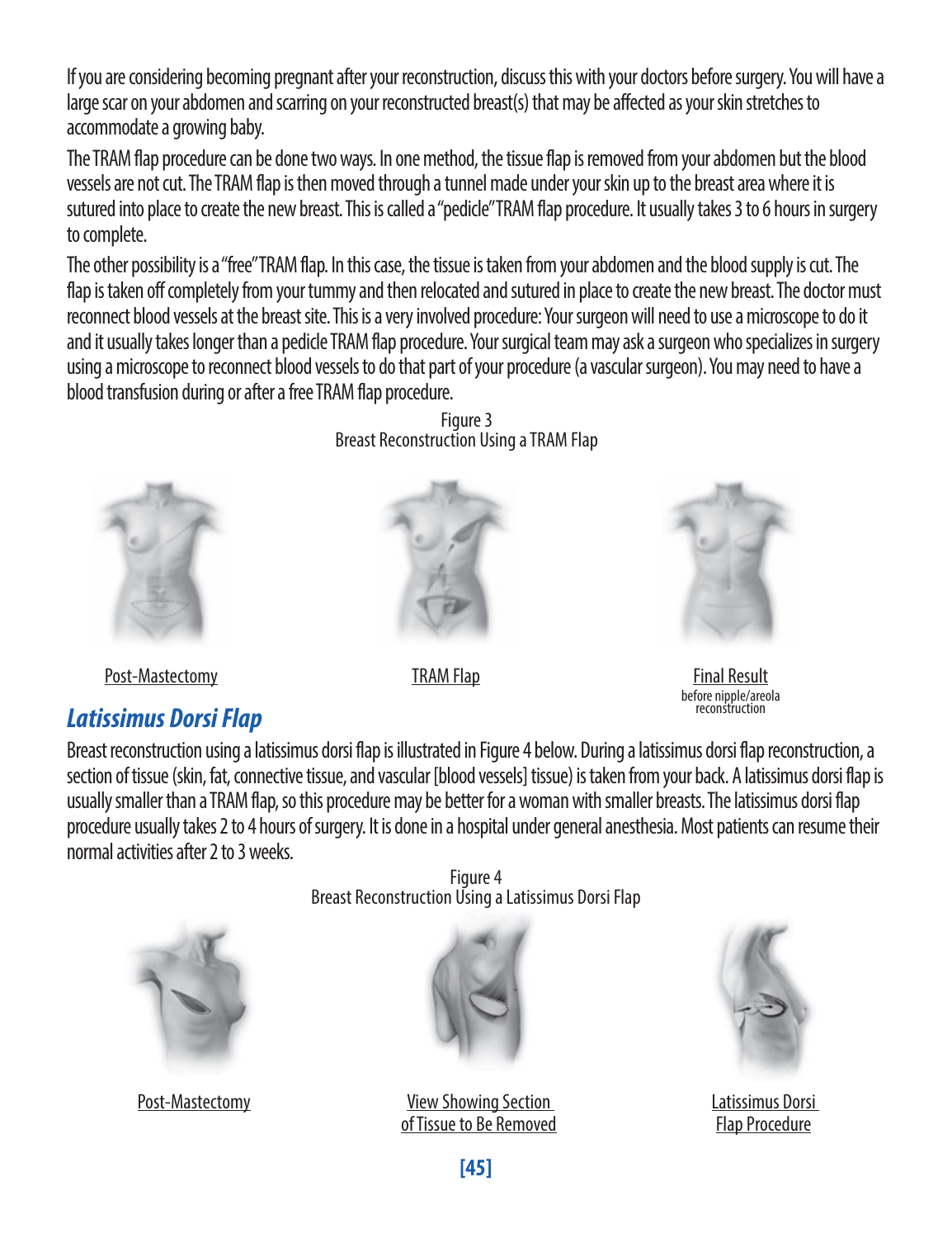### *DIEP Flap*

The DIEP flap (the deep interior epigastric artery perforator flap) is named for the blood vessels in the abdomen that are harvested with the tissue that is being transferred. As shown in Figure 5 below, during a DIEP flap procedure, the surgeon removes a section of fat, skin and blood vessels (without muscle) from the abdomen and moves it to the chest and reattaches the blood vessels to reconstruct the breast. A DIEP flap procedure typically takes six to eight hours of surgery under general anesthesia. The DIEP procedure may require a blood transfusion. You should obtain details, such as procedure details, expectations, risks and benefits, length of hospital stay and recovery time from your surgeon about the DIEP procedure you are considering. The DIEP flap procedure results in a large scar on the abdomen as well as additional scars on the reconstructed breast. As compared with the TRAM flap, the DIEP flap minimizes the risk of hernia, as muscle is not removed in the DIEP flap procedure.



Figure 5 Breast Reconstruction Using a DIEP Flap



Post-Mastectomy The flap of fat and skin is transferred Final Result to the breast and the bloodvessels are reattached



### *Complications Associated with Flap Reconstruction*

Flap reconstruction is major surgery, especially TRAM flap reconstruction. It is more involved than a mastectomy and more involved than reconstruction with implants. Patients who choose this method of reconstruction should be in good general health and have strong emotional motivation. If you are very overweight, smoke cigarettes, have had other surgeries at the flap site, or have circulatory problems (problems with your heart or blood vessels), you may not be a good candidate for tissue flap reconstruction. If you are very thin, you may not be able to have tissue flap reconstruction because there may not be enough extra tissue on your abdomen or back to form a new breast. Complications of flap reconstruction procedures may include:

- Temporary or permanent muscle weakness in your abdominal muscles for TRAM flap and in your back or side for latissimus dorsi flap
- Distorted navel (belly button) and/or the need for the doctor to build a new belly button after the TRAM procedure
- Loss of feeling in the abdomen and/or reconstructed breast. You will probably not have normal sensation in that breast because nerves are cut during the surgery.
- A blood transfusion is sometimes necessary after a free TRAM flap procedure.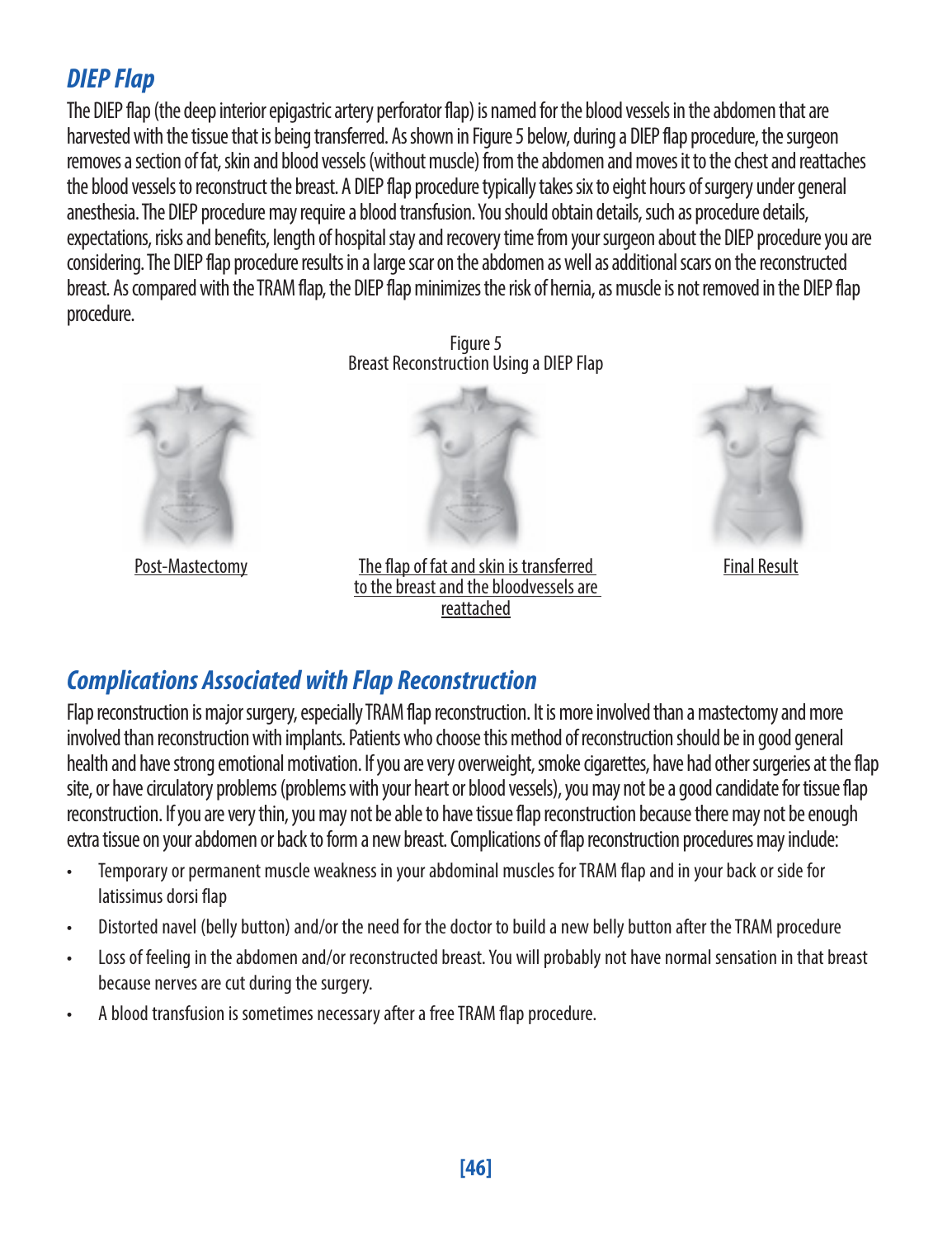### *Choosing Breast Reconstruction with Breast Implants*

Your doctor(s) can tell you whether you are a good candidate for breast reconstruction with implants, given your health and medical condition. Your surgeon may recommend some other procedures for the opposite (nonimplanted) breast to make your breasts look more symmetrical after reconstruction. The other procedures may include:

- Having an implant in the other breast (contralateral augmentation mammoplasty),
- Having the other breast made smaller (contralateral reduction mammoplasty) by surgically removing breast tissue and skin, or
- Having a surgery to lift one or both breasts (mastopexy) so they are at the same level on your chest. This is done by surgically removing a strip of skin from under your breast or around your nipple to lift and tighten the skin.

If you do not want to change your unaffected breast, discuss this with your surgeon well before the surgery so he or she can plan the procedure to give you the best result.

### POSTOPERATIVE CARE

Depending on the type of surgery you have (i.e., immediate or delayed), the postoperative recovery period will vary.

Note: If you experience fever, or noticeable swelling and/or redness in your implanted breast(s), you should contact your surgeon immediately.

### **What Questions Do You Ask Your Surgeon about Breast Reconstruction?**

The following list of questions may help to remind you of topics to discuss with your surgeon:

- 1. What are all my options for breast reconstruction?
- 2. What are the risks and complications of each type of breast reconstruction surgery, and how common are they?
- 3. What if my cancer recurs or occurs in the other breast?
- 4. Will reconstruction interfere with my cancer treatment?
- 5. How many steps are there in each procedure, and what are they?
- 6. How long will it take to complete my reconstruction?
- 7. How much experience do you have with each procedure?
- 8. Do you have before-and-after photos I can look at for each procedure, and what results are reasonable for me?
- 9. What will my scars look like?
- 10. What kind of changes in my implanted breast can I expect over time?
- 11. What kind of changes in my implanted breast can I expect with pregnancy?
- 12. What are my options if I am dissatisfied with the cosmetic outcome of my implanted breast?
- 13. Can I talk with other patients about their experiences?
- 14. For staged reconstruction, what is the estimated total cost of each procedure?
- 15. How much will my health insurance carrier cover, especially any complication that may require surgery?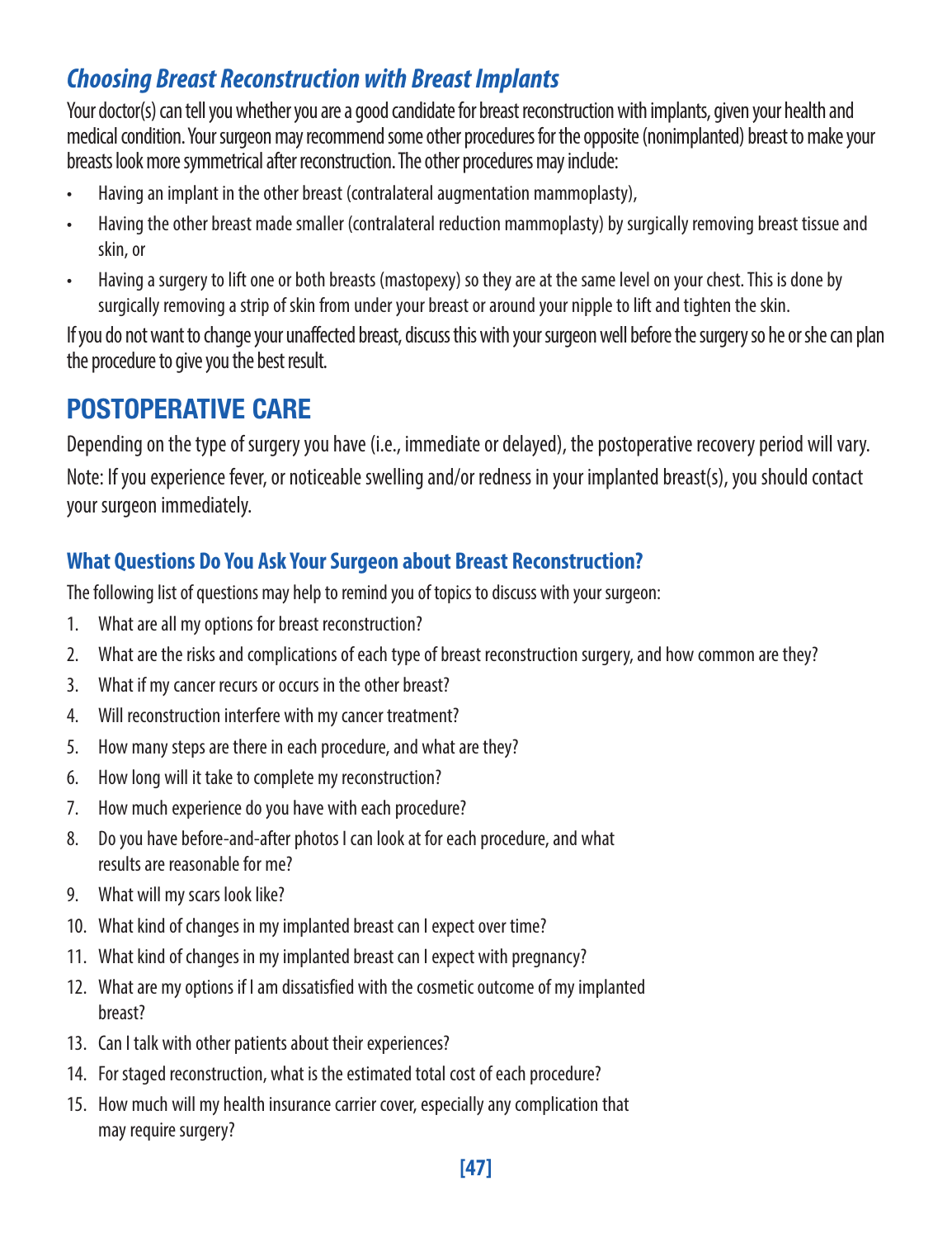- 16. How much pain or discomfort will I feel, and for how long?
- 17. How long will I be in the hospital?
- 18. Will I need blood transfusions, and can I donate my own blood?
- 19. When will I be able to resume my normal activity (sexual activity or athletic activity)?

### **Other Factors to Consider in Breast Reconstruction**

#### **• Choosing a Surgeon**

When choosing a surgeon who is experienced with breast reconstruction, you should know the answers to the following questions:

- 1. How many breast reconstruction implantation procedures does he/she perform per year?
- 2. How many years has he/she performed breast reconstruction procedures?
- 3. Is he/she board certified, and if so, with which board?
- 4. In which states is he/she licensed to practice surgery? Note that some states provide information on disciplinary action and malpractice claims/settlements to prospective patients either by request or on the World Wide Web.
- 5. What is the most common complication he/she encounters with breast reconstruction?
- 6. What is his/her reoperation rate with breast reconstruction and what is the most common type of reoperation he/she performs?

Familiarize yourself with the following options in breast implant surgery and be prepared to discuss with your surgeon the following issues:

#### **• Implant Shape and Size**

Depending on the desired shape you wish to achieve, you and your surgeon may choose a round or contoured implant shape. Generally, the larger you want your cup size, the larger the breast implant the surgeon will consider (measured in cubic centimeters, or cc's). You should be aware that contoured implants that are placed submuscularly may assume a round shape after implantation.

Your surgeon will also evaluate your existing tissue to determine if you have enough to cover the breast implant. If you desire a breast implant size too large for your tissue, the surgeon may warn you that breast implant edges may be apparent or visible postoperatively. You may even risk surgical complications. Also, excessively large breast implants may speed up the effects of gravity and result in earlier droop or sag.

#### **• Palpability**

The following may cause implants to be more palpable (more easily felt): textured implants, larger implants, subglandular placement, and the amount of skin/tissue available to cover the implant.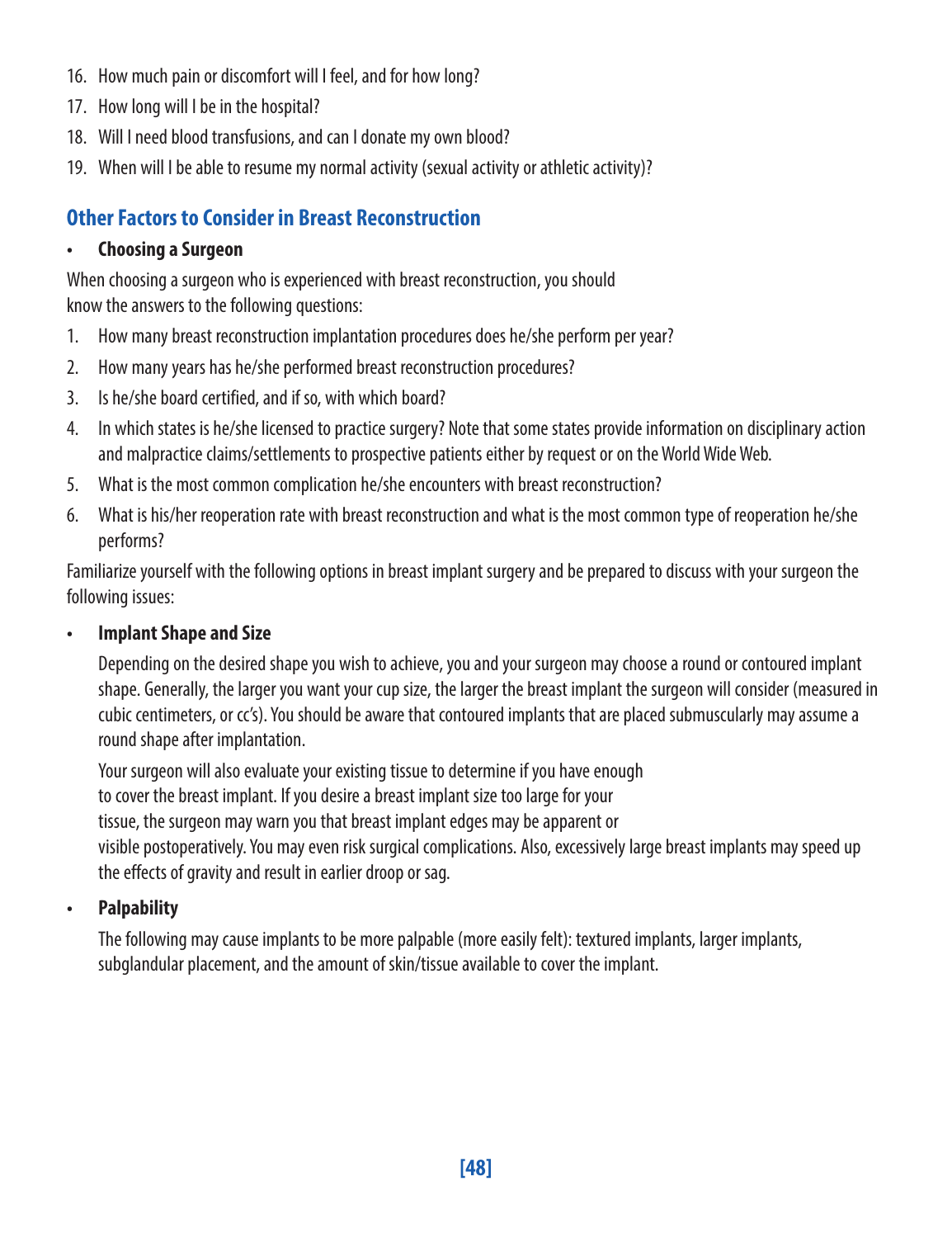### **MATERIALS PRESENT IN SALINE FILLED BREAST IMPLANTS**

Below is a summary of materials found in Mentor's Saline Breast Implants.

The potential toxicity of the materials found in breast implants has been evaluated with both toxicity testing and risk assessments to assess the exposure levels and ensure that they are below the levels determined to likely be safe. However, individual responses to substances may vary, and all reactions cannot be predicted.

#### **Saline Implants Breast Implant Device Materials:**

| <b>Device Materials</b>                      | <b>Implant Component</b> |
|----------------------------------------------|--------------------------|
| Dimethyl Silicone Elastomer Dispersion       | Shell                    |
| <b>Silicone Elastomers</b>                   | Shell                    |
| Dibutyltin dilaurate (crosslinking catalyst) | Shell                    |

#### **Laboratory Testing:**

Testing was performed to identify the types and quantities of chemicals and heavy metals that are detected in breast implants. Details of the testing is provided below.

#### **Chemicals That Might be Released from Breast Implants**

Mentor conducted laboratory tests in which breast implants were exposed to extraction liquids at high temperature (harsh conditions not present in the human body) to examine what substances might be released from the implant under such conditions. The materials found were grouped into two categories: Volatiles (chemical that are released by breast implants as a gas) and Extractables (chemicals that are released by breast implants following soaking in water and/or organic solvent (liquid)).

| <b>Volatile</b> | Whole Device (Smooth, Saline-filled) (ppm*) |
|-----------------|---------------------------------------------|
| D               | 0.97                                        |
| $D_4$           | 6.36                                        |
| $D_5$           | 12.35                                       |
| Isopropanol     | 1.88                                        |
| Toluene         | 0.03                                        |
| Xylenes         | 3.89                                        |

\*ppm = parts per million; parts per million (ppm) is a measure of concentration and refers to microgram per gram; 1 ppm is the same as 0.0001%.

Note: The substances listed as Dx are circular silicone molecules comprised of dimethylsiloxane- (D) subunits of the specified length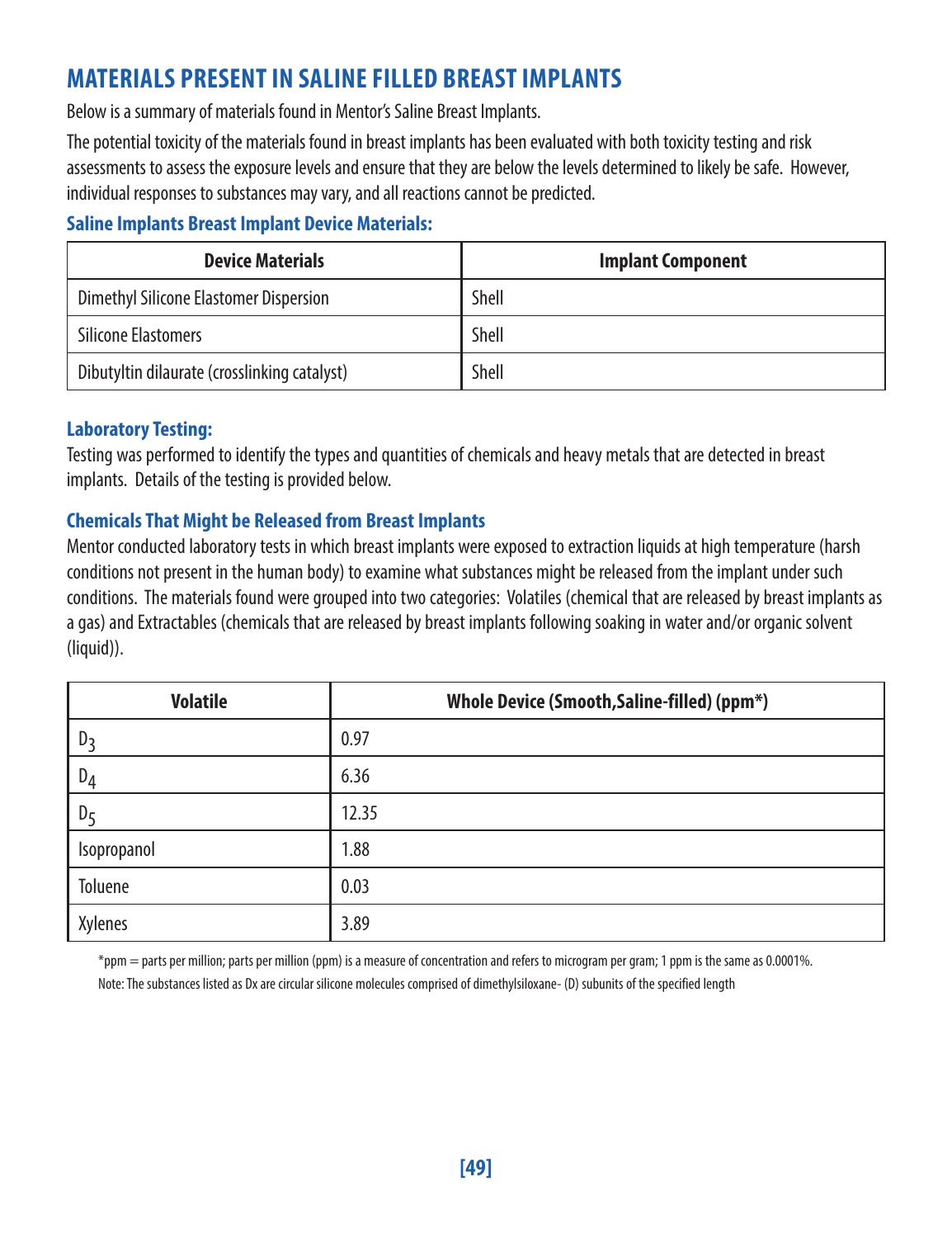#### **Extractables:**

Breast implant are constructed from silicone polymers Silicone polymers have been used in medical applications for more than 50 years. Polymers are long chains of repeated linked materials, and low levels of shorter chains of these materials are often present in silicone and other medical polymers. These shorter chains represent most of the "Extractables" in the table below.

| <b>Extractable</b> | Whole Device (Smooth, Saline-filled) (ppm*) |
|--------------------|---------------------------------------------|
| D                  | < 6.3                                       |
|                    | 90.4                                        |
| $U_{1}r$           | 347.3                                       |
|                    | 62.3                                        |

\* ppm = parts per million; parts per million (ppm) is a measure of concentration and refers to microgram per gram; 1 ppm is the same as 0.0001%.Data preceded with a "<" symbol means that the level of the individual component, if present, was below the method of detection limit indicated.

Note: The substances listed as Dx are circular silicone molecules comprised of dimethylsiloxane- (D) subunits of the specified length.

#### **Heavy Metals Found in Breast Implants**

Implants were extracted with aqueous (buffer) and organic solvents and analyzed by Inductively Coupled Plasma/Mass spectroscopy) (ICPMS) and cold vapor atomic absorption (CVAA) for numerous metals. The metal concentrations obtained from the extracted residues are shown in the table below for the device.

Heavy metals are present at trace levels in food, water and air, and some are essential nutrients. A risk assessment of the metals released upon the extractions was conducted to assess the exposure levels in comparison to the amount determined to likely be safe. The risk assessment documented that these exposure levels of the heavy metals would not be expected to result in a serious problem (known as an "adverse effect"). However, individual responses to heavy metals may vary, and all reactions cannot be predicted.

| <b>Metal</b> | Whole Device (Smooth, Saline-filled)(ppm*) |
|--------------|--------------------------------------------|
| Tin          | 0.5                                        |
| Platinum     | 0.78                                       |
| Arsenic      | <b>ND</b>                                  |
| Lead         | <b>ND</b>                                  |
| Zinc         | 0.26                                       |

\*ppm = parts per million; parts per million (ppm) is a measure of concentration and refers to microgram per gram; 1 ppm is the same as 0.0001%. ND= Not Detected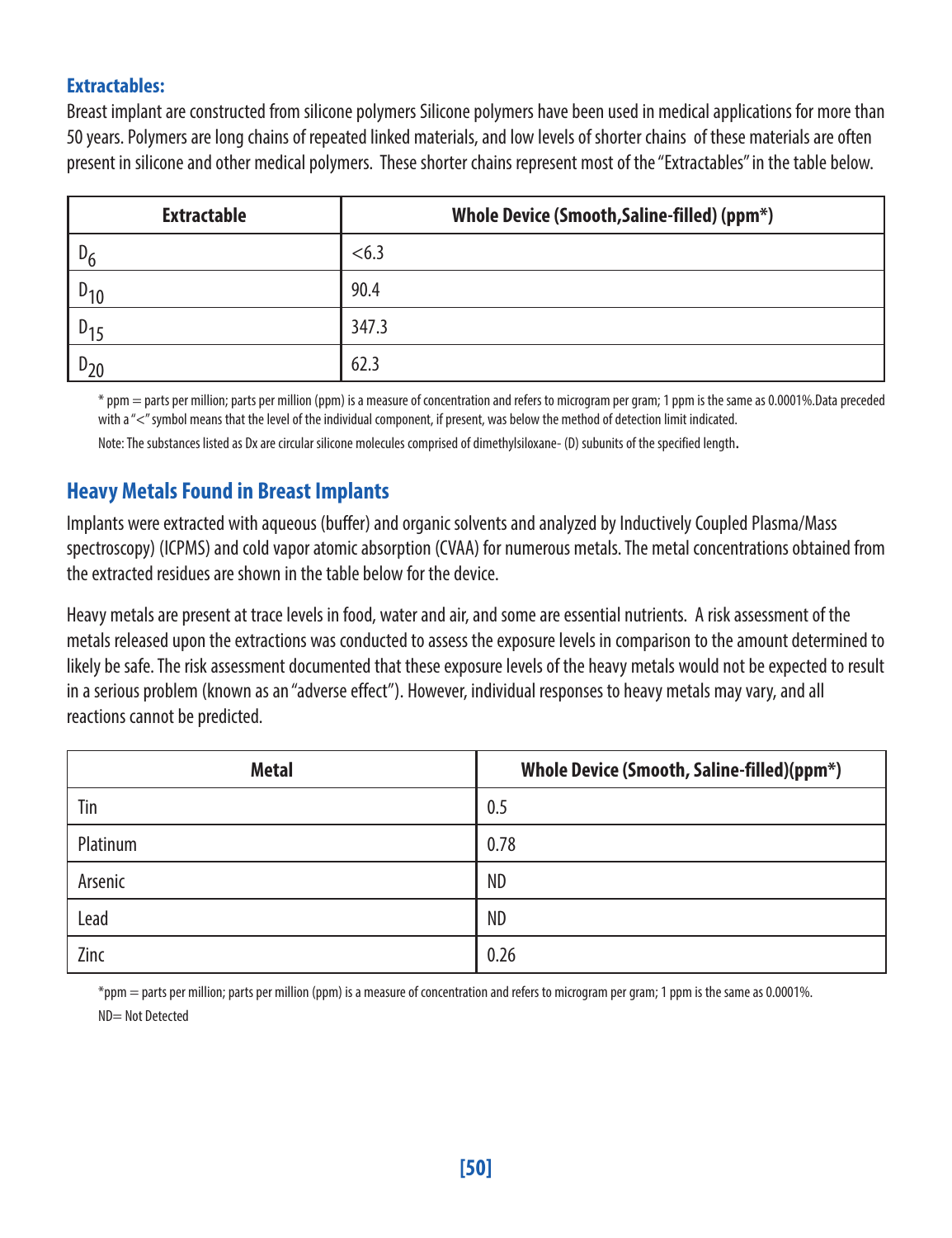### **IF YOU EXPERIENCE A PROBLEM, SHOULD YOU REPORT IT?**

If you have a problem with your breast implant(s), tell your doctor about it immediately. Your doctor may need to examine you.

l l l l

(Write your doctor's contact information here)

l

In addition to informing your doctor, you can report a problem to Mentor and/or to the U.S. Food and Drug Administration (FDA). Your doctor or other healthcare provider may do this or you may report it yourself.

You can report any serious problem (sometimes referred to as an "adverse event") directly to the FDA through its voluntary reporting program called MedWatch. (See http://www.fda.gov/medwatch). An adverse event is considered serious and should be reported when it results in a hospitalization, disability, congenital problem with your child, or other medical or surgical intervention. There is a special form you must use for voluntary reporting (FDA Form 3500). You can obtain it several ways:

- a. Complete Form 3500 and submit it online at <https://www.accessdata.fda.gov/scripts/medwatch/medwatch-online.htm>
- b. Download Form 3500 from the website <https://www.accessdata.fda.gov/scripts/medwatch/medwatch-online.htm> and print it out, fill it in, and send it to the FDA, or
- c. Call the FDA to get a reporting package at 1-800-FDA-1088 (1-800-332-1088).

If you need to complete a Form 3500, the FDA recommends that you take Form 3500 to your doctor, who can help you to complete it.

### **WHAT ARE OTHER SOURCES OF ADDITIONAL INFORMATION?**

#### **General Resources about Implants:**

If you are considering breast implant surgery, you should discuss the risks and benefits with your health care provider.

In the US, Mentor's website, **[breastimplantsbymentor.com](http://breastimplantsbymentor.com)**, includes important safety information as well as links to the latest version of Mentor's Patient Educational Brochures. You should check this website periodically to stay up to date on any new safety information posted. You may also visit the FDA's Breast Implants website for additional information https://www.fda.gov/medical-devices/implants-andprosthetics/breast-implants.

Mentor has more information about its Saline-Filled and Spectrum Breast Implants that are available to you. You may request a copy of the package insert given to surgeons that describes how to use the Saline-Filled and Spectrum Breast Implant. It also discusses safety information and research performed on implants in general and on MENTOR® Saline-Filled and Spectrum Breast Implants in particular. Note that this document is intended only for surgeons, so it has a large amount of undefined medical and technical language.

You can find more detailed information about Saline-Filled and Spectrum Breast Implants breast implants on FDA's website, https://www. accessdata.fda.gov/scripts/cdrh/cfdocs/cfpma/pma.cfm?id=P990075. This site includes links to Mentor's studies (in animals and humans or other laboratory testing) in Mentor's Summary of Safety and Effectiveness Document (SSED)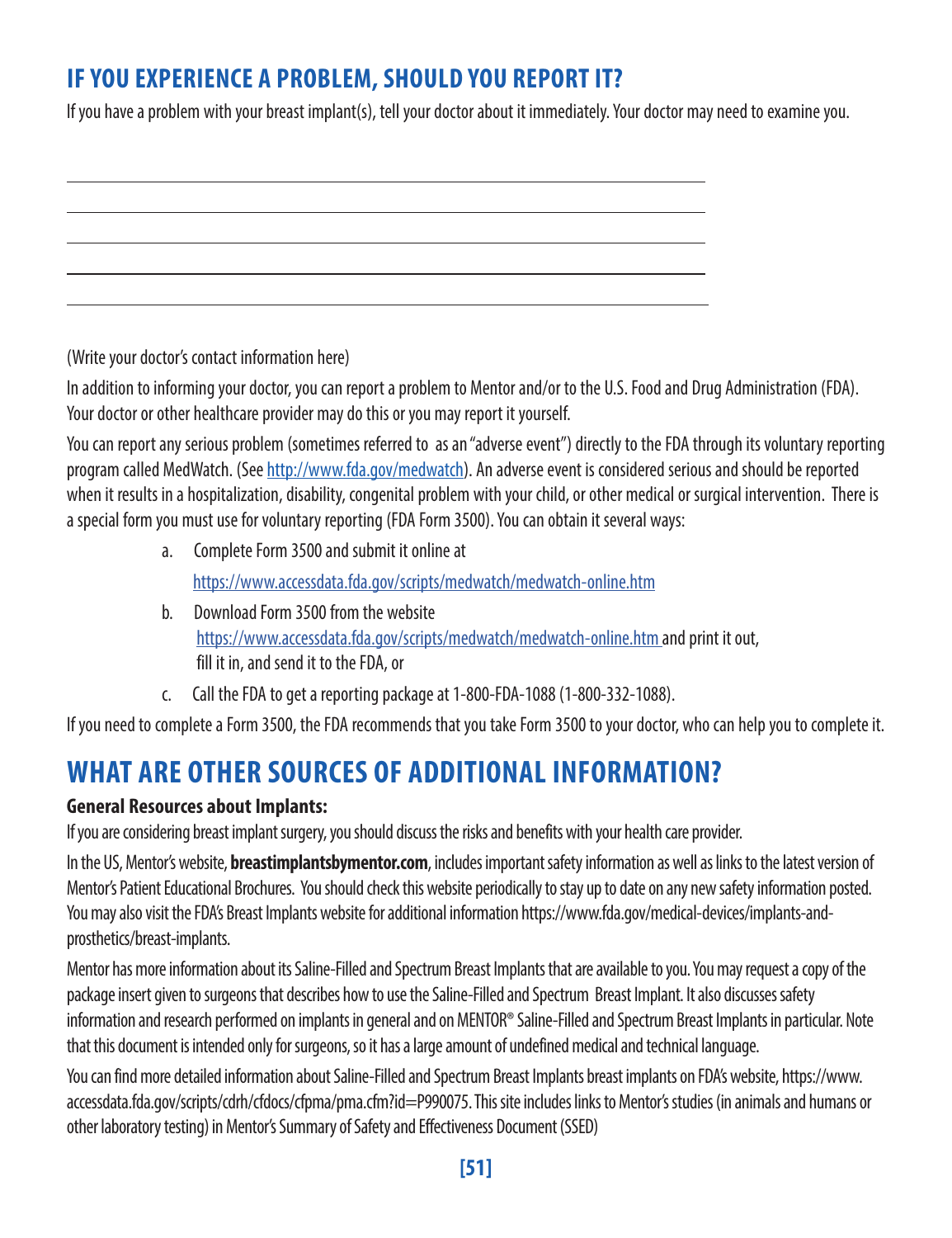Professional organizations for surgeons offer helpful information on their websites about making decisions about plastic/cosmetic surgery and about choosing a surgeon. You can find this information at the following websites:

The Aesthetic Society- http://www.surgery.org

American Society of Plastic Surgeons - http://www.plasticsurgery.org

In collaboration with the U.S. Food and Drug Administration (FDA) and breast implant device manufacturers, The Plastic Surgery Foundation (PSF) has developed the National Breast Implant Registry (NBIR) for the purpose of strengthening national surveillance for breast implant devices in the United States. The NBIR is a database that collects information on breast implant procedures and devices. Collecting this information will allow the NBIR, plastic surgeons, and breast implant manufacturers to identify trends and other helpful safety information that can be used to improve the safety of breast implants for you and future patients. You are encouraged to ensure that your surgeon is participating in this registry.

#### **IMPORTANT CONTACT INFORMATION**

Your Saline and Spectrum Breast Implants are manufactured and sold by:

MENTOR 3041 Skyway Circle North Irving, TX 75038-3540 USA 1 (800) MENTOR8

**www.mentorwwllc.com**

l

Your surgeon's name and contact information:

### **MENTOR'S US IMPLANT TRACKING PROGRAM**

Each breast implant is assigned a unique serial number that allows Mentor to identify the implant(s) and locate important information about how and when they were manufactured. Mentor has developed a breast implant tracking program to help facilitate contacting you with updated information if needed.

l l l l

In the US, at the time of your breast implant surgery, you will be asked to participate in Mentor's breast implant tracking program. This will help to ensure that Mentor has a record of your contact information and can contact you in the event there is updated information on your breast implant(s) that you need to know about.

US Federal regulations require Mentor to track its Saline and Spectrum® Breast Implants. Your surgeon will report the serial number(s) of your breast implants to Mentor, along with the date of your surgery, your personal contact information, and contact information about his or her practice. Mentor maintains this information in a confidential manner.

Your doctor or his or her staff will fill out the Device Tracking Form and return it to Mentor.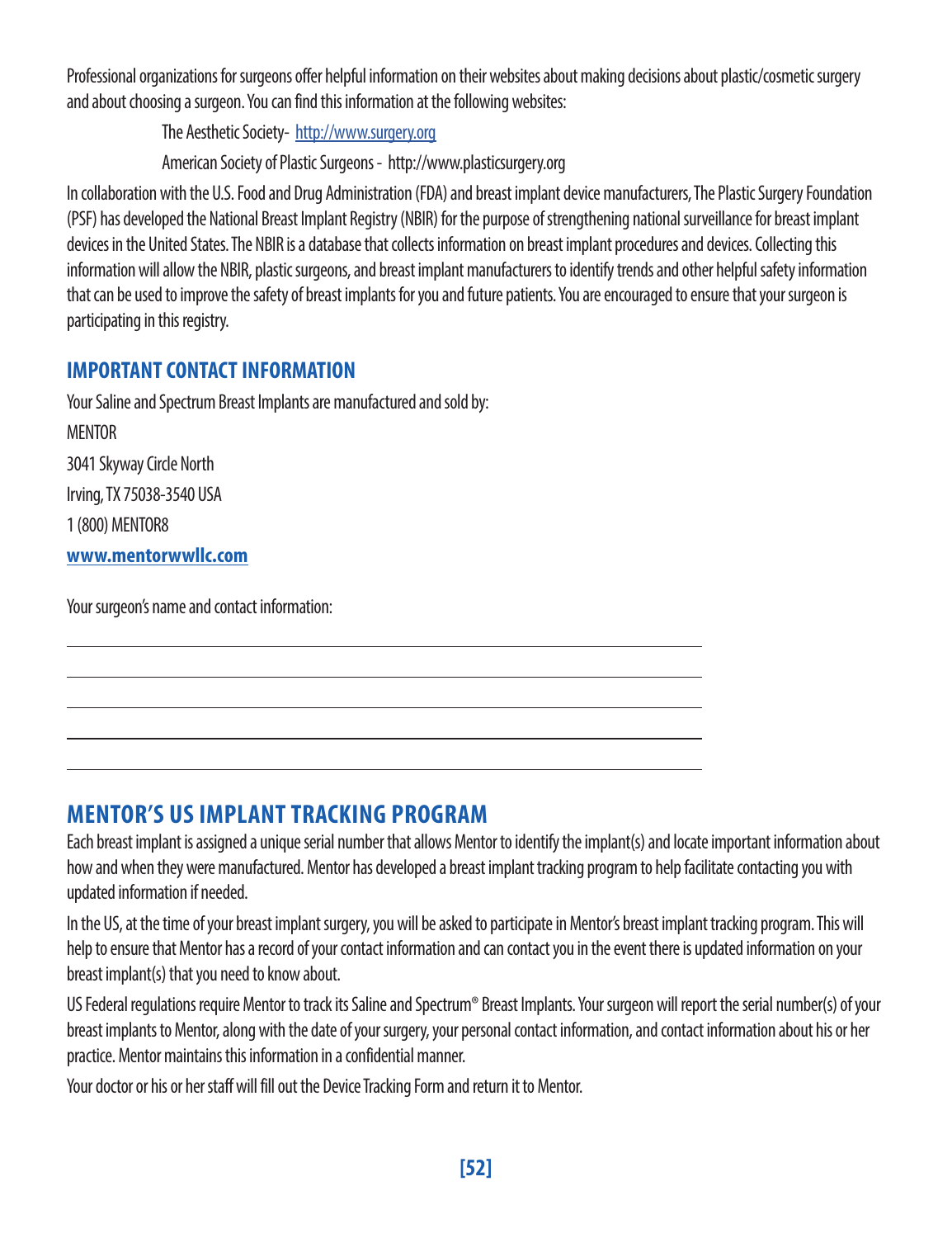#### **Implant ID Card**

After your surgery, your surgeon will provide you a card that contains important information about your breast implants. This card will have the catalog and serial number of your implants, along with other information.

Carry the card with you and show it to doctors or other healthcare providers when you visit them. It will help them treat you appropriately and protect your breast implants during any medical treatment you need in the future.

If you have your breast implants replaced, you will get a new Implant ID Card for those implants.

Your doctor should keep a copy of the Implant ID Card with your medical records.

Please inform Mentor whenever your contact information, e.g., mailing address, email, etc., changes so that we may keep you up to date with important information about your breast implant(s).

You can contact Mentor's Customer Service Department at (800) 235-5731.

### **PATIENT DECISION CHECKLIST – TO BE COMPLETED PRIOR TO SURGERY**

Please review each section of the Patient Decision Checklist provided in the section below. Please place your initials at the end of each section if you understand the information presented or, if there are sections that you are unsure about, write down your questions and discuss them with your surgeon before deciding to have breast implant surgery.

The risks associated with breast surgery and breast implant-specific risks reflect the highest estimated cumulative occurrence of each risk across all groups of patients (augmentation and reconstruction, both primary and revision) in the Saline Prospective Study (SPS) from the 3-year or 10-year cumulative rate.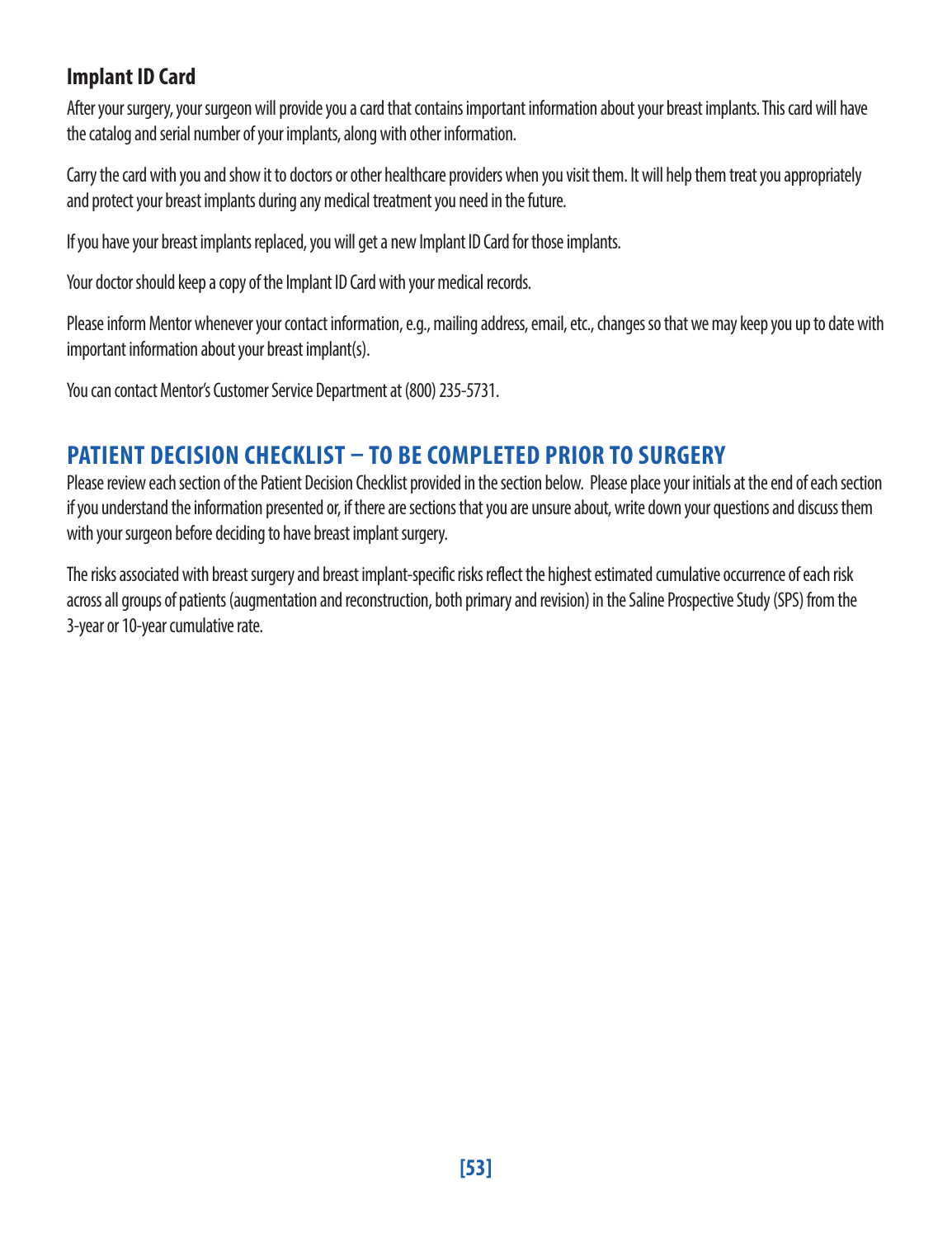### **PATIENT DECISION CHECKLIST**

To the patient considering breast implants filled with saline or silicone gel intended for breast augmentation or breast reconstruction:

The review and understanding of this document is a critical step in making the decision whether you should choose breast implant surgery. You should learn about breast implants and then carefully consider the benefits and risks associated with breast implants and breast implant surgery before you make that decision. This form lists important risks, including those known or reported to be associated with the use of the device based on information from clinical trials, scientific literature, and reports from patients who have undergone device placement.

This patient decision checklist is intended to supplement the additional patient labeling that should be provided to you by your physician. You should receive a patient booklet/brochure that includes important information about your specific breast implant, as well as a boxed warning and patient decision checklist. After reviewing the information in the patient information booklet/brochure for the specific implant that will be used, please read and discuss the items in this checklist carefully in consultation with your physician. You should place your initials in the location provided next to each item to indicate that you have read and understood the item. Your full signature at the end of this document means that you have read the materials and that your physician has answered all questions to your satisfaction.

### **Considerations for a Candidate for Successful Breast Implantation**

I understand that I am not a candidate for breast implants if any of the following situations applies to me:

- I have an active infection anywhere in my body;
- I have an existing cancer or pre-cancer of my breast tissue that has not been adequately treated; or
- I am pregnant or nursing

I understand that if I have any of the following conditions, I may be at a higher risk for a poor surgical outcome:

- Medical condition that affects my body's ability to heal (e.g., diabetes, connective tissue disorder);
- Active smoker or a former smoker;
- Currently taking drugs that weaken the body's natural resistance to disease, such as steroids and chemotherapy drugs (e.g., prednisone, tacrolimus, sirolimus, mycophenolate, azathioprine, cyclosporine, methotrexate, chlorambucil, leflunomide, or cyclophosphamide);
- History of chemotherapy or planned chemotherapy following breast implant placement;
- History of radiation therapy or planned radiation following breast implant placement;
- Conditions that interfere with wound healing or blood clotting (e.g., hemophilia, von Willebrand disease, factor V Leiden, hyperhomocysteinemia, protein C deficiency, anti- thrombin III deficiency, or systemic lupus erythematosus); or
- Reduced blood supply to the breast tissue.

I understand the following conditions have not been adequately studied to determine whether the conditions put me at higher risk:

• Autoimmune disease (e.g.,Hashimoto's, Lupus, Rheumatoid Arthritis) or family history of autoimmune disease (breast implant premarket clinical studies have not evaluated the safety of breast implants in patients with autoimmune disease);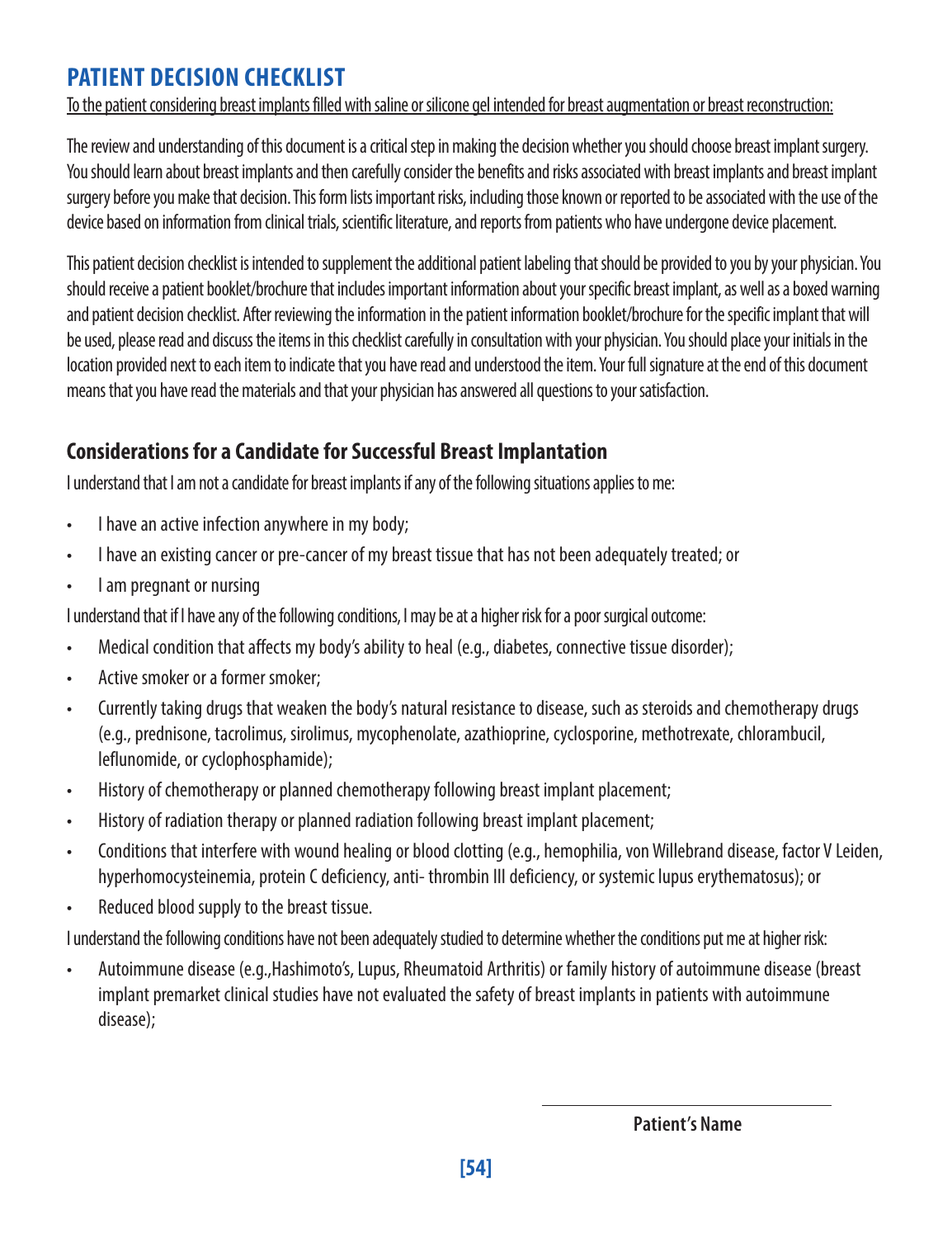- Clinical diagnosis of depression or other mental health disorder (including body dysmorphic disorder or eating disorder); or
- Have other products permanently implanted in the breast.

**Patient Initials:** 

#### **Risks of Breast Implant Surgery**

I understand that there are risks of undergoing breast implant surgery. The percentages displayed below are the highest rate from either the 3-year or 10-year cumulative risk rate reported in the Mentor Saline Prospective Study (SPS) (3-Year (labeled with (a) and 10-Year (labeled with (b)). I understand that risks of undergoing breast implant surgery may include:

- breast pain (reported in up to  $37.2\%$ <sup>b</sup> of patients),
- skin or nipple areola sensitivity changes or loss (loss of nipple sensation reported in up to 34.5% of patients, and intense nipple sensitivity reported in up to  $4.8\%$ <sup>a</sup> of patients)
- asymmetry (reported in up to 27.9%<sup>a</sup> of patients),
- impact of aging or weight change on size and shape of breast (ptosis reported in up to 1.5%<sup>a</sup> of patients),
- infection requiring possible removal of implant (reported in up to 9%<sup>a</sup> of patients),
- swelling (may occur but specific rates are not publicly available in the Mentor Saline Prospective study analysis),
- scarring (hypertrophic scarring reported in up to 4.9%<sup>a</sup> of patients),
- fluid collections (seroma) (reported in up to 5.9%<sup>a</sup> of patients),
- hematoma (reported in up to 1.5%<sup>a</sup> of patients),
- tissue death of breast skin or nipple (tissue/skin necrosis reported in up to 2%<sup>a</sup> of patients),
- inability to breast feed (may occur but specific rates are not publicly available in the Mentor Saline Prospective study analysis),
- complications of anesthesia (may occur but specific rates are not publicly available in the Mentor Saline Prospective study analysis),
- bleeding (may occur but specific rates are not publicly available in the Mentor Saline Prospective study analysis),
- chronic pain (may occur but specific rates are not publicly available in the Mentor Saline Prospective study analysis),
- damage to surrounding tissue, such as muscle, nerves, and blood vessels (may occur but specific rates are not publicly available in the Mentor Saline Prospective study analysis), and
- impact on imaging of breast tissue (may occur but specific rates are not publicly available in the Mentor Saline Prospective study analysis).

My physician has discussed these risks and has provided me with the patient information booklet/brochure (including the boxed warning) with information on the types of risks that are possible and expected rates of occurrence.

My physician has discussed the potential use of other implanted products during my breast implant surgery. My physician has also discussed the risks and benefits of using these implanted products and their planned surgical approach.

**Patient Initials:**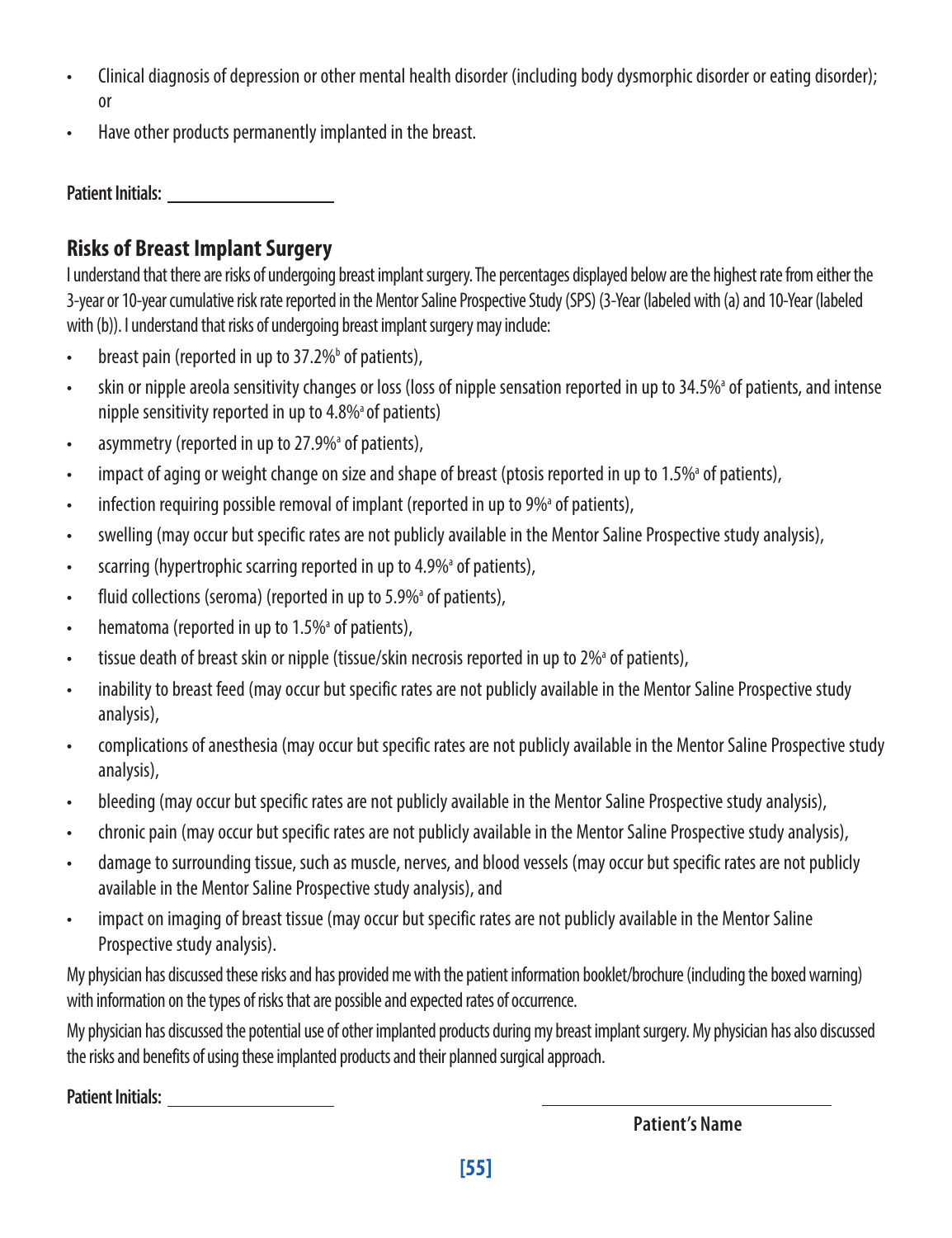### **Risks of Cancer-Breast Implant-Associated Anaplastic Large Cell Lymphoma (BIA-ALCL)**

I understand that breast implants are associated with the development of a type of cancer of the immune system called Breast Implant-Associated Anaplastic Large Cell Lymphoma (BIA- ALCL). Information regarding the number of medical device reports of BIA-ALCL can be found on FDA's website (See "Medical Device Reports of Breast Implant-Associated Anaplastic Large Cell Lymphoma," available at <https://www.fda.gov/medical-devices/breast-implants/medical-device-reports-breast-implant-associated-anaplastic-large-cell-lymphoma>).

 As of July 2019,literature reports various estimates for the incidence of BIA-ALCL. These estimated incidence rates have ranged from a high of 1 per 3,817 patients to a low estimate of 1 in 30,000 (Clemens et al, 2017; Loch-Wilkinson et al, 2017; De Boer et al, 2018).

I have received information regarding the overall incidence rates of BIA- ALCL and the rates as they pertain to my specific breast implant. I understand that this cancer has been reported more frequently for textured breast implants, but that patients with smooth surfaced implants have also been diagnosed.

I understand that patients with breast implants have a risk of developing BIA-ALCL within the scar tissue and fluid surrounding the breast implant.

I understand that BIA-ALCL typically takes several years to develop after implantation, but cases have been reported as early as within one year. Typical symptoms to be aware of include: swelling, breast tightness, pain, lumps, or swelling of the breast months or years after I receive my implants.

I understand that treatment for BIA-ALCL involves an operation to remove the implants and the surrounding scar tissue capsule. Based on the stage of the cancer at diagnosis, some patients have required chemotherapy or radiation. While BIA- ALCL typically responds well to therapy, some patients have died from BIA-ALCL. Diagnosis and treatment may be at my own expense and is not always covered by insurance.

**Patient Initials:** 

#### **Systemic Symptoms**

I understand that some patients who have received breast implants have reported a variety of systemic symptoms including joint pain, fatigue, rash, memory loss, and "brain fog" that some patients have called breast implant illness. While the causes of these symptoms are unclear, some patients have reported relief of these symptoms with removal of their implants and surrounding scar tissue capsule, however not all patients may experience improvement in their symptoms. Researchers are working to better understand the possible link between breast implants and these symptoms.

I also understand that some patients with breast implants have reported health problems in their children after birth or breastfeeding. While a causal link between breast implants and these reported health problems in children has not been demonstrated, more research is needed.

I understand that breast implants and breast surgery may interfere with my ability to successfully breastfeed.

| <b>Patient Initials:</b> |  |
|--------------------------|--|
|                          |  |

**Patient's Name**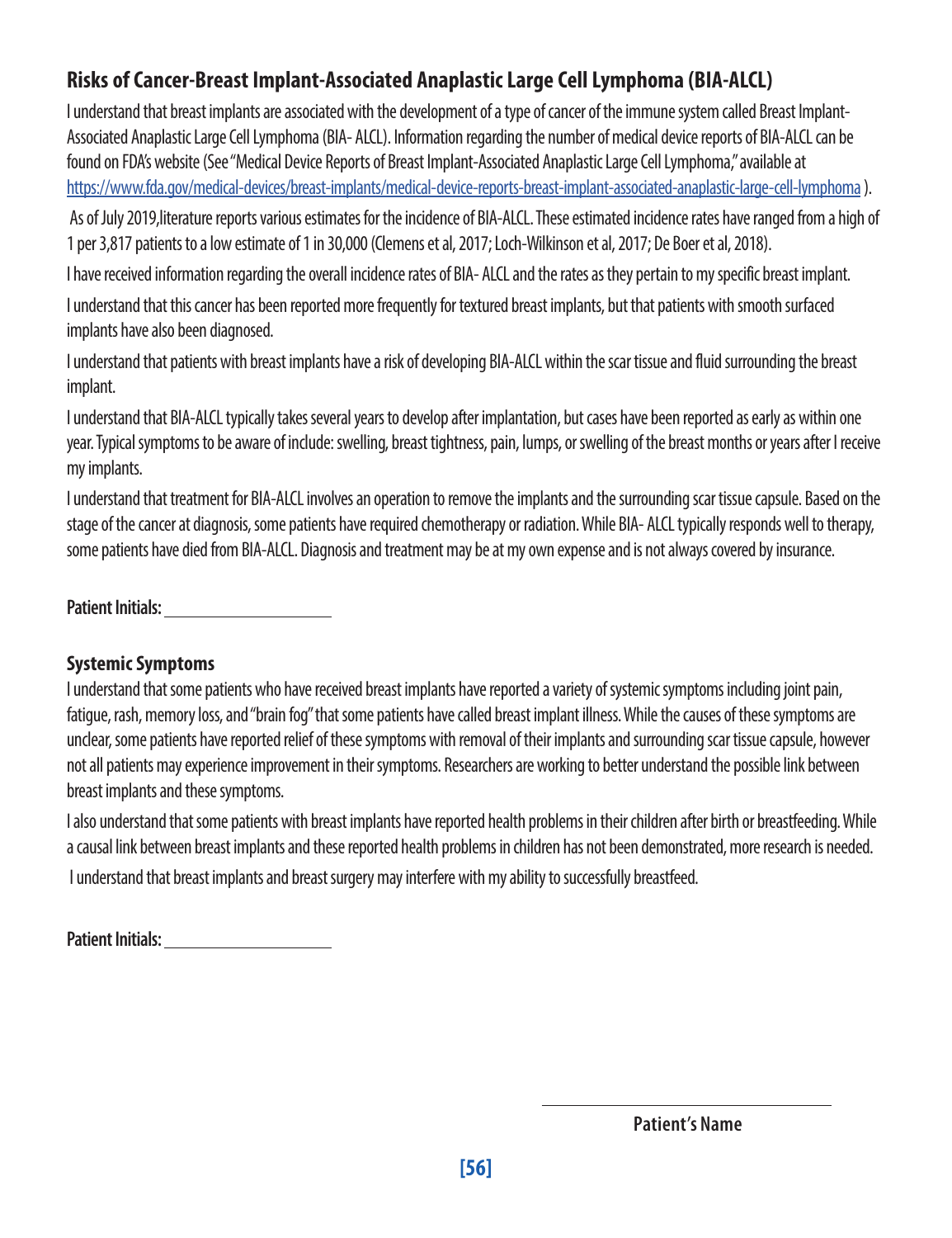#### **Breast-Implant Specific Risks**

I understand that a breast implant is NOT a lifetime device and the longer I have my implants, the more likely I am to experience a complication and the more likely I am to require a reoperation requiring the replacement or removal of my breast implant. As many as 20 percent of women who receive breast implants for augmentation have to have their implants removed within 8 to 10 years, but my implants may last for a shorter or longer time.

I understand that my breast implant may rupture or leak at any time, and that the longer I have my implants, the more likely I am to experience a complication such as rupture. I understand that gel bleed (small quantities of chemicals diffusing from the implant shell) of silicone gel-filled implants may occur. I understand that if I have a saline-filled implant, my breast may deflate in appearance if there is a rupture or leakage of the saline.

I understand that if I have a silicone gel-filled breast implant, I or the physician may not be able to tell on physical exam whether my implant has ruptured or is leaking silicone gel. Because rupture or leakage of silicone gel-filled breast implants is difficult to detect, I understand that periodic imaging evaluation is recommended for screening of silicone gel-filled breast implant rupture. It is recommended that I have periodic imaging of my silicone gel-filled breast implants to screen for implant rupture regardless of whether my implants are for cosmetic augmentation or reconstruction. These recommendations do not replace other additional imaging that may be required depending on my medical history or circumstances (i.e., screening mammography for breast cancer).

Even if I have no symptoms, I should have regular imaging evaluations as described in the "Recommended Follow-Up" section below. These imaging evaluations may not detect all ruptures or leaks, be costly, and the expense may not be covered by my medical insurance.

I understand that silicone can migrate from my implant into nearby tissues (e.g., chest wall, lymph nodes under the arm) and organs (e.g., liver, lungs) where it may not be possible to remove.

I understand that all breast implants can interfere with mammography and breast exams, which could delay the diagnosis of breast cancer. Mammography can also cause the breast implant to rupture or leak. I should tell the mammography technician if I have breast implants.

The percentages displayed below are the highest rate from either the 3-year or 10-year cumulative risk rate reported in the Mentor Saline Prospective Study (SPS) (3-Year (labeled with (a) and 10-Year (labeled with (b)). I understand that the long-term risks of breast implants may include:

- painful or tightening of scar tissue (capsule) around my implant (capsular contracture) (capsular contracture III/IV reported in up to 59.4% of patients),
- rupture or leaking of the implant (reported in up to 33.2%<sup>b</sup> of patients),
- wrinkling of the implant (reported in up to 20.8%<sup>a</sup> of patients),
- visibility of the implant edges (palpability of implants reported in up to 1.6%<sup>a</sup> of patients),
- shifting of the implant (implant malposition reported in up to 1.1%<sup>a</sup> of patients), or
- reoperation (reported in up to 56.0%<sup>b</sup> of patients).

I understand that I will receive a patient device card (i.e. Implant ID Card) after my surgery that has information on each of my specific implants. I understand that it is important for me to keep each card in case I or my physician need to know what kind of implant I have many years later.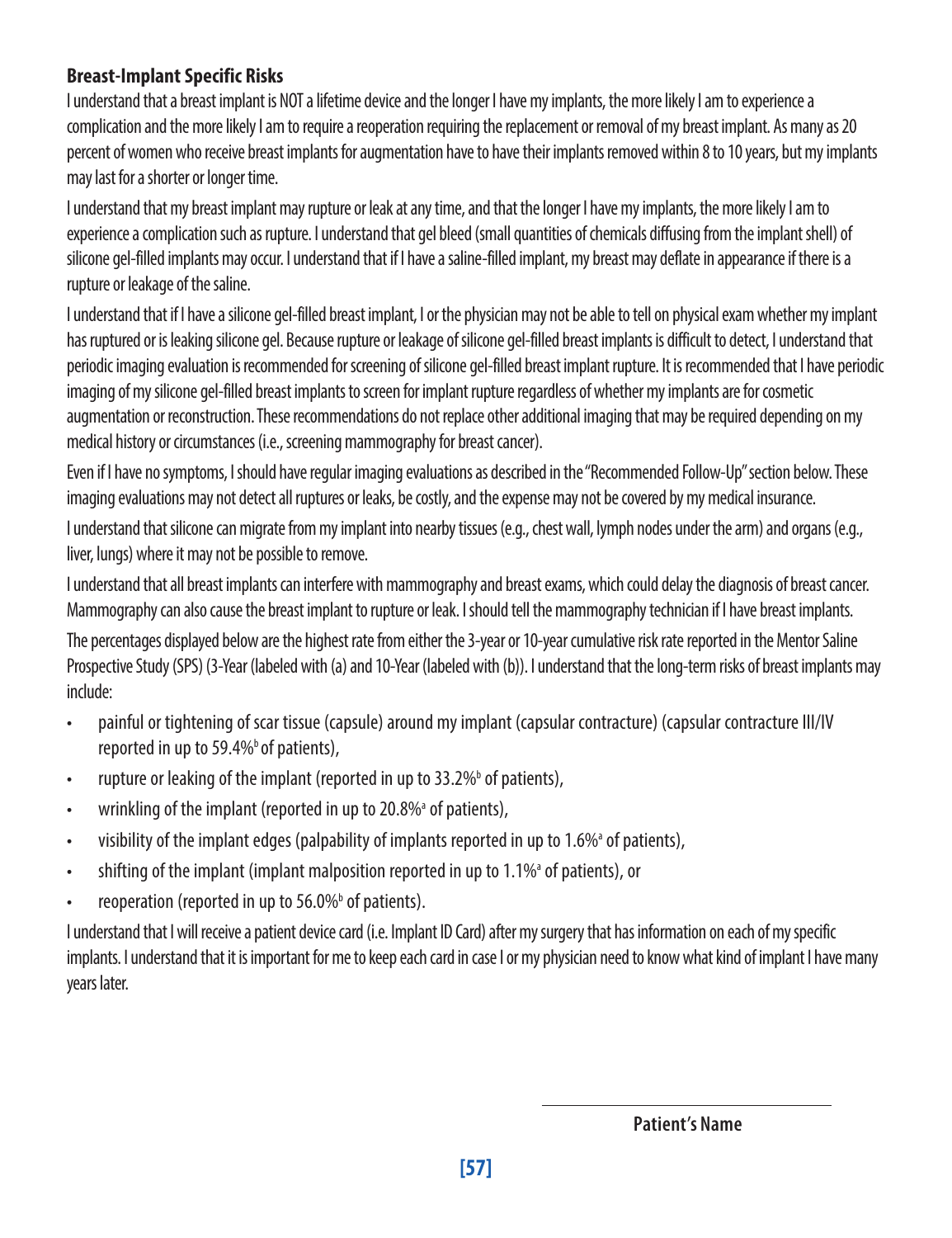I understand that all breast implants contain chemicals and heavy metals. I understand that most of these chemicals stay inside the shell of the implant, but small quantities have been found to diffuse (gel bleed) through the implant shell of silicone gel-filled implants, even if the implant is intact and not ruptured or leaking. A list of the components, chemicals, and heavy metals is available in the patient information booklet/brochure.

**Patient Initials:** 

#### **Recommended Follow-up**

For silicone-gel filled implants, even if I have no symptoms, I should have my first ultrasound or MRI at 5-6 years after my initial implant surgery and then every 2-3 years thereafter. If I have symptoms or uncertain ultrasound results for breast implant rupture at any time, an MRI is recommended.

I understand that I will need routine and regular follow-up with my physician as long as I have a breast implant for examination of my breast implant as well as to discuss any updates regarding breast implant issues.

National Breast Implant Registry (NBIR): I understand and have discussed with my physician that there is a National Breast Implant Registry where information regarding my health and breast implant information can be entered. The NBIR may help understand the long-term safety and performance of breast implants.

Patient Registry and Outcomes For breast Implants and anaplastic large cell Lymphoma (ALCL) etiology and Epidemiology (PROFILE): I understand and have discussed with my physician that there is a registry (PROFILE) where information is collected to better understand BIA-ALCL in patients with breast implants.

**Patient Initials:** 

#### **Questions for My Physician**

I have had the opportunity to ask my physician questions about his or her experience, medical degree, specialty of training, and credentials. I understand that breast implants have associated procedural risks and should only be used by physicians who are appropriately trained.

**Patient Initials:** 

#### **Options Following Mastectomy**

I understand that breast reconstruction is an elective procedure which I can choose to do or not.

I understand that I may choose not to have breast reconstruction ("going flat") and may choose to use an external prosthesis in my bra to look like I have a breast when wearing clothes.

I understand the surgical options for breast reconstruction, including the use of a breast implant and the use of my own tissue ("autologous reconstruction").

I understand that if my breast implants are ever removed, I may be left with dimpling, chest wall concavity, puckering, or sagging of my breasts or skin.

I understand that more surgeries may be necessary in the future due to complications or to remove or replace the breast implants.

**Patient's Name**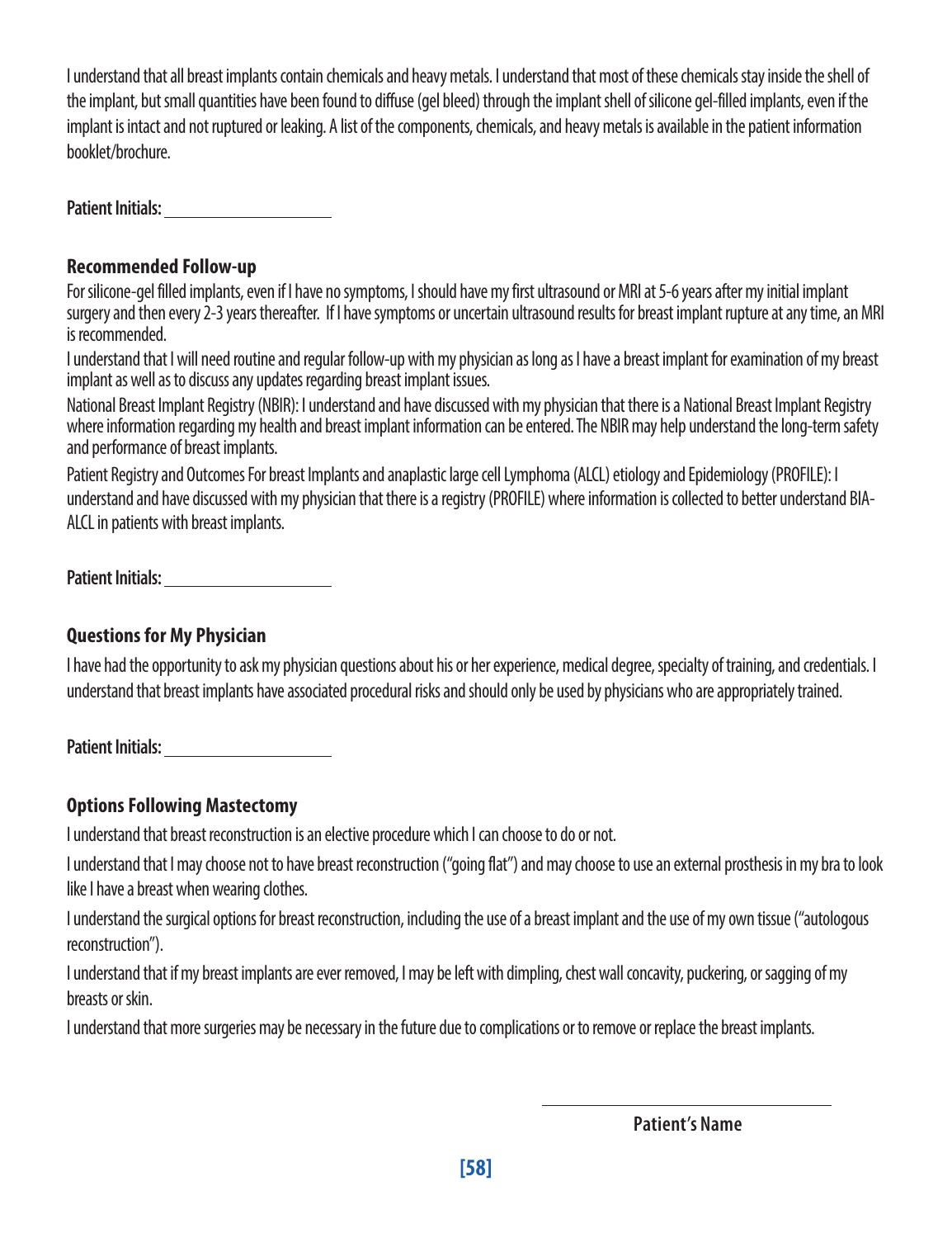I have discussed all of the options for breast reconstruction with my provider, including whether I am a candidate and the benefits and risks of each, and I believe that breast reconstruction with a breast implant is the best option for me.

**Patient Initials:** 

#### **Breast Augmentation Options**

I understand that breast augmentation is an elective procedure to increase the size of my breasts.

I understand that breast augmentation may result in permanent changes to my breast tissue and if my implants are ever removed, I may be left with unsatisfactory appearance, changes to the size and shape of my breasts, including but not limited to dimpling, chest-wall concavity, puckering, sagging, or different incision size or location.

If I am an augmentation patient, any additional surgeries or medical procedures will likely be at my own expense.

**Patient Initials:** 

#### **CONFIRMATION OF DISCUSSION OF RISKS**

\_\_\_\_\_\_\_\_\_\_\_\_\_\_\_\_\_\_\_\_\_\_\_\_\_\_\_\_\_\_\_

\_\_\_\_\_\_\_\_\_\_\_\_\_\_\_\_\_\_\_\_\_\_\_\_\_\_\_\_\_\_\_

\_\_\_\_\_\_\_\_\_\_\_\_\_\_\_\_\_\_\_\_\_\_\_\_\_\_\_\_\_\_\_

\_\_\_\_\_\_\_\_\_\_\_\_\_\_\_\_\_\_\_\_\_\_\_\_\_\_\_\_\_\_\_

Patient: I acknowledge that I have received and read the patient information booklet/brochure for the specific implant that will be used during my surgery and that I have had time to discuss the information in it and on this document with my physician. I have had the opportunity to ask questions and understand the benefits and risks of breast implants for me, given my specific health conditions. I have considered alternatives to breast implants, including reconstruction without breast implants, no reconstruction/augmentation, and their benefits and risks.

**Printed Name**

**Patient Signature and Date**

Physician: I acknowledge that I have discussed the benefits and risks of breast implants as described elsewhere in the patient information booklet/brochure and in this checklist. I have also explained the benefits and risks of the alternatives. I have encouraged the patient to ask questions, and I have addressed all questions.

**Printed Name**

**Physician Signature and Date**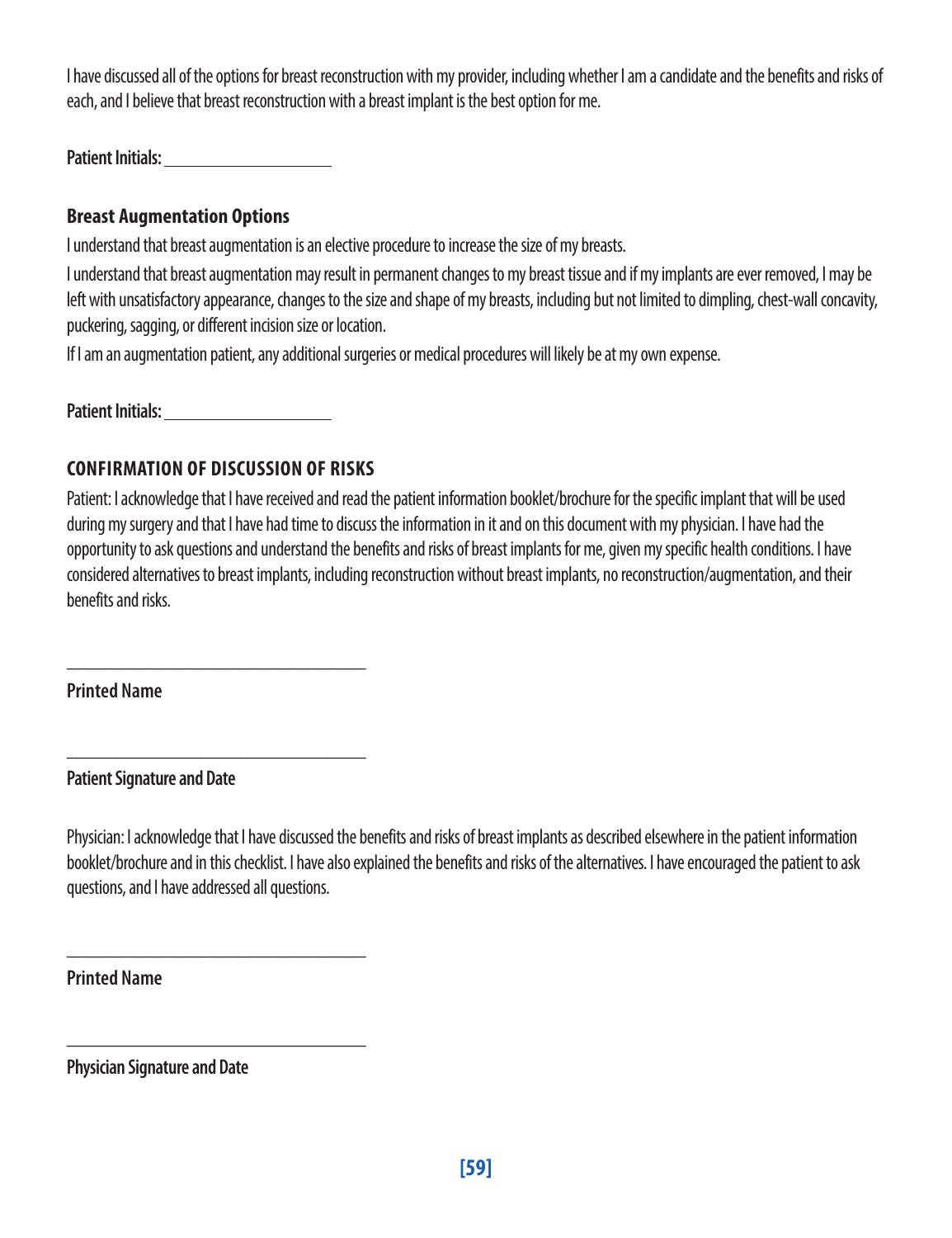### **REFERENCES**

- 1. Brown, S.L., Duggirala, H.J. & Pennello, G. An association of silicone-gel breast implant rupture and fibromyalgia. Curr Rheumatol Rep 4, 293-298 (2002).
- 2. Brown, S.L., Pennello, G., Berg, W.A., Soo, M.S. & Middleton, M.S. Silicone gel breast implant rupture, extracapsular silicone, and health status in a population of women. J Rheumatol 28, 996-1003 (2001).
- 3. Hölmich, L.R., et al. Self-reported diseases and symptoms by rupture status among unselected Danish women with cosmetic silicone breast implants. Plast Reconstr Surg 111, 723-732; discussion 733-724 (2003).
- 4. Bondurant, S., Ernster, V.L. & Herdman, R. Safety of Silicone Breast Implants. Committee on the Safety of Silicone Breast Implants, Division of Health Promotion and Disease Prevention, Institute of Medicine. (National Academy Press., 2000).
- 5. Brown, S.L., Todd, J.F., Cope, J.U. & Sachs, H.C. Breast implant surveillance reports to the U.S. Food and Drug Administration: maternal child health problems. J Long Term Eff Med Implants 16, 281-290 (2006).
- 6. International Agency for Research on Cancer (IARC). Vol. 74 (IARC Press 1999).
- 7. European Committee on Quality Assurance (EQUAM) and Medical Devices in Plastic Surgery. Consensus declaration on breast implants 23-6-2000. Israel, European Committee
- 8. National Institutes of Health (NIH). Breast implants: Status of research at the National Institutes of Health (2005).
- 9. Herdman, R.C., et al. Silicone breast implants and cancer. Cancer Invest. 2001;19(8):821-32 (2001).
- 10. Brisson, J., et al. Cancer incidence in a cohort of Ontario and Quebec women having bilateral breast augmentation. Int J Cancer 118, 2854-2862 (2006).
- 11. Brinton, L.A., et al. Breast cancer following augmentation mammoplasty (United States). Cancer Causes Control 11, 819- 827(2000).
- 12. Deapen, D., Hamilton, A., Bernstein, L. & Brody, G.S. Breast cancer stage at diagnosis and survival among patients with prior breast implants. Plast Reconstr Surg 105, 535-540 (2000).
- 13. Deapen, D.M., Hirsch, E.M. & Brody, G.S. Cancer risk among Los Angeles women with cosmetic breast implants. Plast Reconst Surg 119, 1987-1992 (2007).
- 14. Englert, H., et al. Women's health after plastic surgery. Intern Med J 31, 77-89 (2001).
- 15. Friis, S., et al. Cancer risk among Danish women with cosmetic breast implants. Int J Cancer 118, 998-1003 (2006).
- 16. Hölmich, L.R., et al. Stage of breast cancer at diagnosis among women with cosmetic breast implants. Br J Cancer 88, 832-838 (2003).
- 17. Jakub, J.W., et al. Breast cancer in patients with prior augmentation: presentation, stage, and lymphatic mapping. Plast Reconstr Surg 114, 1737-1742 (2004).
- 18. McLaughlin, J.K., et al. Long-term cancer risk among Swedish women with cosmetic breast implants: an update of a nationwide study. J Natl Cancer Inst 98, 557-560 (2006).
- 19. Mellemkjaer, L., et al. Cancer occurrence after cosmetic breast implantation in Denmark. Int J Cancer 88, 301-306 (2000).
- 20. Pukkala, E., et al. Incidence of breast and other cancers among Finnish women with cosmetic breast implants, 1970- 1999. J Long Term Eff Med Implants 12, 271-279 (2002).
- 21. Brinton, L.A., et al. Mortality rates among augmentation mammoplasty patients: An update. Epidemiology. Mar;17(2):162-9 (2006).
- 22. Jakubietz, M.G., Jeffrey, J., Jakubietz, R. & Rohrich, R.J. Breast augmentation: Cancer concerns and mammography A literature review. Plast. Reconstr. Surg. 113, 117e-122e (2004).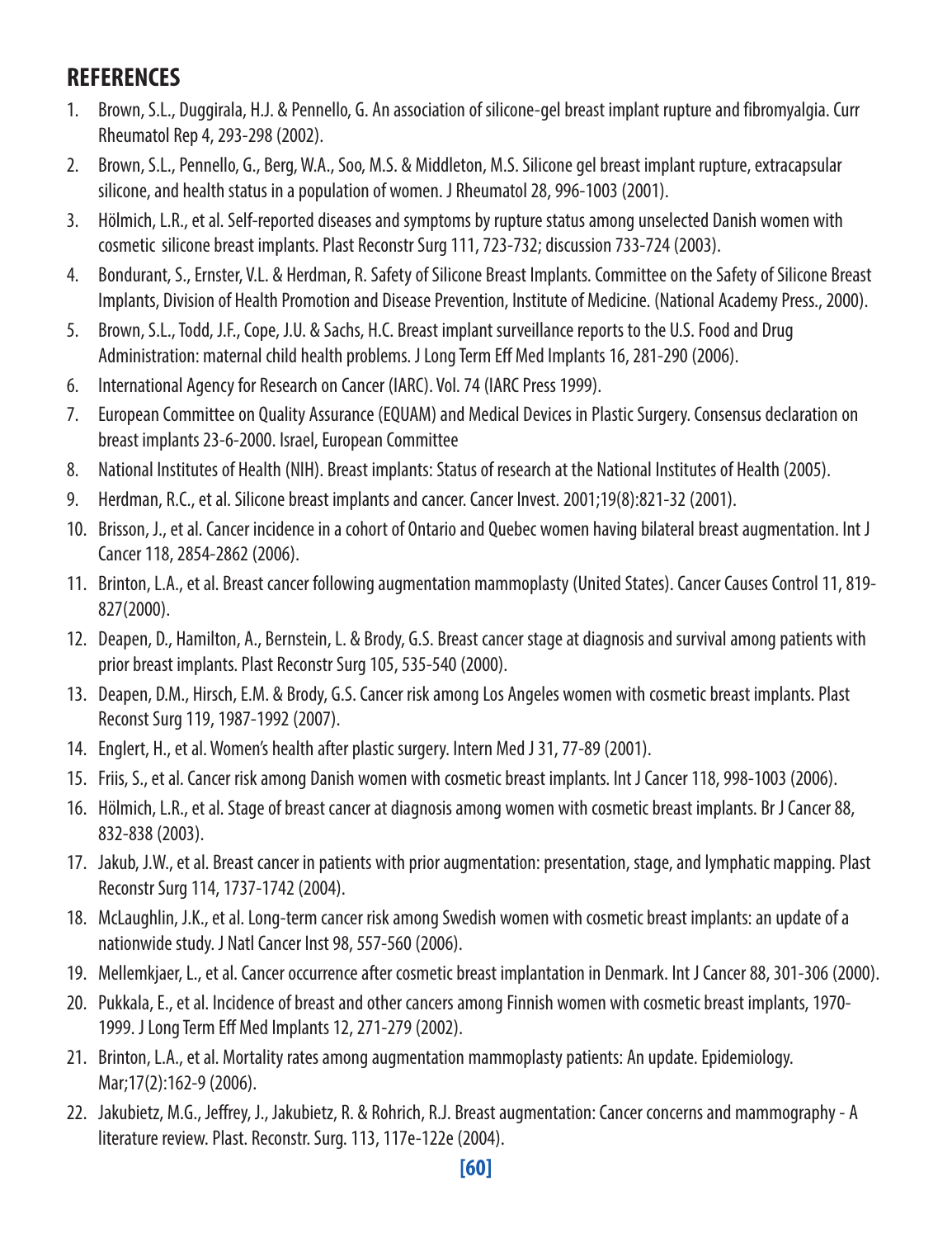- 23. Miglioretti, D.L., et al. Effect of breast augmentation on the accuracy of mammography and cancer characteristics. Jama 291, 442-450 (2004).
- 24. McLaughlin, J.K. and Lipworth, L. 2004. Brain cancer and cosmetic breast implants: A review of the epidemiological evidence.Ann. Plast. Surg. 52(2):15-17.
- 25. Brinton, L.A., et al. Cancer risk at sites other than the breast following augmentation mammoplasty. Ann Epidemiol 11, 248-256 (2001).
- 26. de Jong, D., et al. Anaplastic large-cell lymphoma in women with breast implants. Jama 300, 2030-2035 (2008).
- 27. Cook, L.S., et al. Characteristics of women with and without breast augmentation. Jama 277, 1612-1617 (1997).
- 28. Fryzek, J.P., et al. Characteristics of women with cosmetic breast augmentation surgery compared with breast reduction surgery patients and women in the general population of Sweden. Ann Plast Surg 45, 349-356 (2000).
- 29. Kjøller, K., et al. Characteristics of women with cosmetic breast implants compared with women with other types of cosmetic surgery and population-based controls in Denmark. Ann Plast Surg 50, 6-12 (2003).
- 30. Breiting, V.B., et al. Long-term health status of Danish women with silicone breast implants. Plast Reconstr Surg 114, 217-226; discussion 227-218 (2004).
- 31. Fryzek, J.P., et al. Self-reported symptoms among women after cosmetic breast implant and breast reduction surgery. Plast. Reconstr. Surg. 107:206-13 (2001).
- 32. Kjøller, K., et al. Self-reported musculoskeletal symptoms among Danish women with cosmetic breast implants. Ann Plast Surg. 52(1):1-7 (2004).
- 33. Blackburn, W.D., Jr. & Everson, M.P. Silicone-associated rheumatic disease: an unsupported myth. Plast Reconstr Surg 99, 1362-1367 (1997).
- 34. Brinton, L.A., et al. Risk of connective tissue disorders among breast implant patients. Am J Epidemiol 160, 619-627 (2004).
- 35. Fryzek, J.P., et al. A nationwide study of connective tissue disease and other rheumatic conditions among Danish women with long-term cosmetic breast implantation. Ann Epidemiol 17, 374-379 (2007).
- 36. Greenland, S. & Finkle, W.D. A retrospective cohort study of implanted medical devices and selected chronic diseases in Medicare claims data. Ann Epidemiol 10, 205-213 (2000).
- 37. Hochberg, M.C. & Perlmutter, D.L. The association of augmentation mammoplasty with connective tissue disease, including systematic sclerosis (scleroderma): a meta-analysis. Curr Top Microbiol Immunol 210, 411-417 (1996).
- 38. Janowsky, E.C., Kupper, L.L. & Hulka, B.S. Meta-analyses of the relation between silicone breast implants and the risk of connective-tissue diseases. N Engl J Med 342, 781-790 (2000).
- 39. Kjøller, K., et al. Connective tissue disease and other rheumatic conditions following cosmetic breast implantation in Denmark. Arch Intern Med 161, 973-979 (2001).
- 40. Lamm, S.H. Silicone breast implants, breast cancer and specific connective tissue diseases: A systematic review of the data in the epidemiological literature Int. J. Toxicol. 17, 497-457 (1998).
- 41. Lewin, S.L. & Miller, T.A. A review of epidemiologic studies analyzing the relationship between breast implants and connective tissue diseases. Plast Reconstr Surg 100, 1309-1313 (1997).
- 42. Silverman, B.G., et al. Reported complications of silicone gel breast implants: an epidemiologic review. Ann Intern Med 124, 744-756 (1996).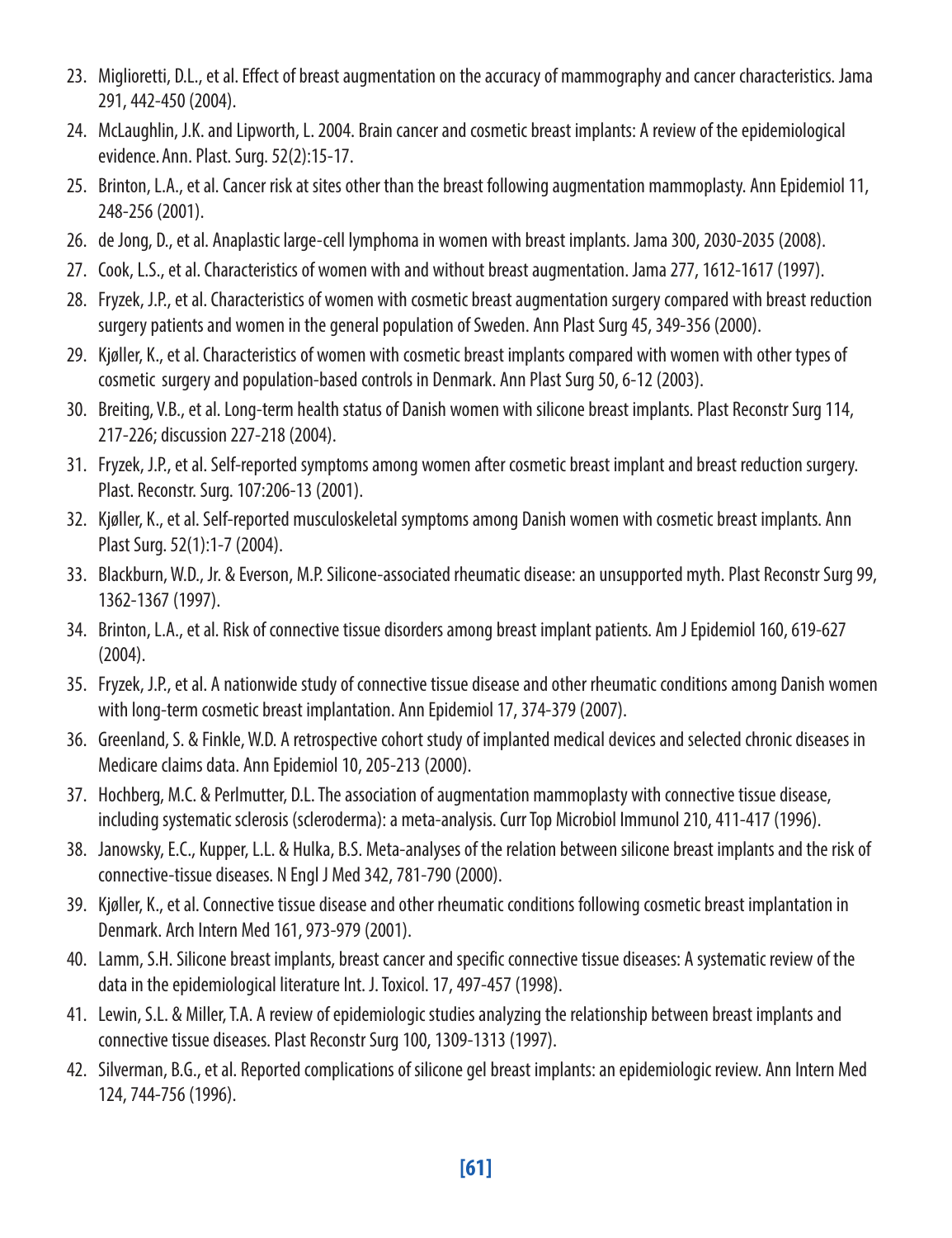- 43. Vermeulen, R.C. & Scholte, H.R. Rupture of silicone gel breast implants and symptoms of pain and fatigue. J Rheumatol 30, 2263-2267 (2003).
- 44. Wolfe, F. & Anderson, J. Silicone filled breast implants and the risk of fibromyalgia and rheumatoid arthritis. J Rheumatol 26, 2025-2028 (1999).
- 45. Wong, O. A critical assessment of the relationship between silicone breast implants and connective tissue diseases. Regul Toxicol Pharmacol 23, 74-85 (1996).
- 46. Lipworth, L., et al. Silicone breast implants and connective tissue disease: no association. Semin. Immunopathol. 33(3):287-294 (2011).
- 47. Independent Review Group (IRG). Silicone Gel Breast Implants: Report of the IRG (United Kingdom) (1998).
- 48. Tugwell, P., et al. Do silicone breast implants cause rheumatologic disorders? A systematic review for a court-appointed national science panel. Arthritis Rheum 44, 2477-2484 (2001).
- 49. Lugowski, S.J., et al. Analysis of silicon in human tissues with special reference to silicone breast implants. J Trace Elem Med Biol 14, 31-42 (2000).
- 50. Kjøller, K., et al. Health outcomes in offspring of Danish mothers with cosmetic breast implants. Ann Plast Surg 48, 238- 245(2002).
- 51. Signorello, L.B., Fryzek, J.P., Blot, W.J., McLaughlin, J.K. & Nyren, O. Offspring health risk after cosmetic breast implantation in Sweden. Ann Plast Surg 46, 279-286 (2001).
- 52. Hemminki, E., Hovi, S.L., Sevon, T. & Asko-Seljavaara, S. Births and perinatal health of infants among women who have had silicone breast implantation in Finland, 1967-2000. Acta Obstet Gynecol Scand 83, 1135-1140 (2004).
- 53. Jacobsen, P.H., et al. Mortality and suicide among Danish women with cosmetic breast implants. Arch Intern Med 164, 2450-2455 (2004).
- 54. Koot, V.C., Peeters, P.H., Granath, F., Grobbee, D.E. & Nyren, O. Total and cause specific mortality among Swedish women with cosmetic breast implants: prospective study. BMJ 326, 527-528 (2003).
- 55. Le, G.M., et al. Breast implants following mastectomy in women with early stagebreast cancer: prevalence and impact on survival. Breast Cancer Res 7, R184-193 (2005).
- 56. Lipworth, L., et al. Excess mortality from suicide and other external causes of death among women with cosmetic breast implants. Ann Plast Surg 59, 119-123; discussion 124-115 (2007).
- 57. McLaughlin, J.K., Lipworth, L. & Tarone, R.E. Suicide among women with cosmetic breast implants: a review of the epidemiologic evidence. J Long Term Eff Med Implants 13, 445-450 (2003).
- 58. Pukkala, E., et al. Causes of death among Finnish women with cosmetic breast implants, 1971-2001. Ann Plast Surg 51, 339-342; discussion 343-334 (2003).
- 59. Villeneuve, P.J., et al. Mortality among Canadian women with cosmetic breast implants. Am J Epidemiol 164, 334-341 (2006).
- 60. Klesmer, J. Mortality in Swedish women with cosmetic breast implants: body dysmorphic disorder should be considered. British Medical Journal; 326, 1266-1267 (2003).
- 61. Winther, J.F., et al. Neurological disease among women with silicone breast implants in Denmark. Acta Neurol Scand 103, 93-96 (2001).
- 62. Balk, E.M., et al. 2015. Long-term health outcomes in women with silicone gel breast implants: a systematic review. Ann Intern Med 164, 164-175 (2016).